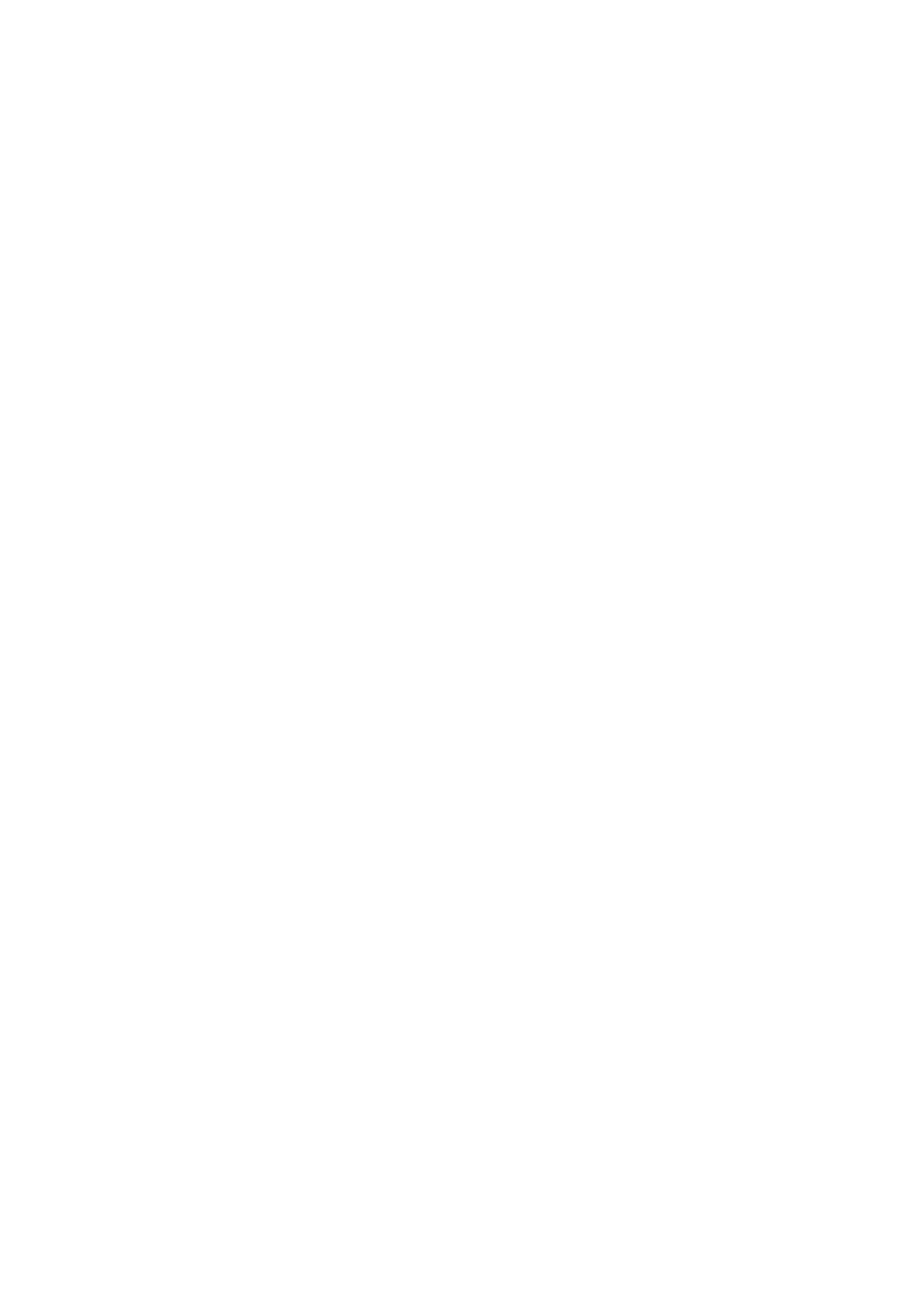# Kava: a review of the safety of traditional and recreational beverage consumption

Food and Agriculture Organization of the United Nations World Health Organization Rome, 2016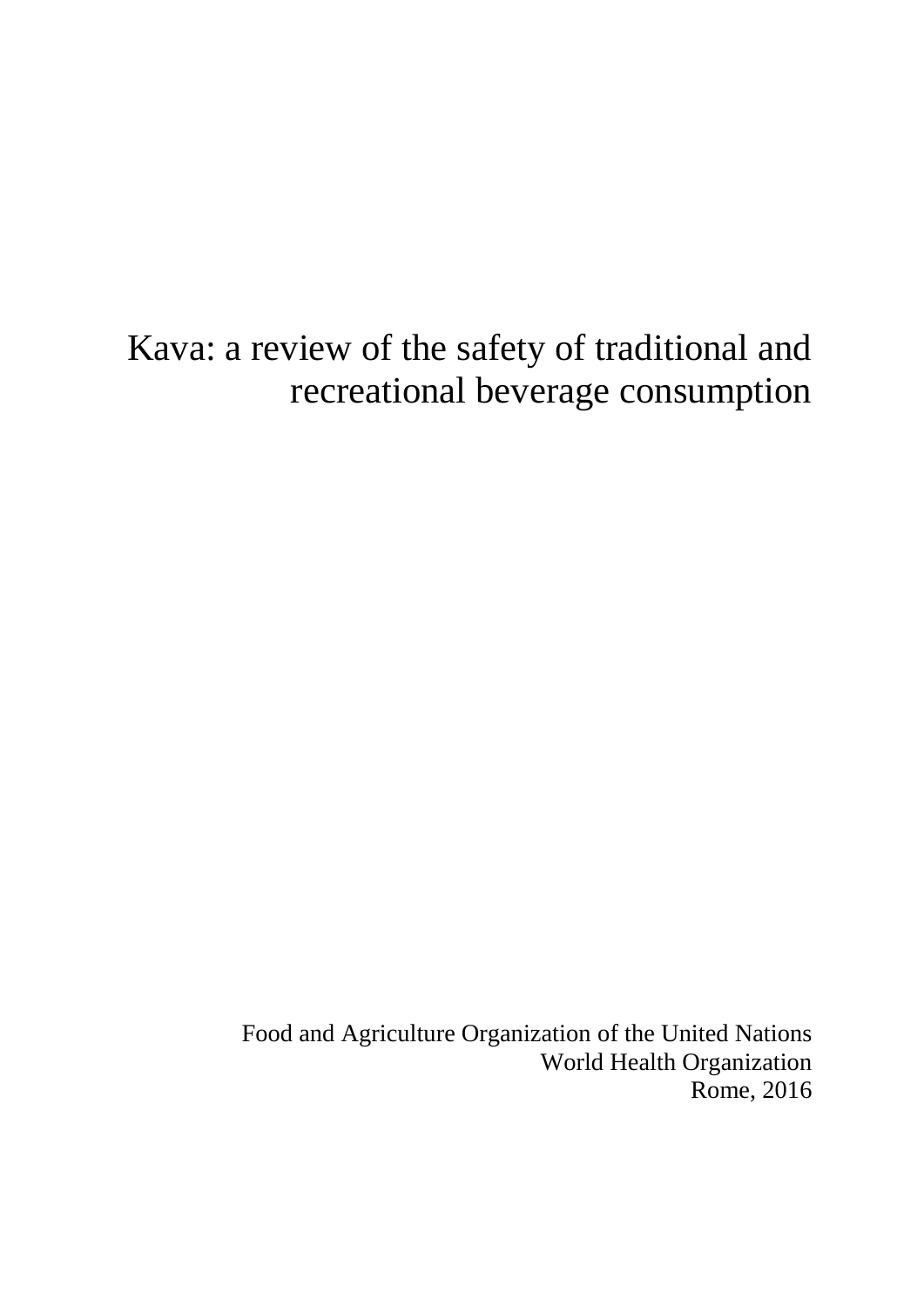The designations employed and the presentation of material in this publication do not imply the expression of any opinion whatsoever on the part of the Food and Agriculture Organization of the United Nations (FAO) or of the World Health Organization (WHO) concerning the legal status of any country, territory, city or area or of its authorities, or concerning the delimitation of its frontiers or boundaries. Dotted lines on maps represent approximate border lines for which there may not yet be full agreement. The mention of specific companies or products of manufacturers, whether or not these have been patented, does not imply that these are or have been endorsed or recommended by FAO or WHO in preference to others of a similar nature that are not mentioned. Errors and omissions excepted, the names of proprietary products are distinguished by initial capital letters. All reasonable precautions have been taken by FAO and WHO to verify the information contained in this publication. However, the published material is being distributed without warranty of any kind, either expressed or implied. The responsibility for the interpretation and use of the material lies with the reader. In no event shall FAO and WHO be liable for damages arising from its use.

The views expressed herein are those of the authors and do not necessarily represent those of FAO or WHO.

ISBN 978-92-5-109291-0 (FAO) ISBN 978 92 4 151116 2 (WHO) (NLM classification: QV 766)

© FAO and WHO, 2016

FAO and WHO encourage the use, reproduction and dissemination of material in this information product. Except where otherwise indicated, material may be copied, downloaded and printed for private study, research and teaching purposes, provided that appropriate acknowledgement of FAO and WHO as the source and copyright holder is given and that FAO and WHO's endorsement of users' views, products or services is not implied in any way.

All requests for translation and adaptation rights, and for resale and other commercial use rights should be made via www.fao.org/contact-us/licence-request or addressed to copyright@fao.org.

FAO information products are available on the FAO website (www.fao.org/publications) and can be purchased through publications-sales@fao.org.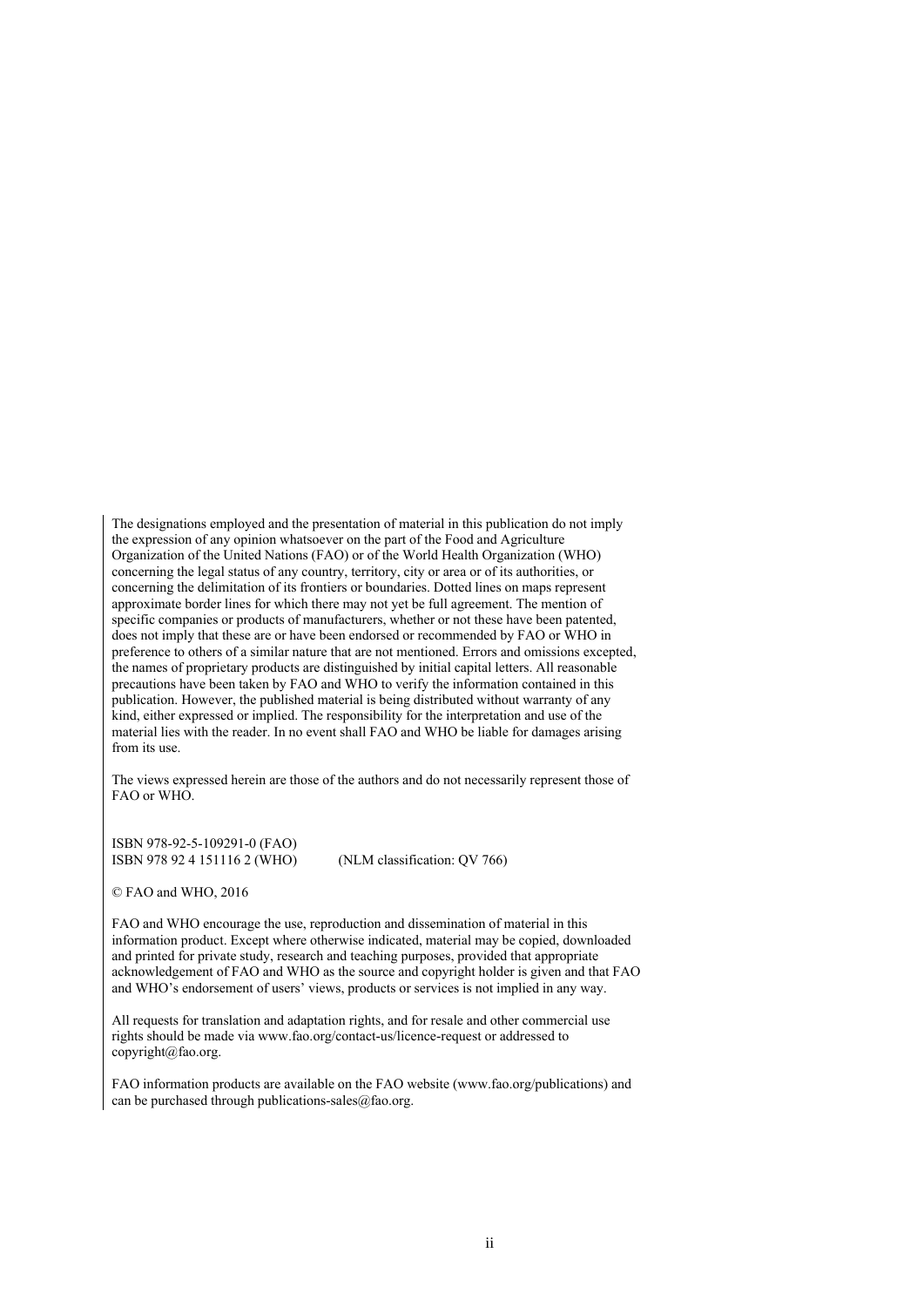| 1            |     |                                                                       |  |  |  |
|--------------|-----|-----------------------------------------------------------------------|--|--|--|
|              | 1.1 |                                                                       |  |  |  |
|              | 1.2 |                                                                       |  |  |  |
|              | 1.3 |                                                                       |  |  |  |
|              | 1.4 |                                                                       |  |  |  |
| $\mathbf{2}$ |     |                                                                       |  |  |  |
|              | 2.1 |                                                                       |  |  |  |
|              | 2.2 |                                                                       |  |  |  |
|              |     | 2.2.1                                                                 |  |  |  |
|              |     | 2.2.2                                                                 |  |  |  |
|              | 2.3 |                                                                       |  |  |  |
|              | 2.4 | Limitations of the available data on kava varieties / beverage        |  |  |  |
| 3            |     |                                                                       |  |  |  |
|              | 3.1 |                                                                       |  |  |  |
|              |     |                                                                       |  |  |  |
|              | 3.2 | 3.2.1                                                                 |  |  |  |
|              | 3.3 |                                                                       |  |  |  |
|              |     | 3.3.1                                                                 |  |  |  |
|              |     | 3.3.2                                                                 |  |  |  |
|              |     | 3.3.3                                                                 |  |  |  |
|              | 3.4 | Limitations of the available data on kava components and their<br>.10 |  |  |  |
|              |     |                                                                       |  |  |  |
| 4            |     |                                                                       |  |  |  |
|              | 4.1 |                                                                       |  |  |  |
|              |     | 4.1.1                                                                 |  |  |  |
|              |     | 4.1.2<br>4.1.3                                                        |  |  |  |
|              | 4.2 |                                                                       |  |  |  |
|              |     | 4.2.1                                                                 |  |  |  |
|              |     | 4.2.2<br>Liver enzyme changes and kava beverage consumption  16       |  |  |  |
|              |     | Human cases of kava-associated hepatotoxicity 17<br>4.2.3             |  |  |  |
|              |     | Mechanisms/risk factors - kava-associated hepatotoxicity 18<br>4.2.4  |  |  |  |
|              | 4.3 |                                                                       |  |  |  |
|              | 4.4 |                                                                       |  |  |  |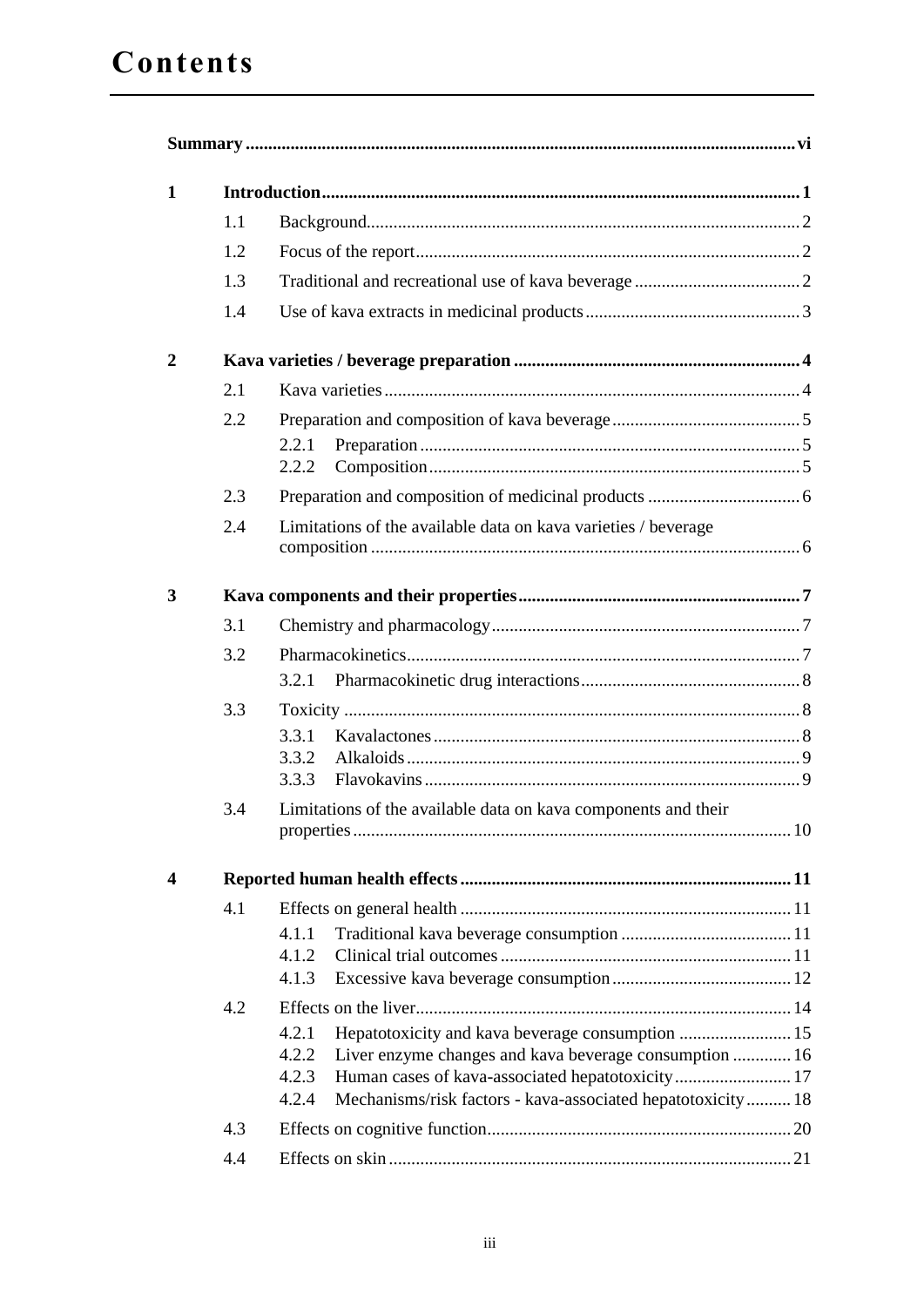|                 | 4.5 |                                                                      |  |
|-----------------|-----|----------------------------------------------------------------------|--|
|                 | 4.6 |                                                                      |  |
| 5               |     |                                                                      |  |
|                 | 5.1 |                                                                      |  |
|                 | 5.2 |                                                                      |  |
|                 | 5.1 | Limitations of the available data on consumption of kava beverage 25 |  |
| 6               |     |                                                                      |  |
|                 | 6.1 |                                                                      |  |
|                 | 6.2 |                                                                      |  |
|                 | 6.3 |                                                                      |  |
|                 |     | 6.3.1                                                                |  |
|                 |     | Specific areas of investigation to address identified data<br>6.3.2  |  |
| <b>Appendix</b> |     |                                                                      |  |
|                 |     |                                                                      |  |

## **Tables**

| Table 4.1 Summary of evidence on the health effects of kava beverage        |  |
|-----------------------------------------------------------------------------|--|
| Table 4.2 Summary of the evidence on the effects on the liver following     |  |
| Table 4.3 Summary of the evidence on the cognitive function effects of kava |  |
| Table 4.4 Summary of the evidence on the skin effects of kava beverage      |  |
|                                                                             |  |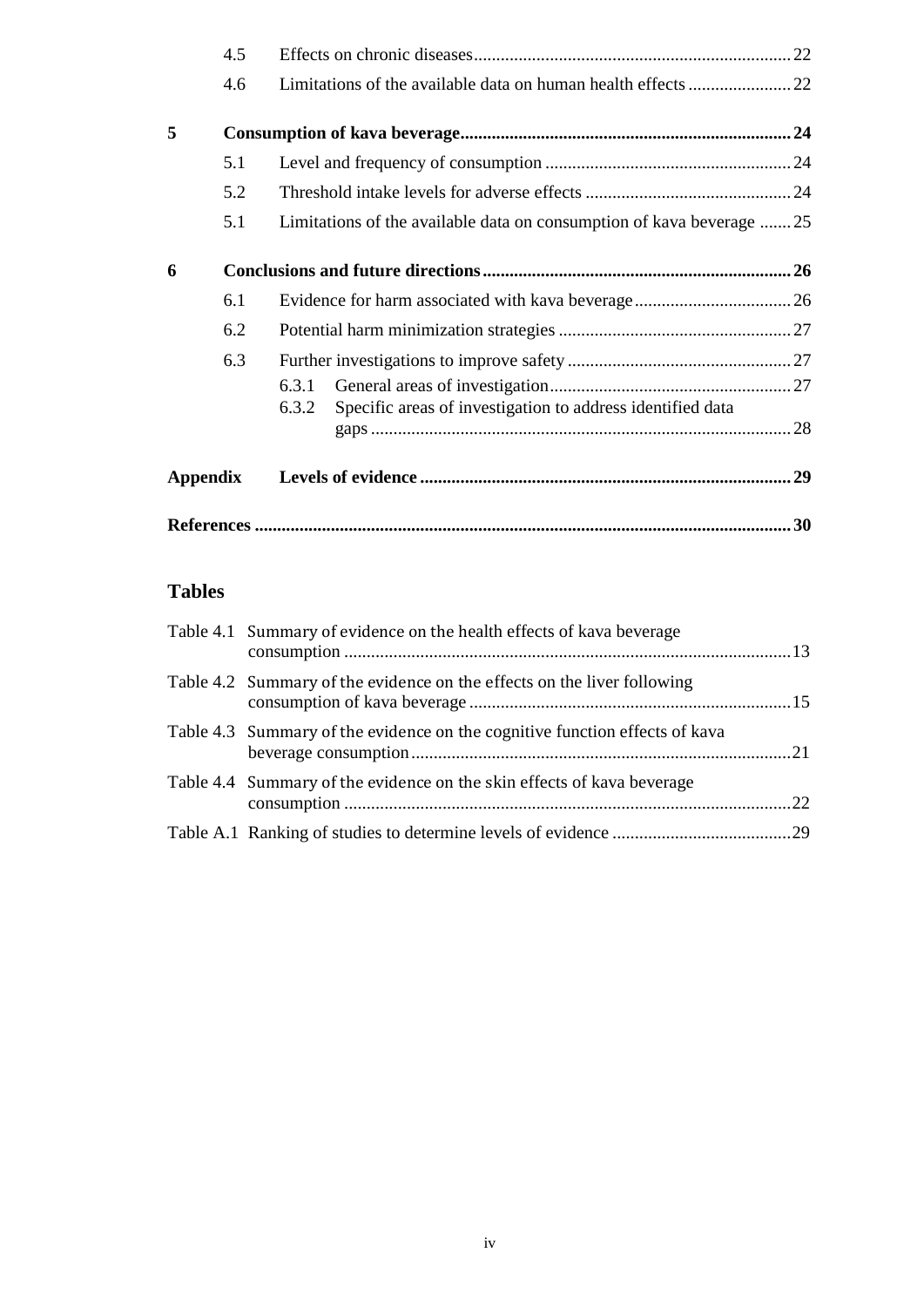## **Acknowledgements**

The Food and Agriculture Organization of the United Nations (FAO) and the World Health Organization (WHO) acknowledge Dr. Peter Abbott, Biosearch Consulting who prepared this report, on behalf of, and in consultation with, FAO and WHO. Dr. Abbott's expertise and time is greatly appreciated.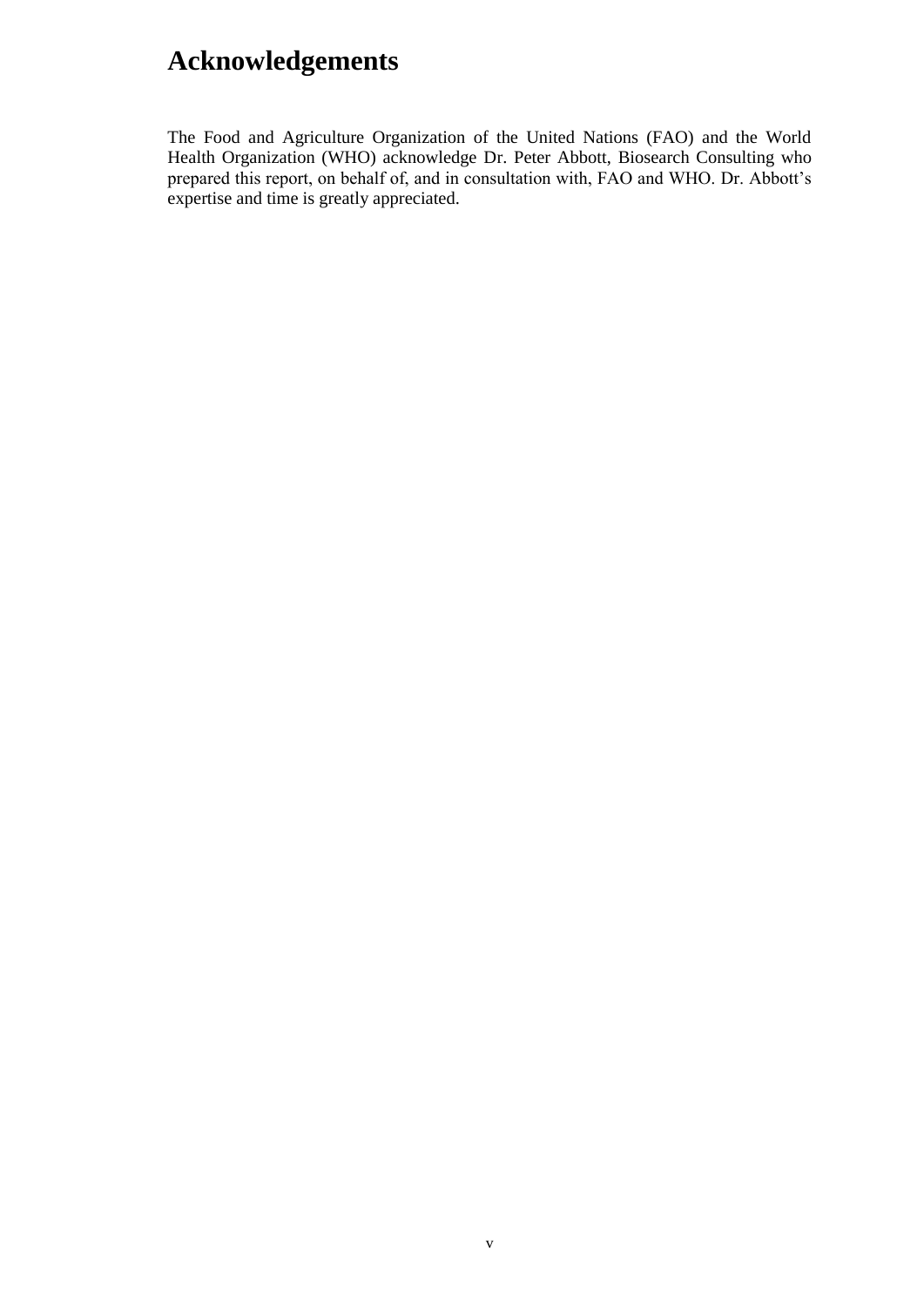#### **Background to this review**

This review of existing information on the safety of kava when consumed as a beverage, and associated data gaps, has been prepared by FAO/WHO in response to a request from the  $12<sup>th</sup>$  session of the FAO/WHO Coordinating Committee for North America and the South West Pacific (CCNASWP, 19-20 September 2012). It is in relation to the proposal for the development of a regional standard for kava as the dried product that can be used as a beverage when mixed with water.

Kava beverage has a long history of consumption in the South Pacific and has an important role in traditional community ceremonies. In recent times, it has become more widely consumed as a recreational beverage in both the South Pacific islander community as well as in the wider international community. Within these communities, kava is considered to be a safe and enjoyable beverage, based on a long tradition of use and little evidence of harm.

This review has examined existing data relevant to the safety of kava beverage and identified any gaps in the available data, as well as steps that are needed to ensure the safe use of kava beverage. Consideration has been given to the method of preparation of kava beverage, the toxicity of its chemical components, the levels of consumption and the adverse health effects observed in consumers. Consideration has also been given to the relevance of the cases of hepatotoxicity that have been associated with consumption of kava medicinal products in non–Pacific island countries.

#### **Kava varieties and beverage composition**

Kava beverage is traditionally prepared from the peeled rhizome/root of the noble kava variety; however, available information indicates that other varieties are being used either alone or mixed with noble kava to prepare kava beverage. In some circumstances, other parts of the kava plant such as stems or peeling are also mixed with the rhizome/roots used to prepared kava beverage. The kava plant components vary between different parts of the plant and between kava varieties. Thus, the composition of kava beverage can be highly variable, depending on both the kava variety and the kava plant material used to prepare the beverage. There is also potential for other contaminants, such as moulds, to grow on stored kava material, some of which can produce mycotoxins such as aflatoxins.

In relation to kava varieties and beverage composition, the data gaps and their impact on a safety assessment of kava beverage are as follows:

#### Data gaps

- i. Comprehensive information on the source and composition of material used to prepare kava beverage.
- ii. Information on the composition of kava beverage, both with regard to pharmacologically active and non-active components.
- iii. Availability of practical and reliable analytical methods for monitoring kava components (kavalactones, alkaloids and flavokavins) and potential contaminants.

In order to assess the safety of kava beverage, there is a need for:

i. Improvements in agricultural and supply chain controls, to provide a consistent high-quality raw material for kava beverage preparation.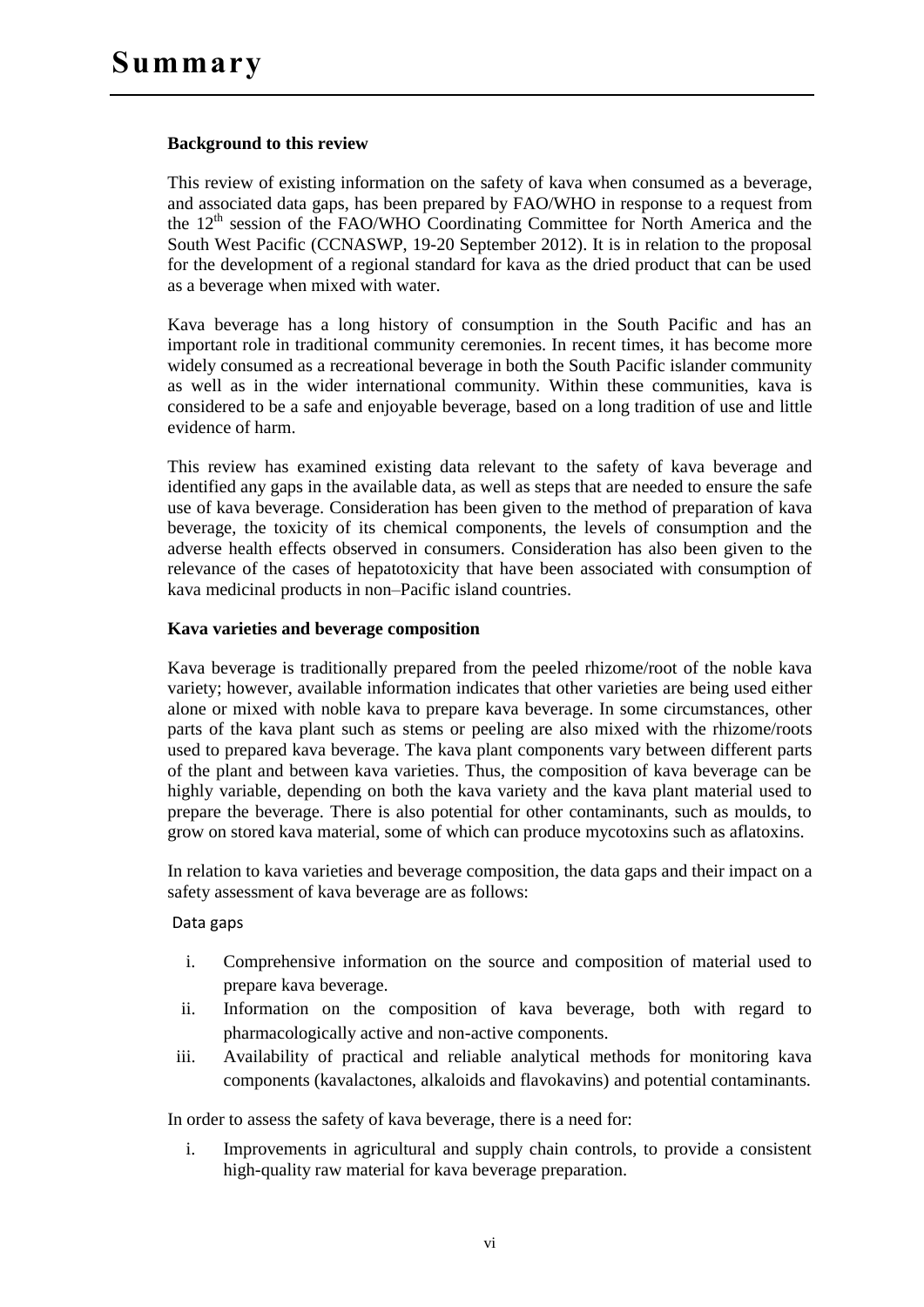ii. Further development of analytical techniques capable of identifying the chemical components of the kava plant, as well as contaminants, to ensure the compositional control of kava beverage preparations.

#### **Kava components and their properties**

The kava plant contains six major kavalactones (the active pharmacological components) as well as alkaloids and flavokavins. The metabolism of kavalactones is reasonably well understood and involves cytochrome P450 2D6, which has the potential for polymorphism. Little is known about the metabolism of the kava alkaloids or flavokavins. Kavalactones can also inhibit some P450 enzymes, raising the possibility of affecting the metabolism and toxicity of co-medications. There is little evidence for kavalactoneassociated *in vitro* cytotoxicity or *in vivo* hepatotoxicity in animals. Evidence of significant *in vitro* cytotoxicity with alkaloids and flavokavins, as well as hepatotoxicity in animals with flavokavins, has been noted and there is a case for minimizing human exposure to these components via kava beverage.

In relation to kava components and their properties, the data gaps and their impact on a safety assessment of kava beverage are as follows:

#### Data gaps

- i. An understanding of the potential for formation of reactive metabolites of kavalactones, alkaloids and flavokavins, and their role in kava toxicity.
- ii. An understanding of the potential for kavalactones to inhibit P450 enzymes, and to potentially enhance the hepatotoxicity of co-administered medication.
- iii. An understanding of the potential *in vitro* and *in vivo* toxicity of kava alkaloids and flavokavins, and their mechanisms of action.
- iv. The *in vivo* toxicity threshold levels for kava alkaloids and flavokavins.

In order to assess the safety of kava beverage, there is a need for:

- i. Further data on the metabolism of kavalactones, alkaloid and flavokavins and their significance in the observed toxicity *in vitro* and *in vivo*.
- ii. Further *in vivo* data to establish threshold levels for toxicity of the alkaloids and flavokavins.

#### **Human health effects**

There is little documented evidence of adverse health effects associated with traditional moderate levels of consumption of kava beverage, with only anecdotal reports of general symptoms of lethargy and headaches. Whether this reflects genuine low incidence or an under-reporting of adverse health effects is unclear. Clinical trials examining the efficacy of aqueous extracts of kava in treating anxiety, although limited, have also not identified adverse health effects. On the other hand, there is strong evidence that high levels of consumption of kava beverage can result in scaly skin rash, weight loss, nausea, loss of appetite and indigestion. These adverse health effects, while significant, are considered to be reversible upon cessation of kava use. Other possible effects include sore red eyes, laziness, loss of sex drive and general poor health. No effect on cognition, which might be associated with the pharmacological activity of kava, has been identified. No information is available on the potential for kava beverage consumption to impact on the incidence of chronic disease. Moderate to high kava beverage consumption also produces a reversible increase in the liver enzyme gamma glutamyltransferase (GGT), which may be an early indicator of cholestasis. Clinical surveys in Aboriginal communities in northern Australia with a history of heavy kava use have not revealed any evidence of long-term liver damage associated with consumption of kava beverage.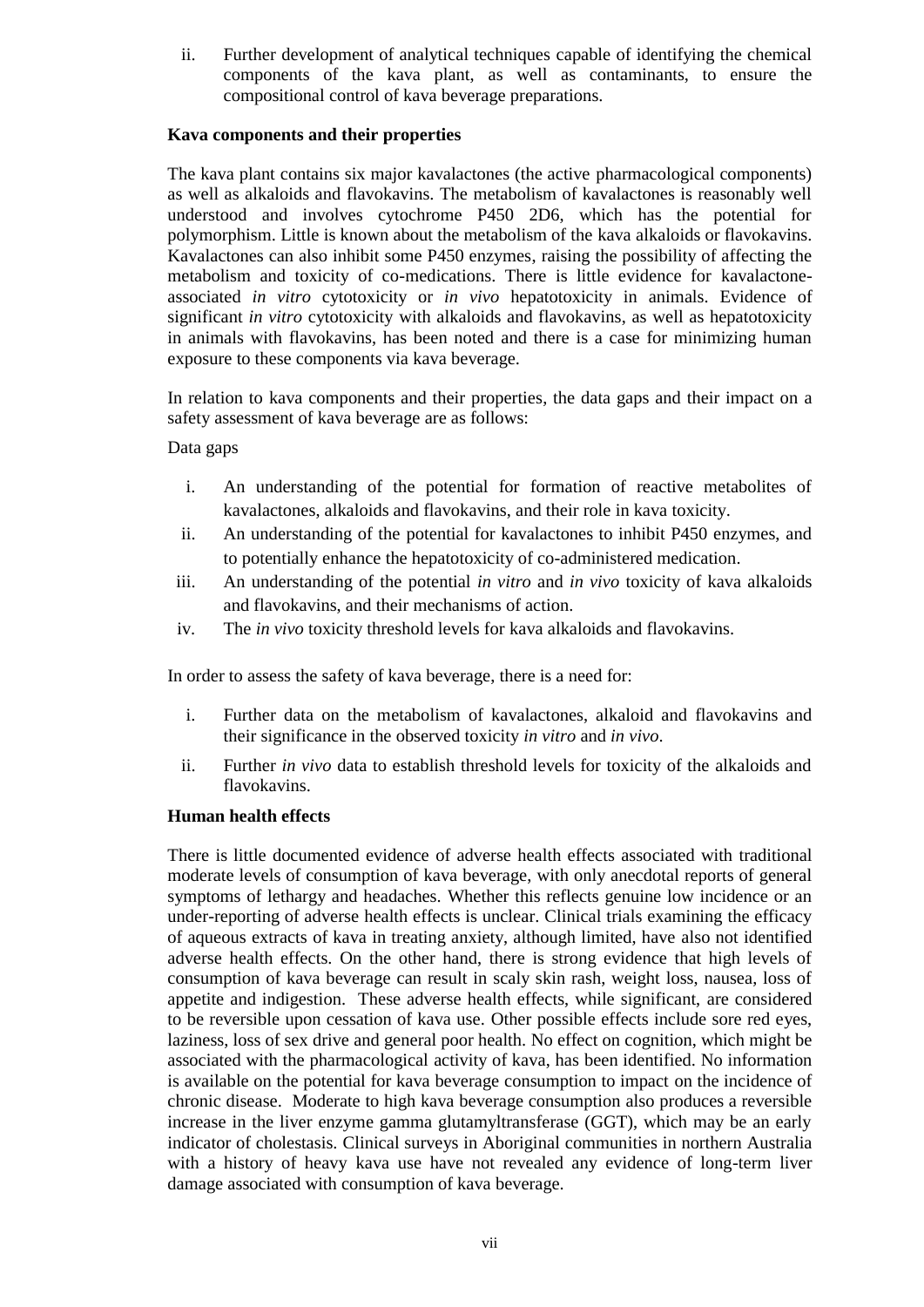Three case studies of individuals presenting with hepatotoxicity following consumption of kava beverage have been documented. Other cases of kava-related hepatotoxicity (mainly in Europe) were associated with consumption of kava medicinal products prepared from organic extracts of kava. Whether the etiology of the observed hepatotoxicity is the same following consumption of kava beverage and kava medicinal products is still unknown. Research is ongoing in relation to kava-related hepatotoxicity and a number of possible mechanisms are being investigated.

In relation to human health effects, the data gaps and their impact on a safety assessment of kava beverage are as follows:

Data gaps

- i. The effect of regular kava consumption on general health parameters over time, including weight loss and adverse effects on the liver and skin, and the threshold intake for these effects.
- ii. An understanding of the mechanism of kava-related hepatotoxicity, for both organic and for aqueous extracts.
- iii. An understanding of the mechanism of the kava-induced increase in GGT and its relationship, if any, with long-term hepatotoxicity, and the intake threshold for this effect.
- iv. An understanding of the mechanism for kava-induced skin rashes (kava dermopathy) and the intake threshold for this effect.
- v. An understanding of the relationship between the pharmacological effects of kavalactones and the observed toxicity in humans.
- vi. The effect of kava beverage consumption on the incidence of chronic diseases, if any.

In order to assess the safety of kava beverage, there is a need for:

- i. More systematic monitoring of the general health outcomes of regular consumers of kava beverage in order to better understand the range of potential health effects and to identify any susceptible subpopulations.
- ii. Studies to examine the threshold intake for the observed adverse health effects.
- iii. Studies to better understand kava-related hepatotoxicity.
- iv. Studies on the potential impact of co-medication with herbal preparations and drugs.
- v. Detailed examination of any future cases of hepatotoxicity to determine exposure to kava components, contaminants and/or co-medication.

#### **Consumption**

The consumption of kava beverage is highly variable between individuals, sexes and communities. This, together with the variability in the composition of kava beverage, makes it difficult to establish correlations with potential adverse health effects. The limited information available indicates that adverse effects begin to appear at an average consumption of 240-440g kava powder/week. The amount of kava alkaloids and/or flavokavins or other substances in these preparations is unknown.

In relation to consumption, the data gaps and their impact on a safety assessment of kava beverage are as follows:

Data gaps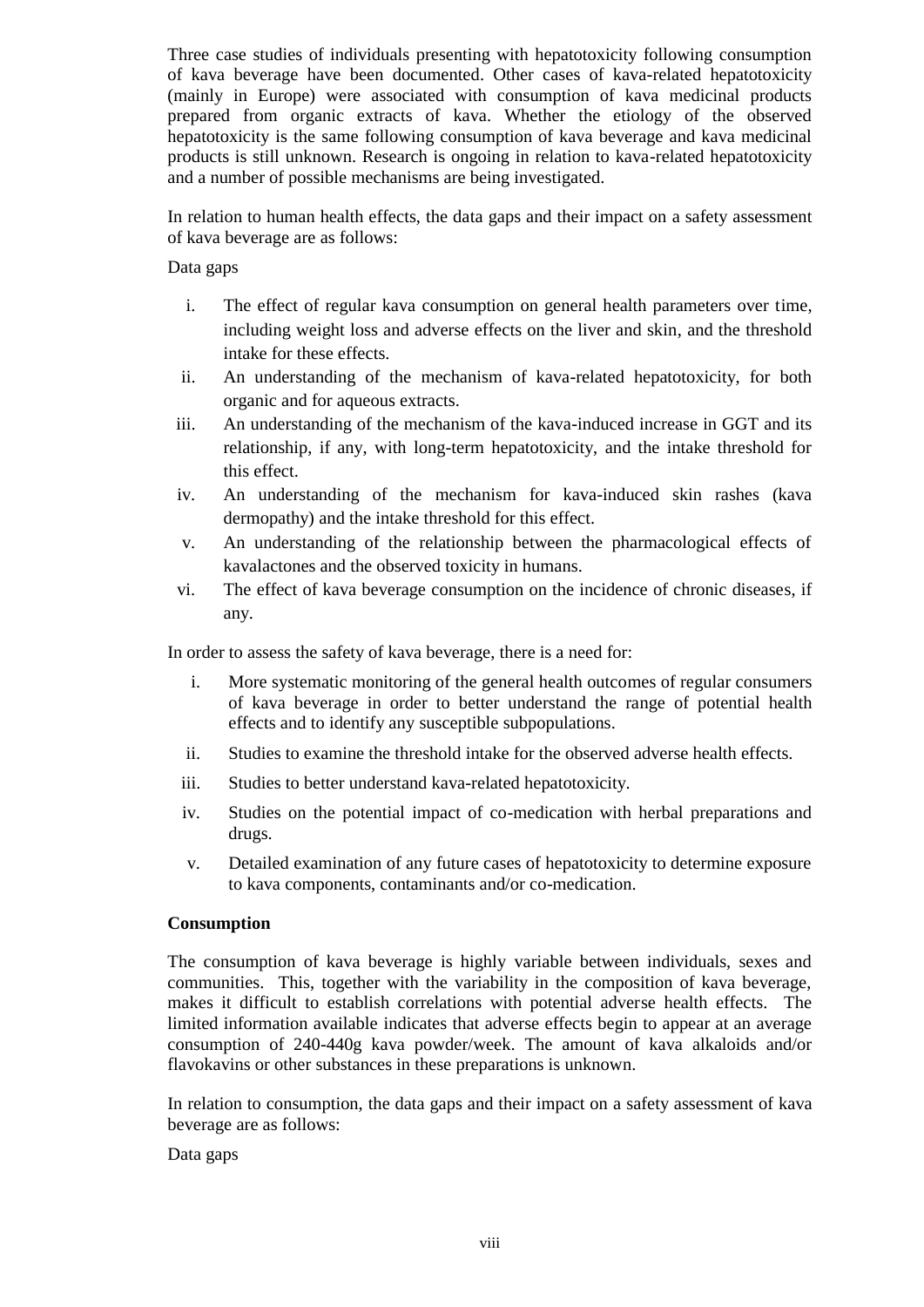- i. Comprehensive information on the level and frequency of consumption of kava beverage in South Pacific island communities.
- ii. Detailed information on the concentration range of active components (kavalactones, alkaloids and flavokavins) and potential contaminants in kava beverage preparations.
- iii. The extent to which alkaloids and flavokavins are extracted by the aqueous solvent during preparation of kava beverage.
- iv. Adequate data upon which to estimate the levels of intake of kavalactones, alkaloids and flavokavins, as well as potential contaminants, and to establish a safe level of intake.

In order to assess the safety of kava beverage, there is a need for:

- **i.** More reliable estimates of the level and frequency of consumption of kava beverage to determine the threshold level for adverse health outcomes.
- ii. Analytical information of the range of concentration of kavalactones, alkaloids and flavokavins in kava beverage, as well as the concentration range of potential contaminants.

#### **Harm minimization**

Based on the information considered in this review, a full understanding of the potential for consumption of kava beverage to impact on the health outcomes of consumers is not possible in the absence of the additional data indicated above. However, even in the absence of this additional data, a strategy to minimize any harm associated with moderate to high kava beverage consumption should include:

- using only the noble kava variety for beverage preparation
- restricting the plant material for kava beverage preparation to peeled rhizomes/roots
- monitoring kava storage conditions and employing surveillance for contaminants, in particular, aflatoxins.
- discouraging heavy consumption of kava beverage.

#### **Potential for standard development**

While there is a high level of variability in relation to kava beverage preparation, composition and consumption, there is also a significant body of evidence based on longterm use and more recent research results that indicate it should be possible to establish parameters to ensure a reasonable certainty of no harm from consumption of kava beverage. These will need to include:

- controls to provide a consistent high-quality raw material for kava beverage preparation, taking into account kava varieties, kava plant material, and preparation and handling techniques.
- establishing permissible daily intake levels for kava beverage components (kava lactones, alkaloids and flavokavins) as well as for potential contaminants (eg, aflatoxins). This will require further research, but not necessarily a full understanding of the metabolism and toxicity of each component.

Public health advice may also be necessary to accompany standard development in order to ensure safe consumption of kava beverage. This could include:

• advice on appropriate levels of consumption to avoid the harmful effects associated with excessive exposure.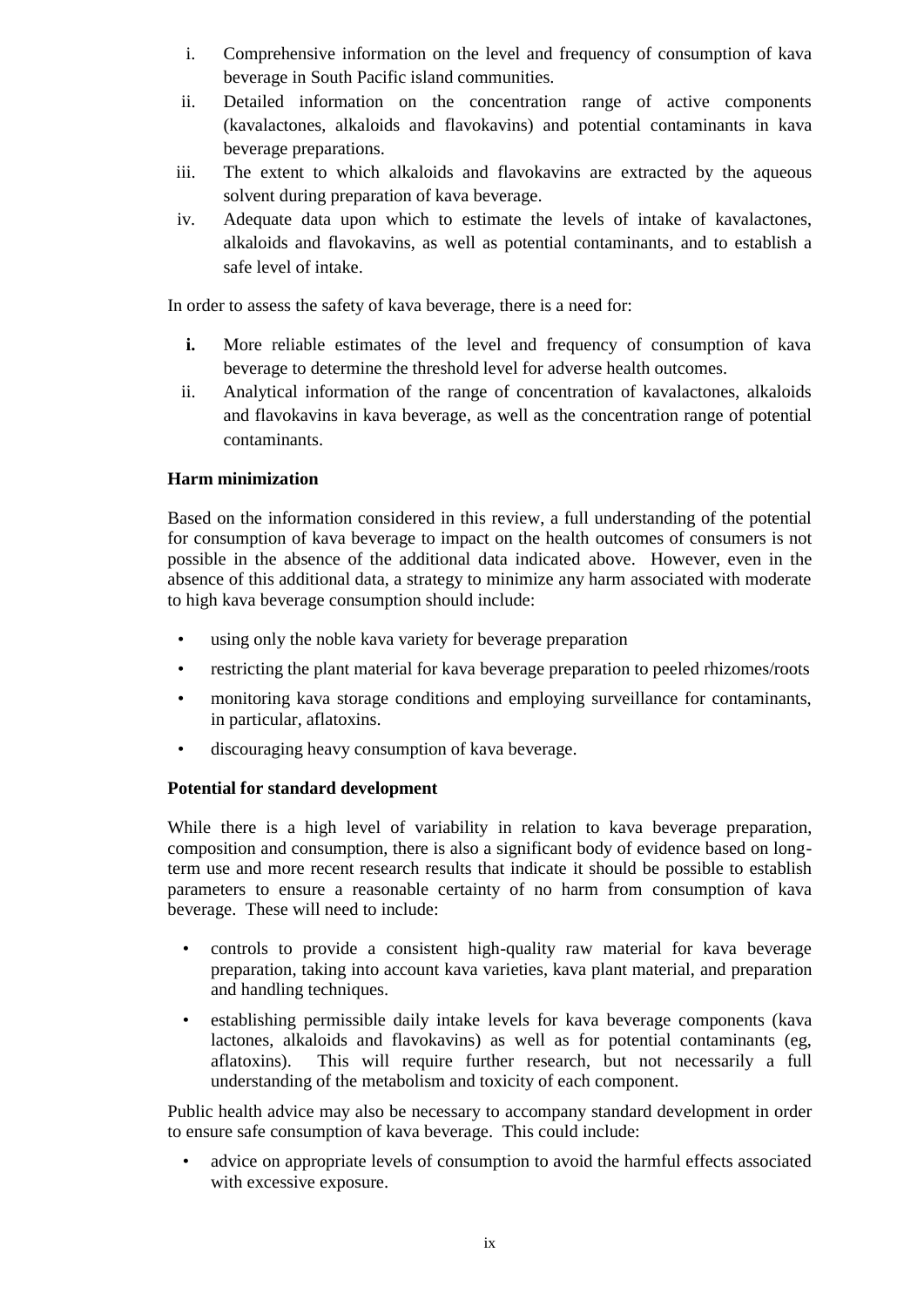• advice on hygienic practices appropriate for consuming a shared beverage.

When considering the establishment of a regional standard, the CCNASWP will need to consider:

- 1. The significance of the identified data gaps in relation to establishing a standard for kava beverage which provides a reasonable certainty of no harm for the majority of people:
	- whether information based on traditional use of kava beverage can be used to address some data gaps.
	- whether the use of existing data together with conservative assumptions can be used to address some data gaps.
	- whether some of the data gaps are more important or relevant to setting a standard.
- 2. The range of controls which need to be specified in a regional standard and their significance in addressing the safety of kava beverage consumption. These controls include the selection of kava varieties, the use of plant parts, the quality of raw material, handling and storage techniques, kava beverage preparation and compositional parameters.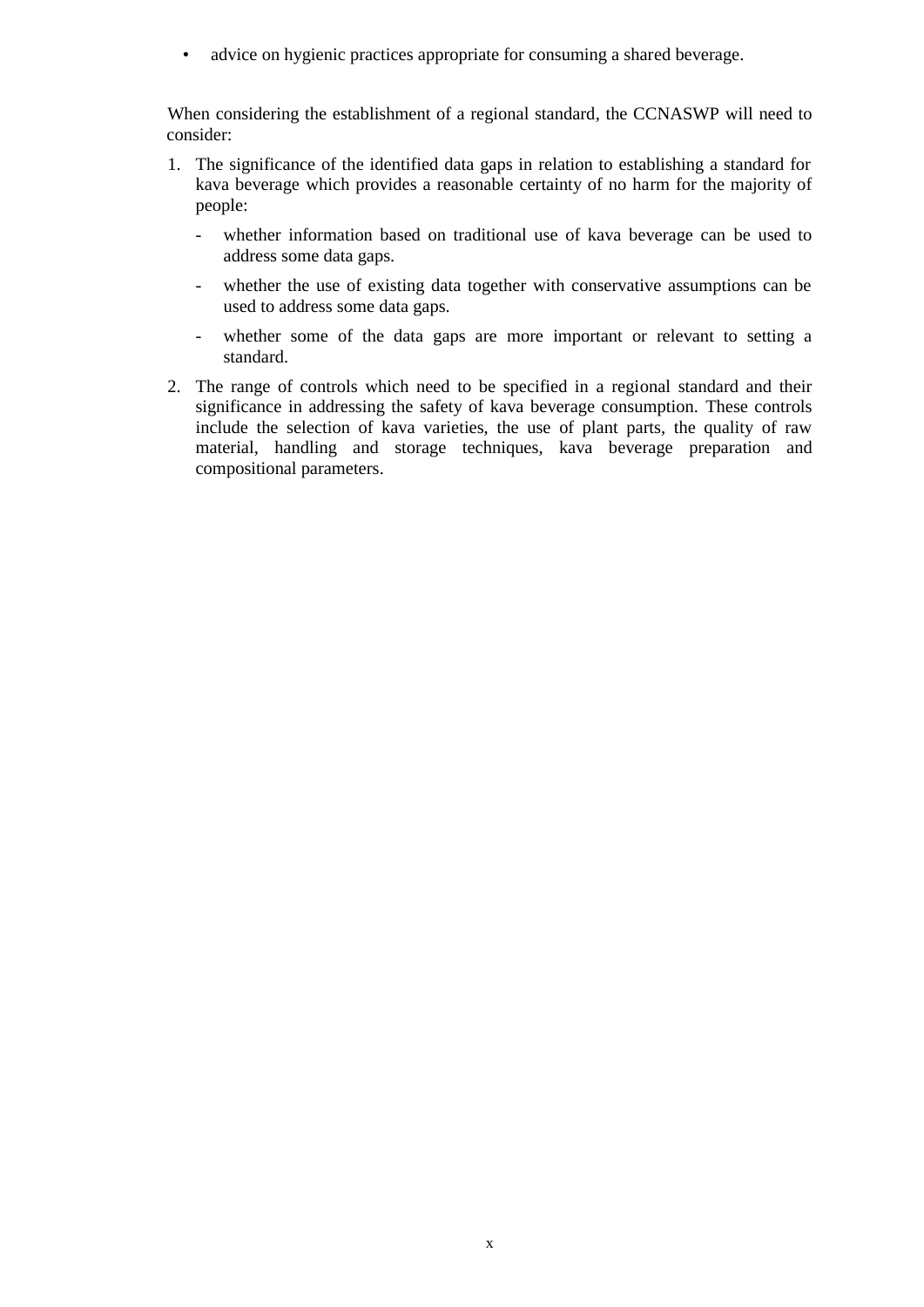## **1 Introduction**

Kava beverages are produced from the kava plant (*Piper methysticum*), a pepper plant indigenous to Polynesia, Micronesia and Melanesia. Kava beverage has long been associated with traditional ceremonies on South Pacific islands, as well as being used as a recreational drink. More recently, kava organic solvent extracts have been marketed as medicinal anxiolytic products in other parts of the world.

The term 'kava' is used to describe the traditional beverage, but it is also commonly used to refer to the plant itself, and to the medicinal products containing organic solvent extracts. This report distinguishes the different uses of this term when necessary.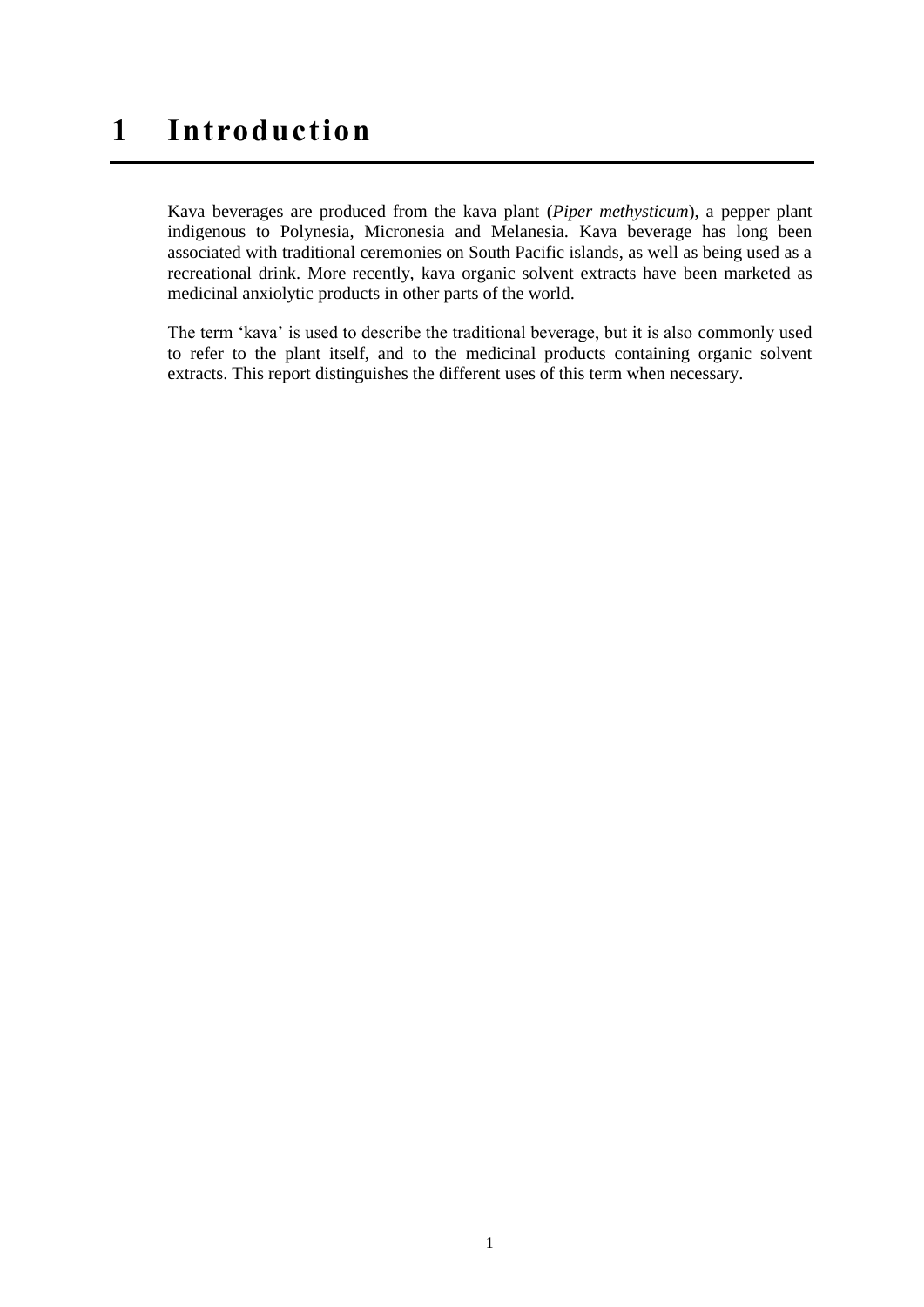At the  $12<sup>th</sup>$  session of the FAO/WHO Coordinating Committee for North America and the South West Pacific (CCNASWP, 19-22 September 2012), the Coordinating Committee made the following conclusions:

- 1. The Coordinating Committee agreed to focus the proposal for the development of a regional standard for kava as the dried product that can be used as a beverage when mixed with water.
- 2. Regarding the safety of kava, the Coordinating Committee accepted FAO and WHO's offer to assist by:
	- Reviewing the existing information on kava as the dried product that can be used as a beverage when mixed with water in the context of a safety assessment; and
	- Identify data gaps (if they exist) and their impact on conducting a safety assessment.

This review has been prepared on behalf of FAO/WHO in response to the Coordinating Committee's request.

## **1.2 Focus of the report**

This report focuses on the safety of kava consumption as a water-based beverage preparation in both traditional ceremonies and in recreational settings. Its purpose is to review existing data relevant to the safety of kava beverage and to identify, if necessary, any gaps in available data or steps that are needed to ensure the safe use of kava beverage.

The report will not re-examine the safety of kava medicinal products that have been reviewed previously by [WHO \(2007\)](#page-44-0) and others; however, some of the safety issues that are raised in the WHO report and in more recent publications regarding these products are relevant to the safety of kava beverage consumption and need to be addressed. It is normal practice in risk assessment to consider information from all sources that can contribute to a comprehensive analysis of potential human health risks.

## **1.3 Traditional and recreational use of kava beverage**

Kava beverage has been consumed for more than 2000 years in traditional ceremonies [\(Singh 1992\)](#page-44-1) by (mostly) men in Polynesian, Melanesian and Micronesian cultures, with the exception of New Zealand, New Caledonia and most of the Solomon Islands. Kava beverage is said to have mild, pleasant psychoactive and intoxicating effects [\(Ulbricht et](#page-44-2)  [al 2005\)](#page-44-2). Traditionally, consumption of kava beverage is used to mark important social events or to welcome guests. It has also been used traditionally as a medicine (a sedative, as well as treatment for various ailments, including anxiety). Consumption of traditionally-prepared kava beverage is characterized by a state of mild intoxication, followed by muscle relaxation and eventual sleepiness [\(Singh 2004\)](#page-44-3).

Today, kava beverage is consumed more widely – even on a daily basis on many South Pacific islands – at kava bars as part of social activities. It is used recreationally to promote friendly social discourse during relaxation with friends [\(Brown et al 2007\)](#page-41-0).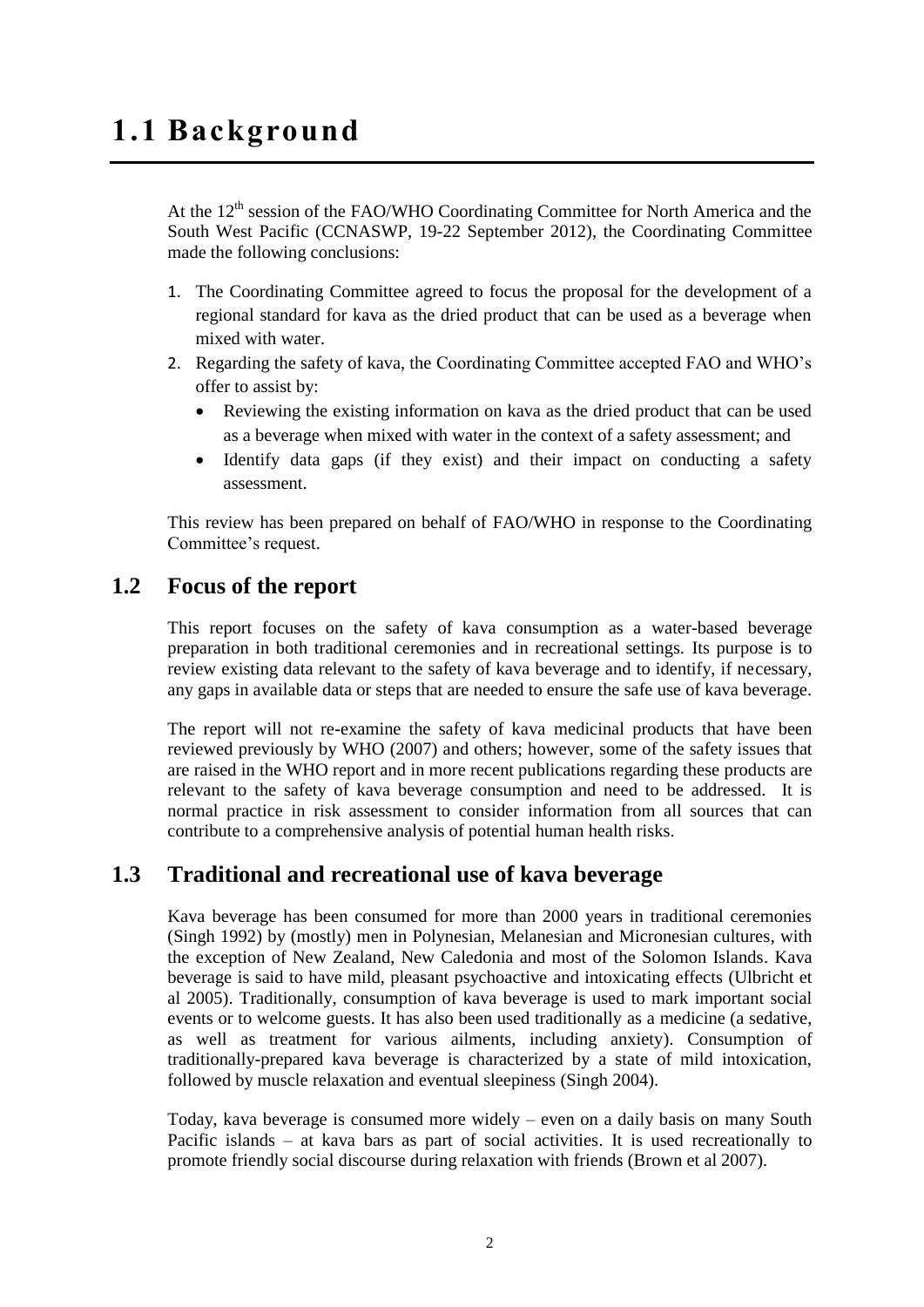Kava's recreational use has spread to Pacific Islander communities in Hawai'i, California, Australia, New Zealand, and European countries, who are using kava imported from the Pacific islands. In Hawai'i, kava drink is known as 'awa'. Other names used to refer to kava include kava kava, kawa, ava, yati, jagona and yangona [\(Singh 1992\)](#page-44-1).

Kava beverage was also intentionally introduced into Australian Aboriginal communities in 1982, predominantly in the northern central region known as Arnhem Land, as an alternative to alcohol, and has had wide recreational use [\(Clough 2003,](#page-41-1) [Clough et al](#page-41-2)  [2002b,](#page-41-2) [Prescott 1990\)](#page-43-0).

Kava usage is continuing to evolve both in the South Pacific islands as well as in other countries, leading to exposure scenarios that may differ from the traditional use. A consideration of the safety of kava therefore needs to take into account these different exposure scenarios [\(Baker 2011\)](#page-41-3).

## **1.4 Use of kava extracts in medicinal products**

Use of kava extracts in non–Pacific island countries began in the 1990s with the promotion of medicinal products (pills and liquid preparations) containing organic solvent extracts of kava to treat anxiety [\(Teschke et al 2008\)](#page-44-4). In a systematic (Cochrane) review, kava extract was shown to produce a small, but significant reduction in the symptoms of anxiety [\(Pittler and Ernst 2003\)](#page-43-1).

The emergence of cases of hepatotoxicity in Europe related to use of medicinal products containing kava extracts in 1998 [\(Loew and Franz 2003,](#page-42-0) [Teschke et al 2003\)](#page-44-5) lead to the withdrawal of these products from the markets in Europe and North America in 2002 due to health concerns. This action prompted extensive research focused on identifying the mechanism(s) of this kava-associated hepatotoxicity. In 2007, WHO convened an expert group to examine the evidence for an association between hepatotoxicity and the consumption of kava medicinal products [\(WHO 2007\)](#page-44-0). The conclusions of this review together with other on-going research have provided information that is relevant to an understanding of the safety of all forms of kava consumption.

The health concerns identified following the use of kava medicinal products have raised questions regarding the safety of kava consumption in all its forms, including the traditional water-based beverage [\(Currie and Clough 2003,](#page-42-1) [Moulds and Malani 2003,](#page-43-2) [Teschke et al 2003\)](#page-44-5).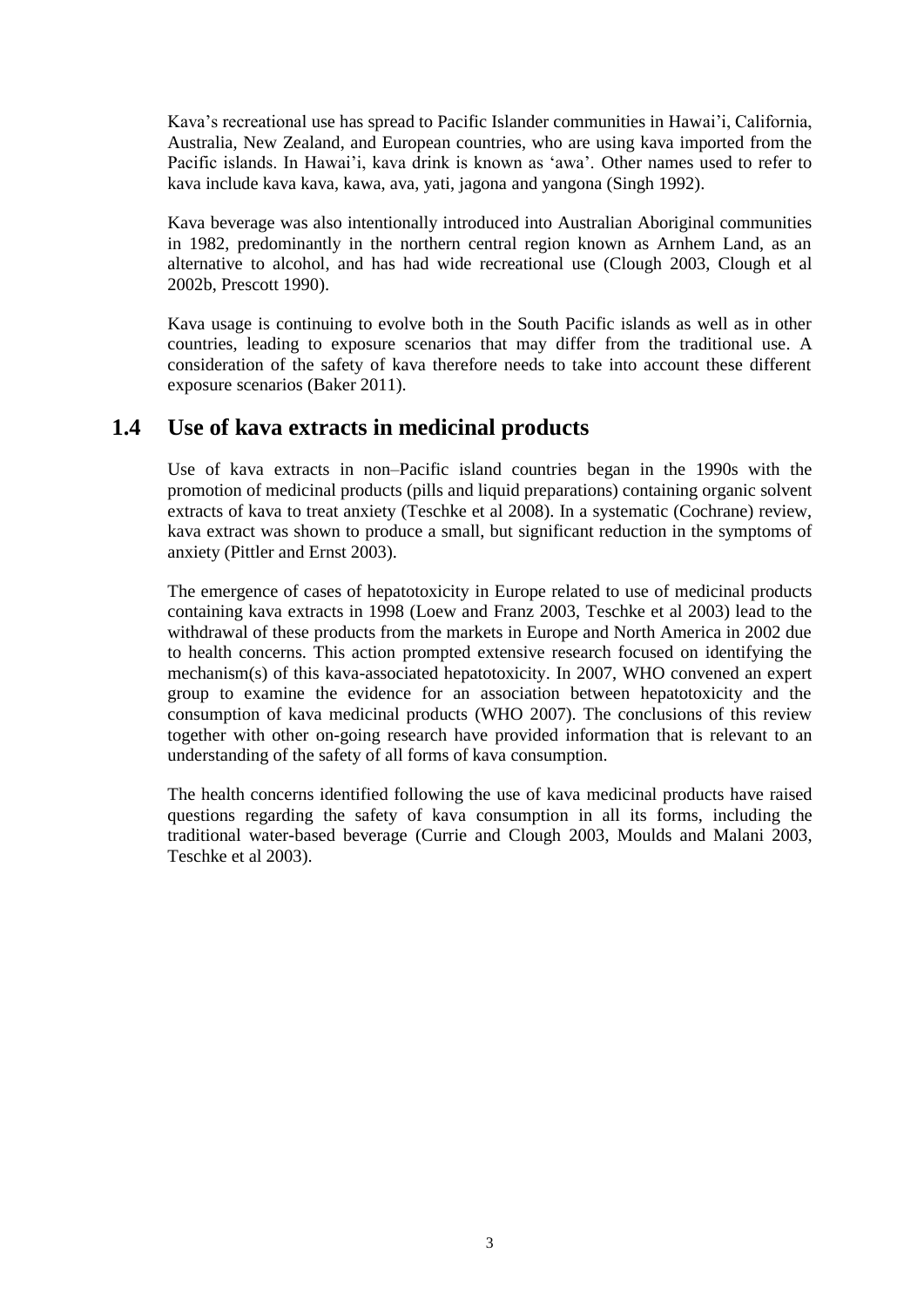## **2.1 Kava varieties**

There are more than 200 kava plant varieties [\(Singh 1992\)](#page-44-1). The kava varieties used to prepare kava beverage belong to one of two basic groups: noble and two-day ('tu dei') kava. Traditional beverages are made from noble kava. Two-day kava is higher in kavalactones and alkaloids, and is named for its longer lasting psychotropic effects. It is also known to cause nausea [\(Lebot and Levesque](#page-42-2) 1998). Wichmannii kava varieties are wild-type varieties and elicit strong pharmacological effects [\(Lebot et al 1997\)](#page-42-2). Traditional Pacific herbalists use medicinal kava varieties for specific therapeutic benefits, but these varieties are not used recreationally.

In Vanuatu, the Kava Act No. 7 of 2002, which came into effect in 2008, prohibits the sale and export of non-noble or non-medicinal kava varieties – namely, two-day kava and wichmannii kava (wild kava) [\(Republic of Vanuatu 2002\)](#page-43-3). However, there are anecdotal reports that the regulations are not strictly followed, possibly due to the absence of adequate guidelines to assist farmers to distinguish the kava cultivars, but also because of demand for two-day kava and its high kavalactone content [\(Vergano et](#page-44-6) al 2012). Other South Pacific island countries do not have similar regulation.

[Vergano et al \(2012\)](#page-44-6) noted the following anecdotal information about the availability of kava varieties used to prepare kava beverage, based on observations made during the international kava conferences in 2004 (Fiji) and 2012 (Vanuatu):

Kava consumption commonly takes place in kava bars where the responsibility for preparing the kava drink is in the hands of the owners of the kava bars. The owners rely on their experience with regard to preparation technique, but are generally unaware of the kava variety they are using, which is sourced from the local market. The situation varies between countries and the kava varieties available can include the two-day cultivar Palisi as well as noble cultivars. In Vanuatu, the markets contain both kava varieties. In Fiji, the markets distinguish between roots, chips and peelings, as well as between noble and non-noble varieties. In Samoa and Tonga, most of the kava grown is considered to be the noble cultivars.

Some researchers have proposed that noble kava only should be used for kava beverage preparation as well as for preparation of kava medicinal products [\(Teschke and Lebot](#page-44-7)  [2011,](#page-44-7) [Teschke et al 2011c\)](#page-44-8). The need for quality control (standard operating procedures for growth, harvesting and processing) of raw kava root and rhizomes was also noted by the WHO expert group, who recognised that kava material produced for export and production of kava medicinal products is also likely to find its way into local markets. Quality control procedures are therefore also relevant for the preparation of suitable kava beverage [\(WHO 2007\)](#page-44-0).

[Lebot et al \(2014\)](#page-42-3) have described a high-performance thin layer chromatography methodology for the unambiguous identification of noble kavas and the exclusion of twoday kavas (based on the ratio of flavokavins to kavalactones) which could be used for rapid and cost-efficient routine analysis of kava used for the preparation of beverage. Other methods for identifying kavalactone composition have been developed based on high-performance liquid chromatography, gas chromatography or near infrared spectroscopy, but rely on more complex equipment which is not readily available or costefficient [\(Bilia et al 2004,](#page-41-4) [Wang et al 2010\)](#page-44-9).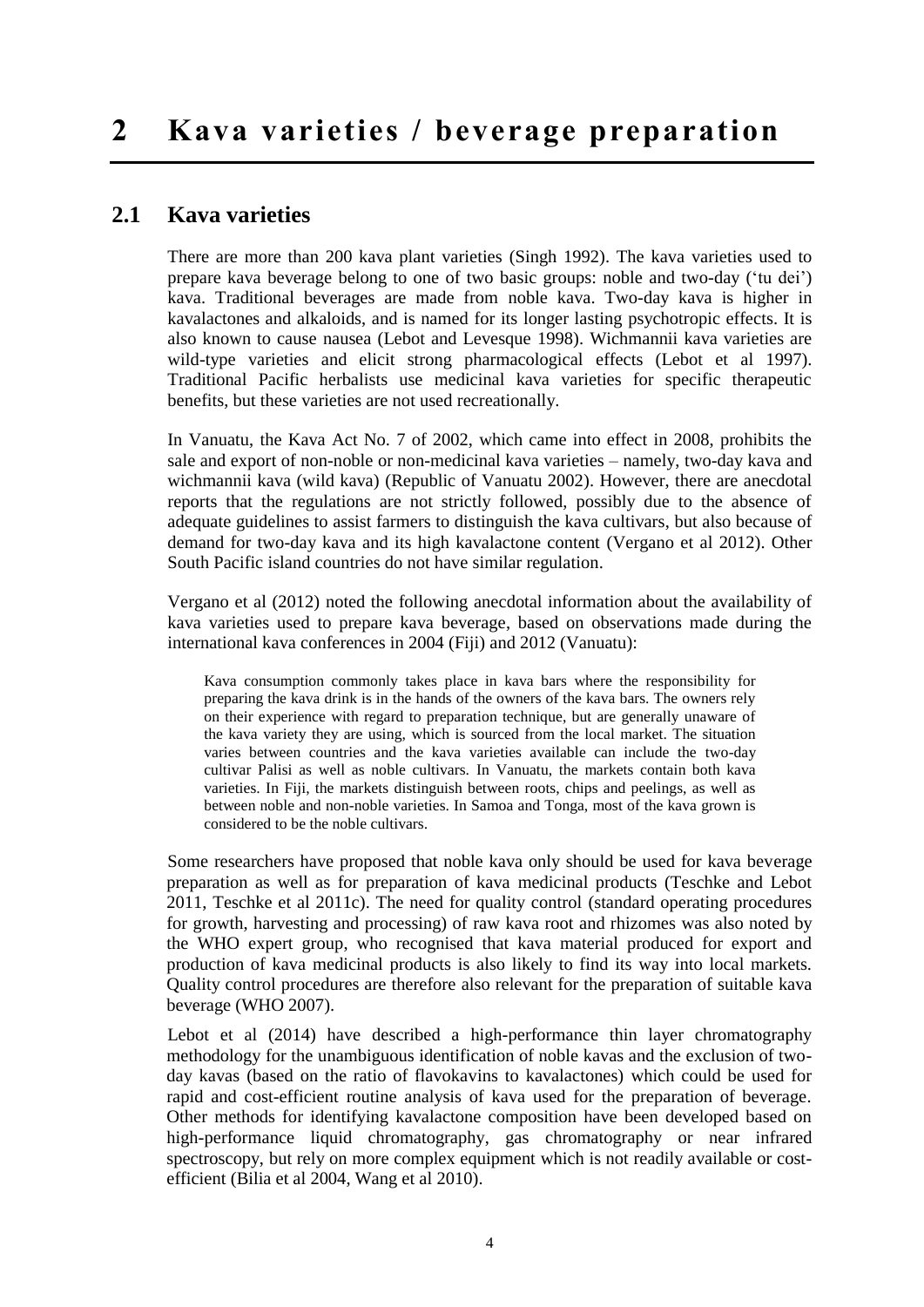## **2.2 Preparation and composition of kava beverage**

## **2.2.1 Preparation**

Traditional ceremonial beverage preparation involves maceration, grinding or pounding fresh or dried rhizome/root  $(1.0-1.5 \text{ g})$ , and then mixing it with water or coconut milk (100–150 mL) to form an emulsion. The mixture is agitated, and then strained through a cloth or bark filter into a communal bowl. The beverage is grey with a slightly pungent taste. Kava beverage prepared from fresh rhizome/root produces a stronger beverage than kava beverage prepared from dry rhizome/root [\(Cairney et al 2002,](#page-41-5) [Norton and Ruze](#page-43-4)  [1994\)](#page-43-4).

Kava preparation for recreational use is essentially the same as for ceremonial use [\(Shimoda et al 2012\)](#page-44-10), although the beverage may be prepared from powdered kava rhizome/root or from fresh rhizome/root rather than dried rhizome/root. Kava beverage prepared from fresh rhizome/root is a more complex beverage because numerous volatile components are lost in the drying process. Kava beverage prepared from fresh rhizome/root is commonly consumed in Vanuatu [\(Lebot 2006\)](#page-42-4).

In non–Pacific island countries, kava beverage is usually made from kava rhizome/root powder, which is prepared by drying the rhizome/root and then grinding it. The powder is soaked in water (at least one tablespoon per cup) for about 30 minutes before straining the mixture through cloth to prepare the beverage for consumption.

On the island of Pohnpei in Micronesia, kava beverage is prepared by mixing kava root with the fibrous bark of a local tree, *Hibiscus tiliaceus*, before pressing out the beverage (Balick and Lee, 2002).

## **2.2.2 Composition**

Although kava beverage is traditionally prepared from rhizome/root material (which contain high levels of kavalactones), if stems and/or peelings are present, the kava beverage can also contain kava alkaloids. These alkaloids are present only in plant parts exposed to sunlight – traditionally, these parts would be peeled if used for kava beverage preparation.

The more recent availability of kava biomass (i.e. roots, stumps, stems and/or peelings) for export and subsequent organic solvent extraction of kavalactones may not be subject to the same quality control, and could enter the local market for kava beverage preparation [\(Lebot](#page-42-4) 2006, [Teschke et al 2011a\)](#page-44-11). [Vergano et al \(2012\)](#page-44-6) reported the following anecdotal information regarding quality control of kava beverage, based on observations made during the Kava conferences in 2004 (Fiji) and in 2012 (Vanuatu):

In the kava bars visited in the course of the mission to Vanuatu, the plant material was superficially washed and cut in pieces, which went directly to a meat mincer, without prior peeling or appropriate cleaning. This material is then directly used for the preparation of kava. As a consequence, the taste suffers from the peelings, and the kava drinkers are exposed to hitherto unknown phytochemicals present in the skins, but not necessarily in the peeled roots. One can safely assume that the traditional habit of peeling must have made some sense, or otherwise it would not have been done. Today the worst black spots on the traded roots caused by mould formation are sometimes removed by rubbing the roots with a toothbrush, with limited success.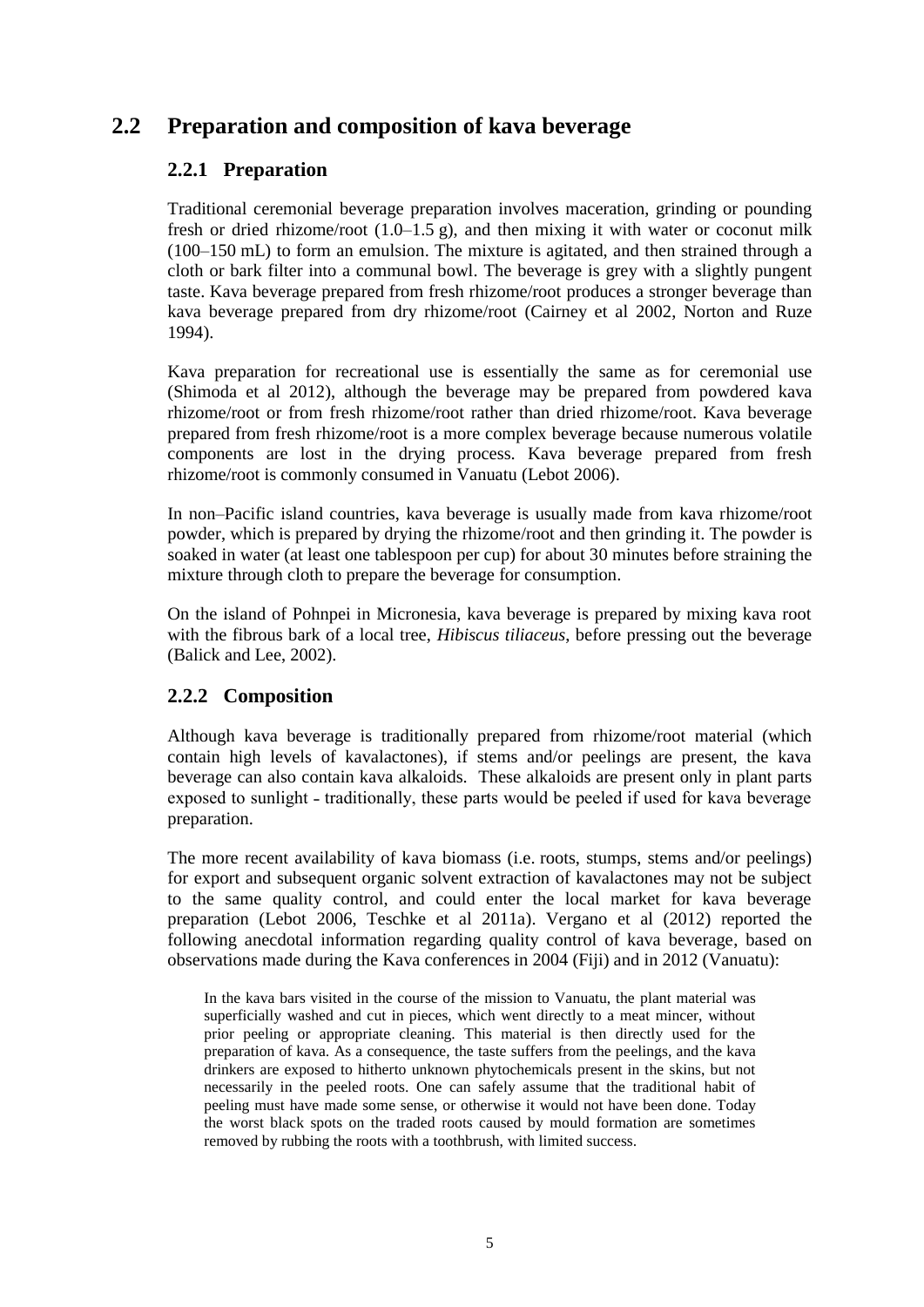Kava quality refers to both the general quality of the material used, that is, the presence of contaminants and impurities which impact on the toxicological effects, as well as to the level and range of kavalactones which impact on the pharmacological effects. Both of these aspects of quality may impact on the overall safety of kava beverage consumption. In relation to the kavalactones composition, Lebot and Levesque (1989) reported that two-day kava cultivars are rich in two particular kavalactones (dihyrokavain and dihydromethysticin) that can produce nausea when consumed.

Another potential source of contamination of kava beverage is from mould growth on kava material as a result of poor storage conditions (see Section 4.2.4), which may impact on kava safety (Teschke et al 2011, 2013). Similarly, phytochemicals with unknown toxicity from kava plant stems or leaves or from other plants may impact on safety of kava beverage.

## **2.3 Preparation and composition of medicinal products**

Kava medicinal products are sold as powdered extracts, capsules, tinctures and fluid extracts. They are made from a concentrated kavalactones mixture prepared by extracting the dried peeled rhizome/root (and possibly other plant parts) with either ethanol or acetone.

The total amount of kavalactones extracted using ethanol or acetone (i.e. organic extraction) is 2-10 times the amount extracted with water (i.e. aqueous extraction) [\(Cote](#page-42-5)  [et al 2004,](#page-42-5) [Whitton et al 2003;](#page-44-12) Xuan et al 2008). Organic extracts may contain 30–70% kavalactones [\(Olsen et al 2011\)](#page-43-5). Although the same kavalactones are found in both aqueous and organic solvent extracts, the hydrophilic components are found in negligible amounts in the organic extracts [\(Loew and Franz 2003\)](#page-42-0). The ratio of the six major kavalactones in the aqueous extract is also significantly different to the ratio of kavalactones in the organic extract [\(Cote et al 2004\)](#page-42-5). Commercial kava extracts are generally standardised to contain approximately 30% kavalactones [\(Brown et al 2007,](#page-41-0) [Whitton et al 2003\)](#page-44-12).

## **2.4 Limitations of the available data on kava varieties / beverage composition**

- Further information is needed on the source and composition of material used to prepare kava beverage.
- Further information is needed on the composition of kava beverage, both with regard to pharmacologically active and non-active components.
- There is a need for practical and reliable analytical methods for monitoring kava components (kavalactones, alkaloids and flavokavins) and potential contaminants.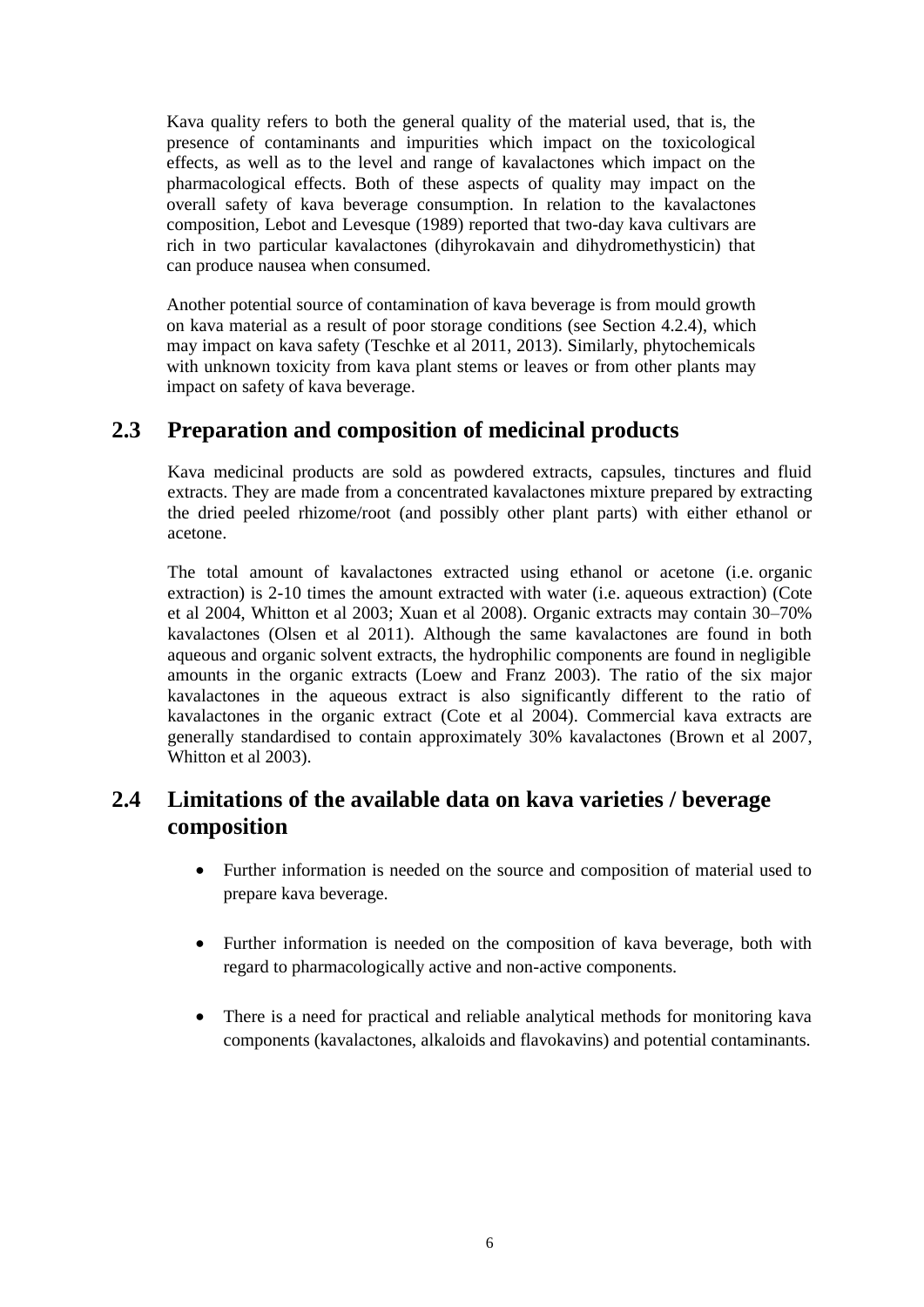## **3 Kava components and their properties**

## **3.1 Chemistry and pharmacology**

Kava rhizome contains 80% water; dried rhizome consists of about 43% starch, 20% fibre, 12% water, 3.2% sugars, 3.6% proteins, 3.2% minerals and 3–20% kavalactones [\(Lebot and et al 1992\)](#page-42-6). The kavalactone content is dependent on plant weight and cultivar. The roots contain the highest concentration of kavalactones, which decrease progressively towards the aerial parts of the plant [\(Fu et al 2008,](#page-42-7) [Lebot and et al 1992\)](#page-42-6).

Kavalactones are 4-methoxy-2-pyrones with phenyl or styryl substitutes at the 6th position, and are lipid soluble [\(Lebot et al 1997\)](#page-42-2). They are responsible for kava's pharmacological effects. Eighteen kavalactones have been identified, but six kavalactones – kawain, methysticin, 7,8-dihydromethysticin, yangonin, desmethoxyyangonin and 5,6 dihydrokawain – comprise about 96% of the active pharmacological components of kava [\(Lebot and Levesque 1989b,](#page-42-8) [Sarris et al 2011,](#page-43-6) [Singh and Singh 2002\)](#page-44-13). Noble kava has a relatively high content of kavain [\(Lebot 2006\)](#page-42-4).

A range of pharmacological effects have been reported to be associated with the use of kava, including anxiolytic, anti-stress, sedative, muscle relaxant, antithrombotic, neuroprotective, mild anaesthetic, hypnotic and anti-convulsive actions, although the mechanisms of action are not well established [\(Gounder 2006,](#page-42-9) [Sarris et al 2011\)](#page-43-6).

Kava also contains alkaloids, three of which have been characterised – pipermethystine, 3α,4α-epoxy-5β-pipermethystine and awaine. These alkaloids occur more commonly in the aerial parts of the plant, the stem and leaves, rather than in the roots, but can be incorporated into kava beverage during preparation [\(Dragull et al 2003,](#page-42-10) [Lebot 2006,](#page-42-4) [Nerurkar et al 2004,](#page-43-7) [Rowe et al 2011\)](#page-43-8).

Minor kava chemical components (less than 1% dry weight) include the dihydrochalcones, flavokavins A, B, and C (also known as flavokawains) and a range of other minor compounds [\(Teschke and Lebot 2011,](#page-44-7) [Teschke et al 2011a,](#page-44-11) [Teschke et al](#page-44-8)  [2011c,](#page-44-8) [Xuan et al 2008,](#page-45-0) [Zhou et al 2010;](#page-45-1) Lebot et al 2014).

## **3.2 Pharmacokinetics**

The main metabolic pathways for kavalactones in humans and rats are reasonably well understood. The aromatic ring is broken and the lactone ring hydroxylated, followed by dehydration, reduction of the 7,8-double bond and demethylation of the 4-methoxy group (Duffield [et al 1989b,](#page-42-11) [Fu et al 2008\)](#page-42-7). The hydroxylation and demethylation steps are known to be a function of cytochrome P450 (CYP) 2D6, and excretion is mainly via the urine as glucuronide and sulphate conjugates [\(Duffield et al 1989a\)](#page-42-12).

Little is known about the metabolism of kava alkaloids or flavokavins [\(Rowe et al 2011\)](#page-43-8); however, CYP2D6 is known to have a high affinity for alkaloids [\(Ingelman-Sundberg](#page-42-13)  [2005\)](#page-42-13). CYP2D6 is absent in 7% of Caucasians and in less than 1% of Polynesians. It has been suggested that low CYP2D6 might lead to an accumulation of kavalactones or alkaloids, resulting in toxicity [\(WHO 2007\)](#page-44-0). However, there is currently insufficient information available on P450 enzymes involved in metabolism of kavalactones or kava alkaloids to further examine this hypothesis [\(Olsen et al 2011\)](#page-43-5).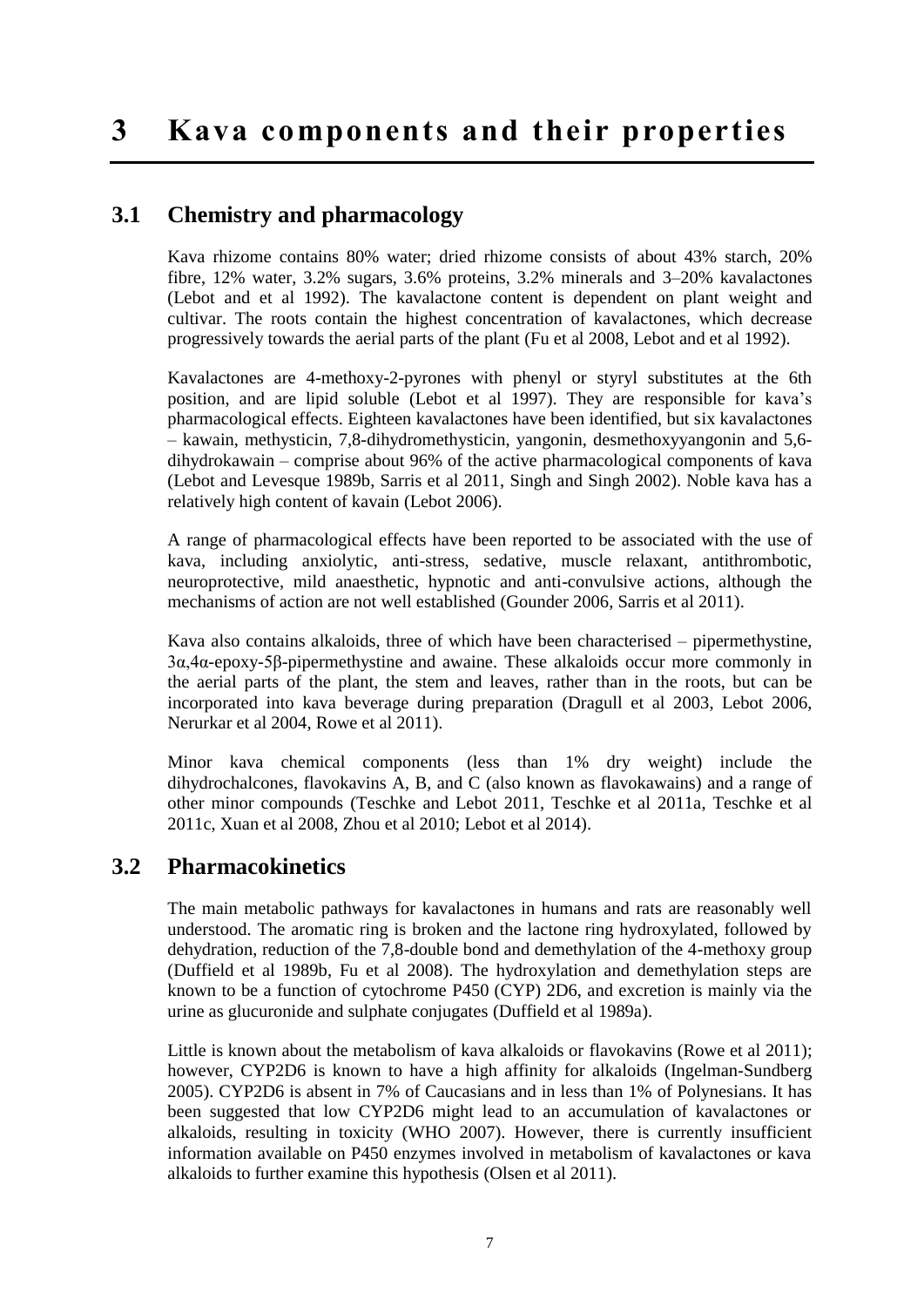There is limited knowledge about the potential for specific kavalactone metabolites to alkylate DNA, or disrupt enzymatic or metabolic activity [\(Ulbricht et al 2005\)](#page-44-2). [Johnson et](#page-42-14)  al (2003) showed that reactive metabolites such as quinones, quinone methides and epoxides could be formed *in vitro*, but analysis of metabolites in human urine did not indicate formation of substantive quantities of reactive metabolites *in vivo*. On the other hand, [Zou et al \(2005\)](#page-45-2) identified 6-phenyl-3-hexen-2-one, a reactive metabolite of kavain and dehydrokavain, in human urine following consumption of kava beverage prepared from 10 g of powdered rhizome. Kavain and dehydrokavain are present in relatively higher concentrations in kava extracts prepared using organic solvents than in aqueous extracts.

#### **3.2.1 Pharmacokinetic drug interactions**

Kavalactones, especially methysticin and dihydromethysticin, have been shown to be inhibitors of CYP450 enzymes, which suggests a possibility of pharmacokinetic interactions with substances (herbal substances or drugs) that are metabolized via the CYP450 pathway [\(Anke and Ramzan 2004,](#page-41-6) [Ulbricht et al 2005\)](#page-44-2). In three different studies, the different kavalactones were shown to have significant negative effects on some or all of the CYP450 isoforms 2C9, 2C19, 3A4, 2D6, 4A9/11 and 1A2 [\(Anke and](#page-41-6)  [Ramzan 2004\)](#page-41-6). [Coté et al \(2004\)](#page-42-5) proposed that the different proportions of kavalactones between aqueous and organic extracts, and thus the difference in inhibition of P450 enzymes, was related to their differential biological activity.

In *in vitro* studies, there was no difference between  $IC_{50}$  values for aqueous (0.9–9.7 µg lactones/mL) and acetonic kava extracts (1.2–15.3 µg lactones/mL) towards inhibiting isoforms 3A4, 1A2, 2C9 and 2C19 (Coté [et al 2004\)](#page-42-5). Individual lactones showed varying abilities to inhibit P450 enzymes, although it is unclear if clinically relevant concentrations are reached *in vivo* in humans [\(Olsen et al 2011\)](#page-43-5).

Another study has shown that kava extract significantly induces the CYP1A1 isoform; specifically, the kavalactones methysticin and dihydromethysticin [\(Li et al 2011\)](#page-42-15), and that this can occur within the clinically relevant range  $(60-160 \mu M)$  of kavalactone plasma concentrations [\(Pittler and Ernst 2003\)](#page-43-1). The authors suggest the possibility of an association between kava and CYP1A1-mediated induction of the aryl hydrocarbon receptor (AhR), which is involved in cell regulation [\(Li et al 2011\)](#page-42-15).

## **3.3 Toxicity**

## **3.3.1 Kavalactones**

The cytotoxic effects of individual kavalactones have been examined *in vitro.* These studies showed differences in cytotoxicity which did not correlate between a human lymphoblastoid cell line [\(Zou et al 2004a\)](#page-45-3) and cryopreserved human hepatocytes [\(Zou et](#page-45-4)  [al 2004b\)](#page-45-4). [Tang et al \(2011\)](#page-44-14) also examined kavalactone-induced cytotoxicity in HepG2 cells and showed kavain had minimal cytotoxicity while yangonin showed marked cytotoxicity. Overall, the *in vitro* studies do not show consistent cytotoxicity for individual kavalactones in different cell lines.

The available *in vivo* animal studies with kava extracts do not provide evidence of kavainduced hepatotoxicity, even at high dosages. Rats treated with an acetone or ethanol extract of kavalactones at up to 133 mg/kg/day for three months produced no enzymatic or histological evidence of hepatotoxicity [\(DiSilvestro et al 2007\)](#page-42-16). In a similar study over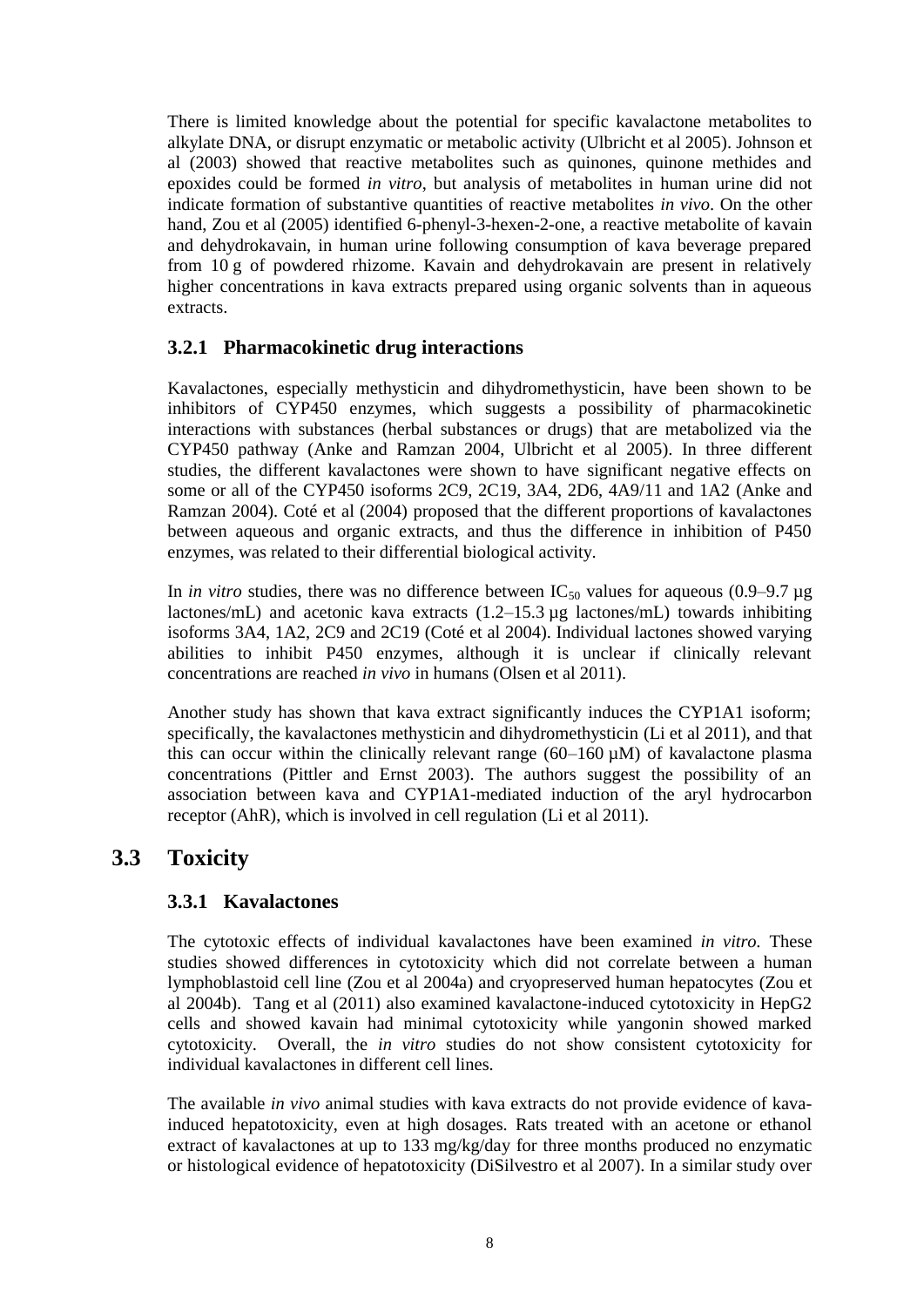90 days and, subsequently, 2 years, rats treated with an ethanol extract of kavalactones at 1-2 g/kg/day had elevated gamma-glutamyltransferase (GGT) levels and liver hypertrophy, but no histological evidence of hepatotoxicity [\(Clayton et al 2007,](#page-41-7) [National](#page-43-9)  [Toxicology Program 2012\)](#page-43-9). Rats treated with an aqueous extract of kavalactones at 500 mg/kg/day for four weeks produced no increases in the liver function enzymes alanine transaminase (ALT), aspartate transaminase (AST), alkaline phosphatase (ALP) or lactate dehydrogenase (LDH) [\(Singh and Devkota 2003\)](#page-44-15). Overall, the *in vivo* studies do not provide clear evidence of kava-induced hepatotoxicity in rats, even at high dosages.

Reactive kavalactone metabolites have also been proposed as an explanation for kavainduced skin rash due to the formation and immune recognition of skin protein adducts [\(Olsen et al 2011\)](#page-43-5).

#### **3.3.2 Alkaloids**

The kava alkaloids, particularly pipermethystine, are possibly more cytotoxic than the kavalactones. In a study by [Nerurkar et al \(2004\)](#page-43-7) in HepG2 cells, pipermethystine showed considerably higher cytotoxicity than the lactones dihydromethysticin and desmethoxyyangonin after 24 hours of exposure.

In a two-week study in rats, pipermethystine (10 mg/kg/day) did not produce any changes in liver enzymes or cause hepatotoxicity, as measured by lipid peroxidation and apoptosis markers, but did increase markers of oxidative stress [\(Lim et al 2007\)](#page-42-17).

#### **3.3.3 Flavokavins**

The potential toxicity of the dihydrochalcone flavokavin B (FKB) has been examined in HepG3 cells where it is reported to induce hepatocellular apoptosis by the induction of oxidative stress, depletion of glutathione, and altering the balance of the IKK/NF-ĸB and MAPK signalling pathways. The addition of exogenous GSH was able to normalise NFĸB and MAPK signalling in HepG3 cells and prevent the flavokavin B-induced toxicity. A further study evaluated the hepatotoxic effects of FKB in vivo in mice at an oral concentration of 25mg/kg/day for 7 days, resulting in liver damage demonstrated by diffuse cloudy hepatocellular swelling and vesiculated cytoplasm, together with raised serum AST and AKP levels[\(Zhou et al 2010\)](#page-45-1). The authors suggest that flavokavin B is a major hepatotoxin in organic kava extracts, although [Teschke et al \(2011b\)](#page-44-16) have questioned whether the levels in kava organic solvent extracts are high enough to produce hepatotoxicity *in vivo*.

[Vergano et al \(2012\)](#page-44-6) have used the *in vivo* toxicity information on flavokavin B (Zhou et al 2010) to establish a permitted daily exposure (PDE) of 10.4 mg/day, using the ICH guideline on solvent impurities<sup>1</sup> and a LOEL of 25mg/kg/day. The calculation provided by Vergano et al (2012) indicates that a heavy kava drinker of noble cultivar Borogu would be below the estimated PDE, while the same drinker of the two-day cultivar Palisi would be well above the estimated PDE. While there are many assumptions in this calculation, it provides a route to establish safe levels of exposure for flavokavin B.

-

 $1$  CPMP/ICH/283/95: Impurities – Guidelines for Residual Solvents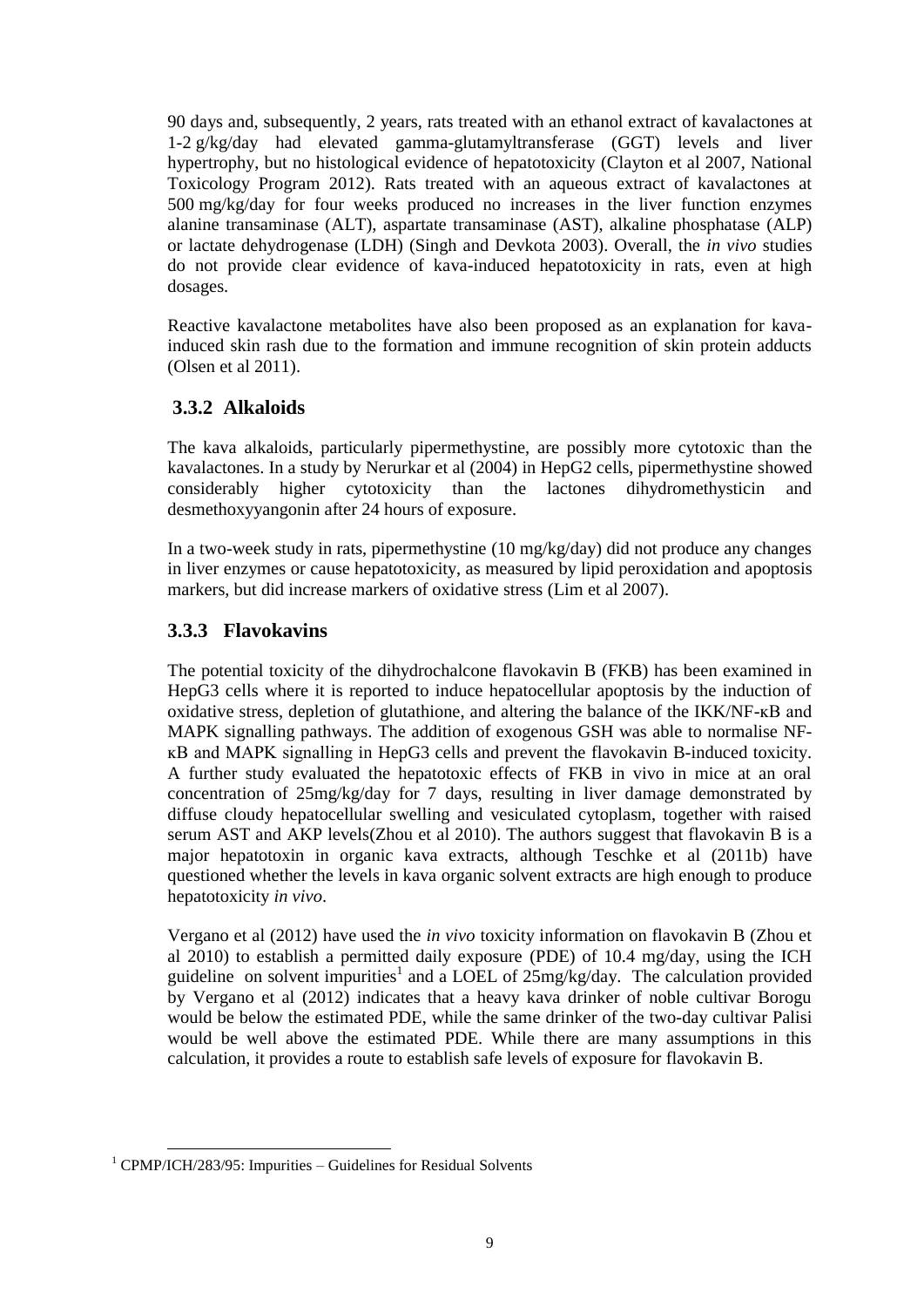## **3.4 Limitations of the available data on kava components and their properties**

- Further data is needed on the potential for formation of reactive metabolites of kavalactones, alkaloids and flavokavins, and their role in kava toxicity.
- Further data is needed on the potential for kavalactones to inhibit P450 enzymes, and to potentially enhance the hepatotoxicity of co-administered medication.
- Further data is needed on the potential *in vitro* and *in vivo* toxicity of kava alkaloids and flavokavins, and their mechanisms of action.
- Further data is needed on the *in vivo* toxicity threshold levels for kava alkaloids and flavokavins.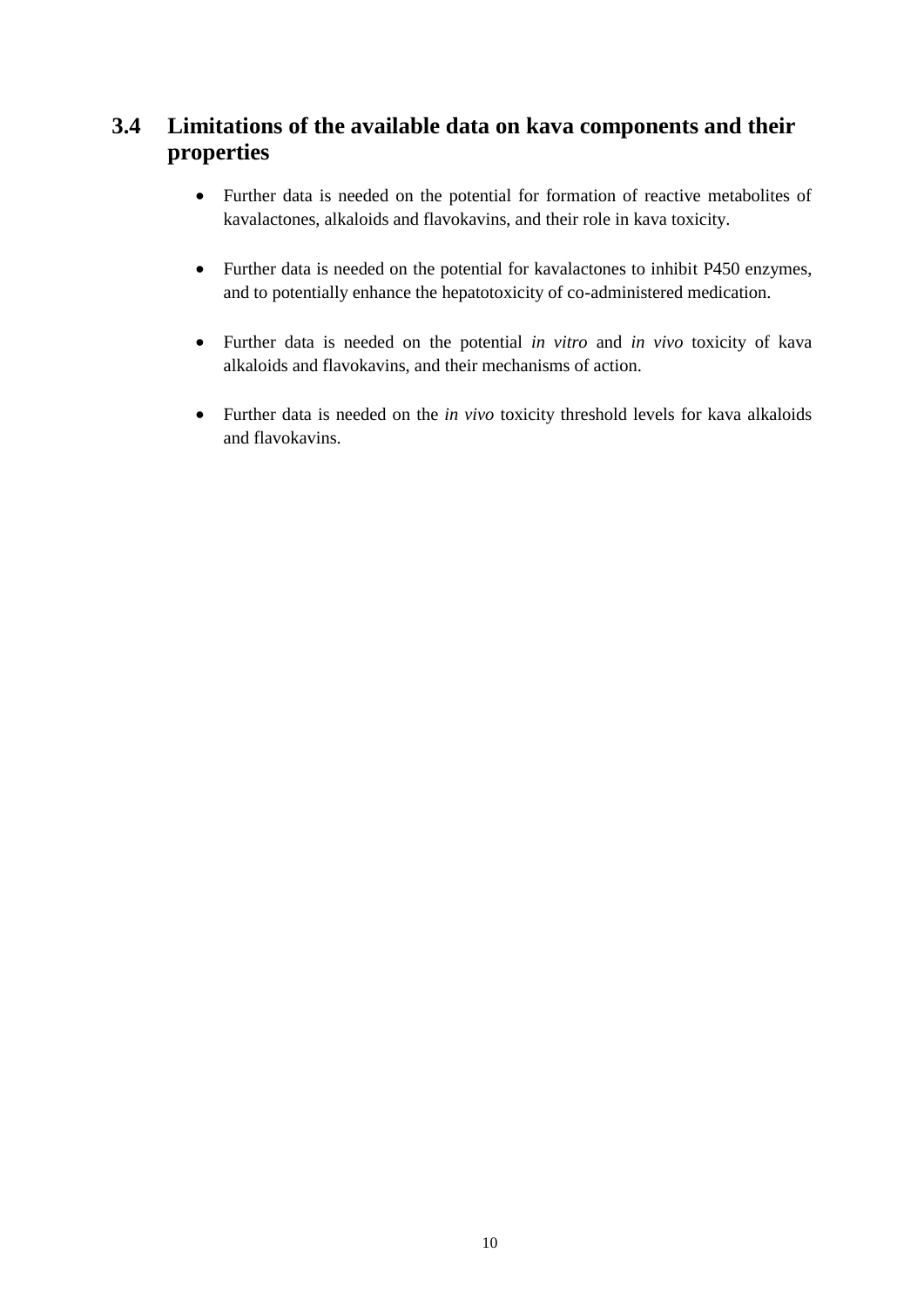## **4.1 Effects on general health**

#### **4.1.1 Traditional kava beverage consumption**

There are very few published reports of adverse health effects arising from the traditional consumption of kava beverage in the South Pacific islands. This may reflect a genuine low incidence level of adverse effects or a lack of reporting and systematic data collection. There are anecdotal reports of general symptoms such as feeling unwell, headaches, sleeplessness, tiredness and feeling lethargic [\(Kava 2001,](#page-42-18) [Singh 1992\)](#page-44-1).

Preparations of kava beverage vary with plant variety (Lebot et al 1997; Lebot et al 2004) which can affect the pharmacological potency and, in some cases, the potential toxicity. This may be due to differences in potency, absorption rate and pharmacokinetics of the various kavalactones and other components [\(Olsen et al 2011,](#page-43-5) [Rowe et al 2011\)](#page-43-8).

In a study of 12 Tongan men living in New Zealand who regularly consume kava beverage, the participants reported feeling tired and lazy after consuming kava, which affected their work and sexual activity [\(Nosa and Ofanoa 2009\)](#page-43-10).

#### **4.1.2 Clinical trial outcomes**

Clinical studies have been conducted to examine the effectiveness of kava as a treatment for anxiety. These studies have been conducted using both aqueous and organic extracts of kava. The vast majority of medicinal products available to consumers in the form of dietary supplements use kava organic extracts as the active ingredient. However, some clinical studies on patients with anxiety have also been conducted using tablets prepared with kava aqueous extracts (see below).

#### **Using kava aqueous extracts**

In a study of the clinical efficacy of kava aqueous extract, 60 patients with elevated generalized anxiety disorder were administered five tablets per day containing an aqueous extract of kava for three weeks (dosage 250 mg kavalactones per day). The aqueous extract of kava resulted in a reduction in participants' anxiety and depression levels. There was no evidence of serious adverse health effects and no clinical hepatotoxicity. A few of the participants reported nausea and/or gastrointestinal side-effects [\(Sarris et al](#page-43-11)  [2009\)](#page-43-11). In a subsequent study, 75 patients with generalised anxiety disorder were administered a tablet containing an aqueous extract of kava for 6 weeks (dosage 120/240 mg kavalactones per day). More headaches were reported in the kava group but no other adverse effects or changes to liver function test were reported (Sarris et al 2013b, Sarris et al 2013c).

#### **Using kava organic extracts**

There have been a number of randomised controlled trials (RCTs) conducted to examine the efficacy of kava organic solvent extracts in treating anxiety. The incidence of adverse effects was measured as a secondary outcome in these trials.

In a Cochrane Collaboration study, [Pittler and Ernst \(2003\)](#page-43-1) examined 12 double-blinded RCTs  $(n = 700)$ . Six trials reported adverse events experienced by patients receiving kava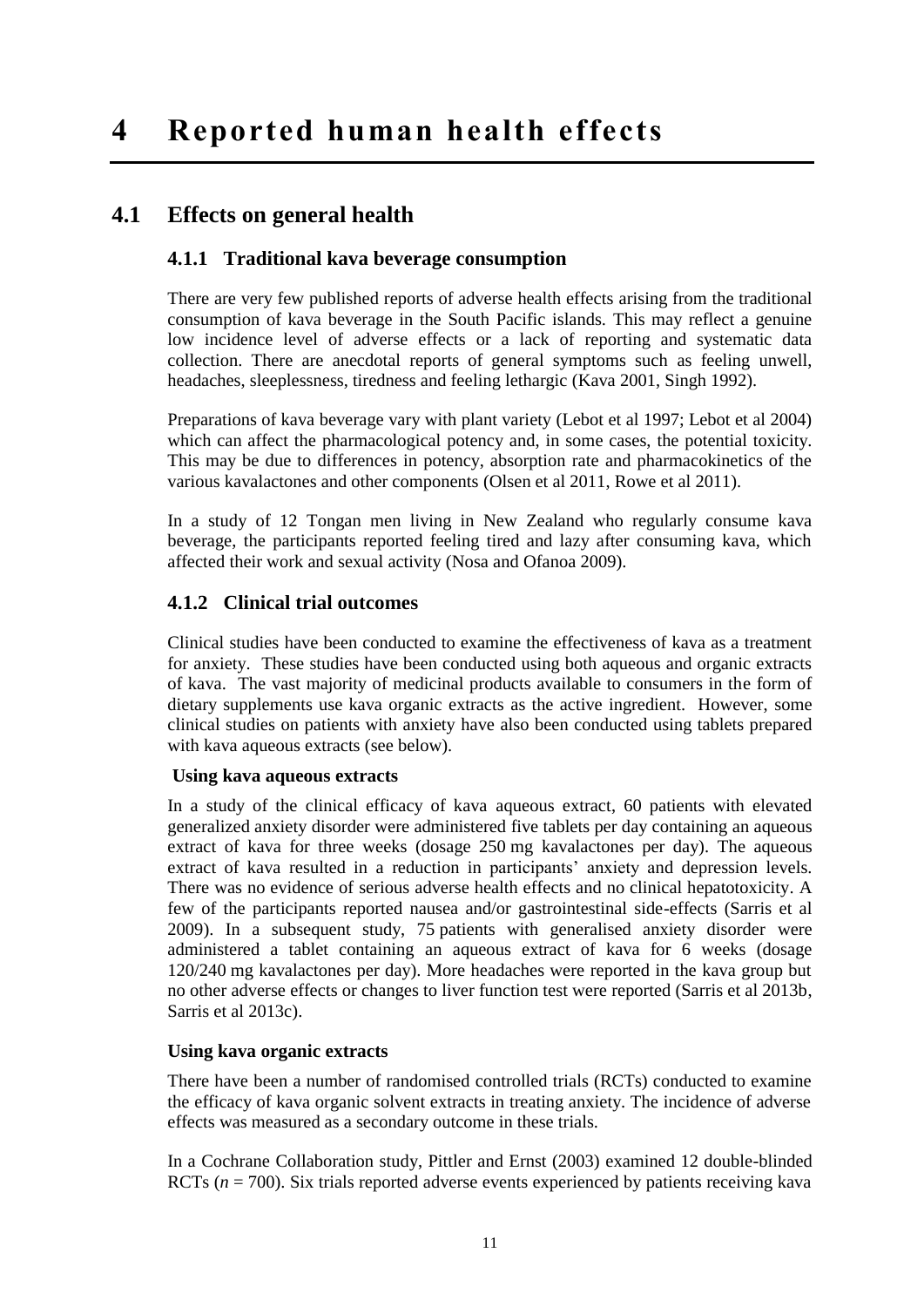organic extract – most frequently stomach complaints, restlessness, drowsiness, tremors, headaches and tiredness. Four trials (comprising 30% of patients in the reviewed trials) report the absence of adverse events while taking kava extract. None of the trials reported any hepatotoxic events. Seven of the trials measured liver enzyme levels as safety parameters and reported no clinically significant changes.

#### **4.1.3 Excessive kava beverage consumption**

Kava drinking was introduced into Australia Aboriginal communities in Arnhem Land in the Northern Territory in 1982, partly as a substitute for alcohol. Over time, kava has become widely used in a recreational setting, with excessive use in some circumstances. [Rychetnik and Madronio \(2011\)](#page-43-12) examined the available studies conducted in these communities for evidence of health and social effects of kava consumption, together with studies conducted on South Pacific islanders. The evidence was appraised on study design (level of evidence) and standard epidemiological criteria for causality (Table 4.1).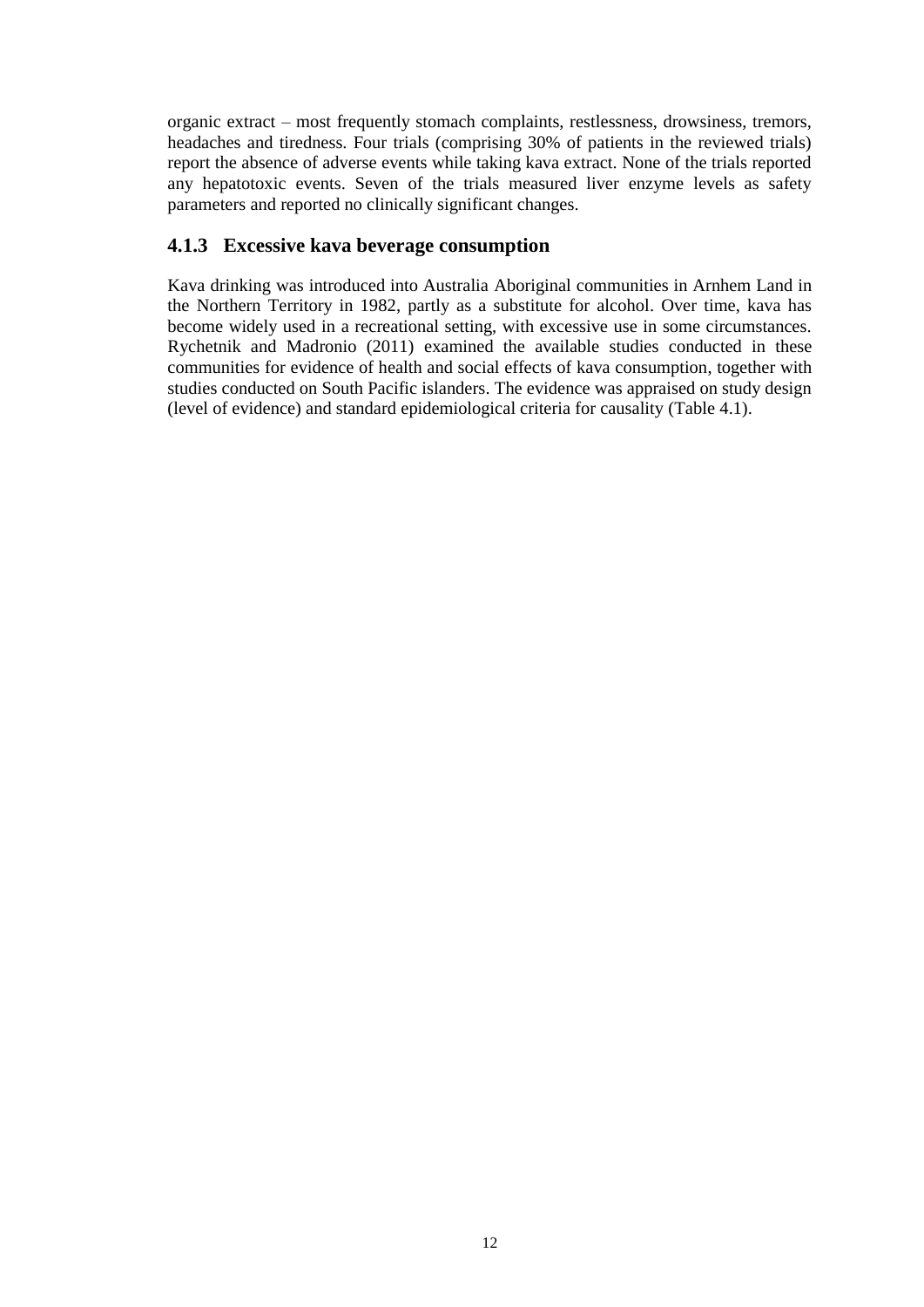<span id="page-24-0"></span>

| <b>Studies</b>                                                                                                       | <b>Health or</b><br>social effect             | Level of<br>evidence <sup>a</sup> | Review finding based on 'body of<br>evidence'b                                                      |  |
|----------------------------------------------------------------------------------------------------------------------|-----------------------------------------------|-----------------------------------|-----------------------------------------------------------------------------------------------------|--|
| Clough 2003, Clough et al 2003b, Kava<br>2001, Mathews et al 1988, Riley et al 1987                                  | Scaly skin<br>rash                            | $III-2$                           | A1 - Causality indicated:<br>Association found, additional                                          |  |
| Alexander et al 1988, Chanwai 2000, Grace<br>2003, Russmann et al 2003                                               |                                               | $\mathsf{IV}$                     | criteria indicate causal relationship                                                               |  |
| Clough 2003, Mathews et al 1988, Clough<br>et al 2003b, Clough et al 2004a, Matthews<br>et al 1988, Riley et al 1987 | Weight loss                                   | $III-2$                           | A1 - Causality indicated:<br>Association found, additional<br>criteria indicate causal relationship |  |
| Brown et al 2007, Clough 2003, Clough et<br>al 2003b; Matthews et al 1988, Riley et al<br>1987                       | Raised GGT<br>liver enzyme                    | $III-2$                           | A1 - Causality indicated:<br>Association found, additional<br>criteria indicate causal relationship |  |
| Chanwai 2000, Russmann et al 2003                                                                                    |                                               | $\overline{V}$                    |                                                                                                     |  |
| Kava 2001, McDonald and Jowitt 2000                                                                                  | Nausea, loss<br>of appetite or<br>indigestion | $III-2$                           | A1 - Causality indicated:<br>Association found, additional<br>criteria indicate causal relationship |  |
| Kava 2001, Mathews et al 1988                                                                                        | Sore red eyes                                 | $III-2$                           | A2 - Association indicated:                                                                         |  |
| Chanwai 2000                                                                                                         |                                               | IV                                | causality unclear                                                                                   |  |
| <b>Kava 2001</b>                                                                                                     | Impotence                                     | $III-2$                           | A2 - Association found                                                                              |  |
| Gregory 1988                                                                                                         | /loss of sex<br>drive                         | IV                                |                                                                                                     |  |
| Kava 2001, Mathews et al 1988                                                                                        | Self-reported<br>'poor health'                | $III-2$                           | A2 - Association found                                                                              |  |
| Clough 2003, Clough et al 2003b, Clough<br>et al 2004a                                                               | Raised<br>cholesterol                         | $III_2$                           | A2 - Association found                                                                              |  |
| Clough et al 2004b                                                                                                   | Ischaemic                                     | $III-2$                           | A3 - Unclear association                                                                            |  |
| Young et al 1999                                                                                                     | heart disease                                 | IV                                |                                                                                                     |  |
| Foo and Lemon 1997, Prescott et al 1993                                                                              | Cognitive<br>performance                      | $\mathbf{II}$                     | N1 - No association found                                                                           |  |
| Cairney et al 2003a, Cairney et al 2003b,<br>Russell et al 1987                                                      |                                               | $III-3$                           |                                                                                                     |  |
| Clough 2003                                                                                                          | Permanent<br>liver damage                     | $III-2$                           | N2 - No association found                                                                           |  |
| Russmann et al 2003                                                                                                  |                                               | IV                                |                                                                                                     |  |
| Clough 2003                                                                                                          | Pneumonia                                     | $III-3$                           | N <sub>2</sub> – No association found                                                               |  |

#### **Table 4.1 Summary of evidence on the health effects of kava beverage consumption**

GGT, gamma-glutamyltransferase.

<sup>a</sup> See Appendix 1.

<sup>b</sup> Categories of 'association' based on level of evidence other criteria for assessing the evidence for a causal relationship. namely, consistency, strength, dose-response, temporal relationship, biological plausibility, analogy/coherence and reversibility/experiment.

Source[: Rychetnik and Madronio \(2011\).](#page-43-12)

The analysis by [Rychetnik and Madronio \(2011\)](#page-43-12) strongly suggests that scaly skin rash, weight loss and raised GGT levels are all caused by heavy kava beverage consumption; however, the reversibility of these effects suggests that these changes need not lead to longer term adverse health outcomes. Nausea, loss of appetite and indigestion also appear to be caused by heavy kava beverage consumption, even though the criteria for supporting causality are less strong in these cases. Anecdotal evidence also suggests that nausea, loss of appetite and indigestion can result from heavy kava beverage consumption.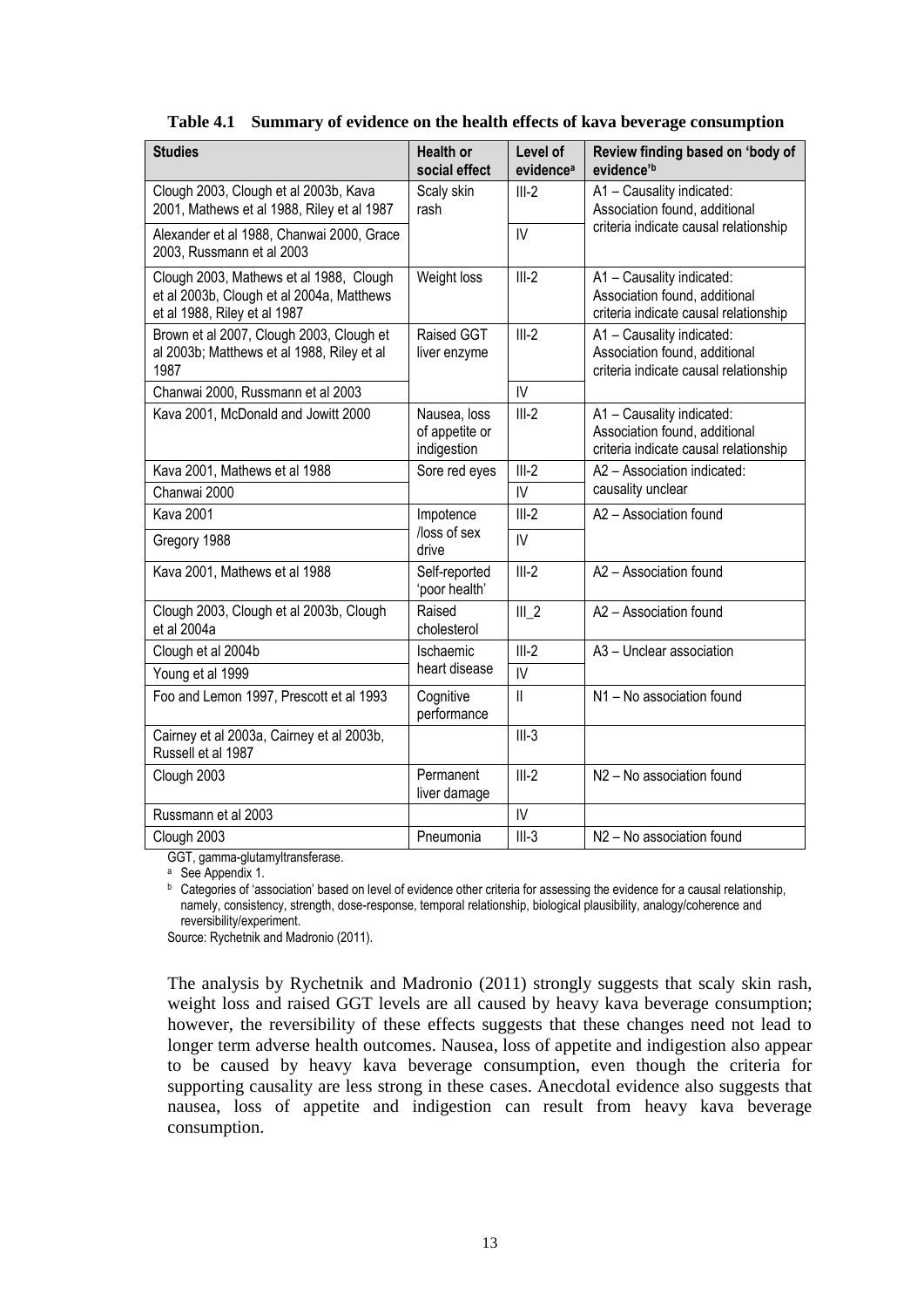Other self-reported symptoms and clinical findings in Aboriginal Australians consuming kava beverage, some which may be subject to bias, included complaints of being unwell; shortness of breath; a puffy face, red eyes and a rash; and to have brisk patellar reflexes, which the authors suggest may be variously caused by symptoms of anxiety, by the pharmacological effects of kava or by transient allergic manifestations [\(Mathews et al](#page-43-13)  [1988\)](#page-43-13). [Clough et al \(2003c\)](#page-41-15) also reported reduced lymphocyte counts in Aboriginal kava beverage drinkers (*P*<0.001), but there have been no subsequent reports of this effect.

Possible confounding factors in evaluating the evidence for an association between kava beverage consumption in Aboriginal communities and adverse health effects include alcohol and other drug misuse, and general malnutrition.

## **4.2 Effects on the liver**

There have been a small number of case study reports indicating a relationship between hepatotoxicity and consumption of kava beverage. A larger number of case study reports have provided evidence of an association between hepatotoxicity and consumption of medicinal products/herbal supplements containing kava organic solvent extract [\(WHO](#page-44-0)  [2007\)](#page-44-0), although the validity of a number of these case studies has been disputed [\(Teschke](#page-44-17)  [2010b\)](#page-44-17). The subsequent bans on kava herbal supplements in most non–Pacific island countries have focused attention on the possible mechanisms of this kava-associated hepatotoxicity. While the focus of these health concerns has been largely directed towards kava medicinal products based on organic solvent extracts, questions have also been raised regarding the safety of kava beverage consumption [\(Currie and Clough 2003,](#page-42-1) [Ernst](#page-42-22)  [2006,](#page-42-22) [Moulds and Malani 2003\)](#page-43-2).

Table 4.2 summarizes the *in vivo* evidence for kava beverage-associated effects on the liver. The following sections examine some of the recent evidence and hypotheses regarding the mechanism of kava-associated hepatotoxicity.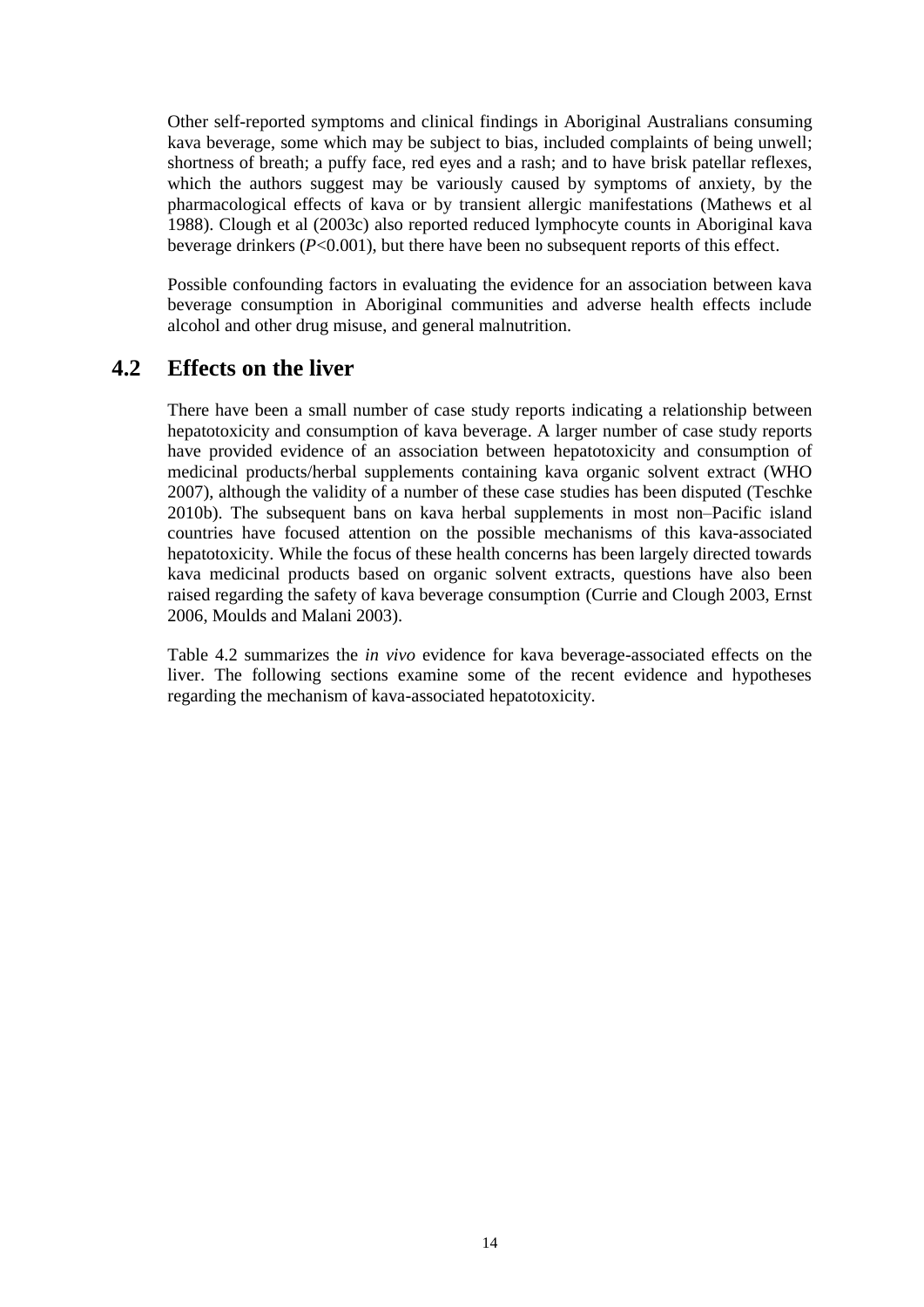| <b>Study</b>                                 | n              | <b>Effect of kava</b>                                                                                      | Type of study<br>Level of evidence <sup>a</sup> | Preparation                                                                 |
|----------------------------------------------|----------------|------------------------------------------------------------------------------------------------------------|-------------------------------------------------|-----------------------------------------------------------------------------|
| Liver enzyme levels                          |                |                                                                                                            |                                                 |                                                                             |
| Brown et al<br>2007                          | 62             | Significant association with raised<br><b>GGT</b> levels<br>Probable association with raised<br>ALP levels | Cohort<br>$III-3$                               | Traditional beverage -<br>aqueous based<br>(Tongan population in<br>Hawaii) |
| Clough et al<br>2003b                        | 101            | Causality indicated with raised<br><b>GGT and ALP levels</b><br>No increase in ALT or bilirubin            | Cross-sectional<br>$III-2$                      | Beverage prepared<br>from powdered rhizome<br>(Aboriginal Australians)      |
| Mathews et al<br>1988                        | 73             | Causality indicated with raised<br>GGT and ALP levels                                                      | Pilot survey<br>$III-2$                         | Beverage prepared<br>from powdered rhizome<br>(Aboriginal peoples)          |
| Russmann et al<br>2003                       | 27             | Causality indicated with raised<br><b>GGT</b><br>Minimal increase in ALT and AST                           | Consequent survey<br>$III-3$                    | Traditional beverage -<br>aqueous based (New<br>Caledonia)                  |
| Hepatotoxicity                               |                |                                                                                                            |                                                 |                                                                             |
| Clough et al<br>2003b                        |                | No documented cases of liver<br>injury over 20 years' clinical<br>surveillance                             |                                                 | Beverage prepared<br>from powdered rhizome<br>(Aboriginal Australians)      |
| Clough et al<br>2003a, Clough<br>et al 2003b | 101            | No association with long-term liver<br>injury                                                              | Cross-sectional<br>$III-3$                      | Beverage prepared<br>from powdered rhizome<br>(Aboriginal Australians)      |
| Russmann et al<br>2003                       | 27             | No association with long-term liver<br>injury                                                              | Consequent survey<br>$III-3$                    | Traditional beverage -<br>aqueous based (New<br>Caledonia)                  |
| <b>WHO 2007</b>                              | $\overline{2}$ | Jaundice (1), hepatocellular injury<br>(1)                                                                 | Case studies<br>IV                              | Traditional beverage -<br>aqueous based                                     |
| Christl et al<br>2009                        | 1              | Associated hepatotoxicity                                                                                  | Case study<br>IV                                | Traditional beverage -<br>aqueous based<br>(Samoa)                          |

<span id="page-26-0"></span>**Table 4.2 Summary of the evidence on the effects on the liver following consumption of kava beverage**

ALP, alkaline phosphatase; ALT, alanine transaminase; AST, aspartate transaminase; GGT, gamma glutamyl transferase. a See Appendix 1.

## **4.2.1 Hepatotoxicity and kava beverage consumption**

#### **South Pacific island communities**

Although there has been long and extensive use of kava beverage in communities of the South Pacific islands, there are only three published case reports of liver toxicity associated with consumption of kava beverage. Two of these cases occurred in residents of New Caledonia, and the other was in a European tourist visiting Samoa (see Box 4.1).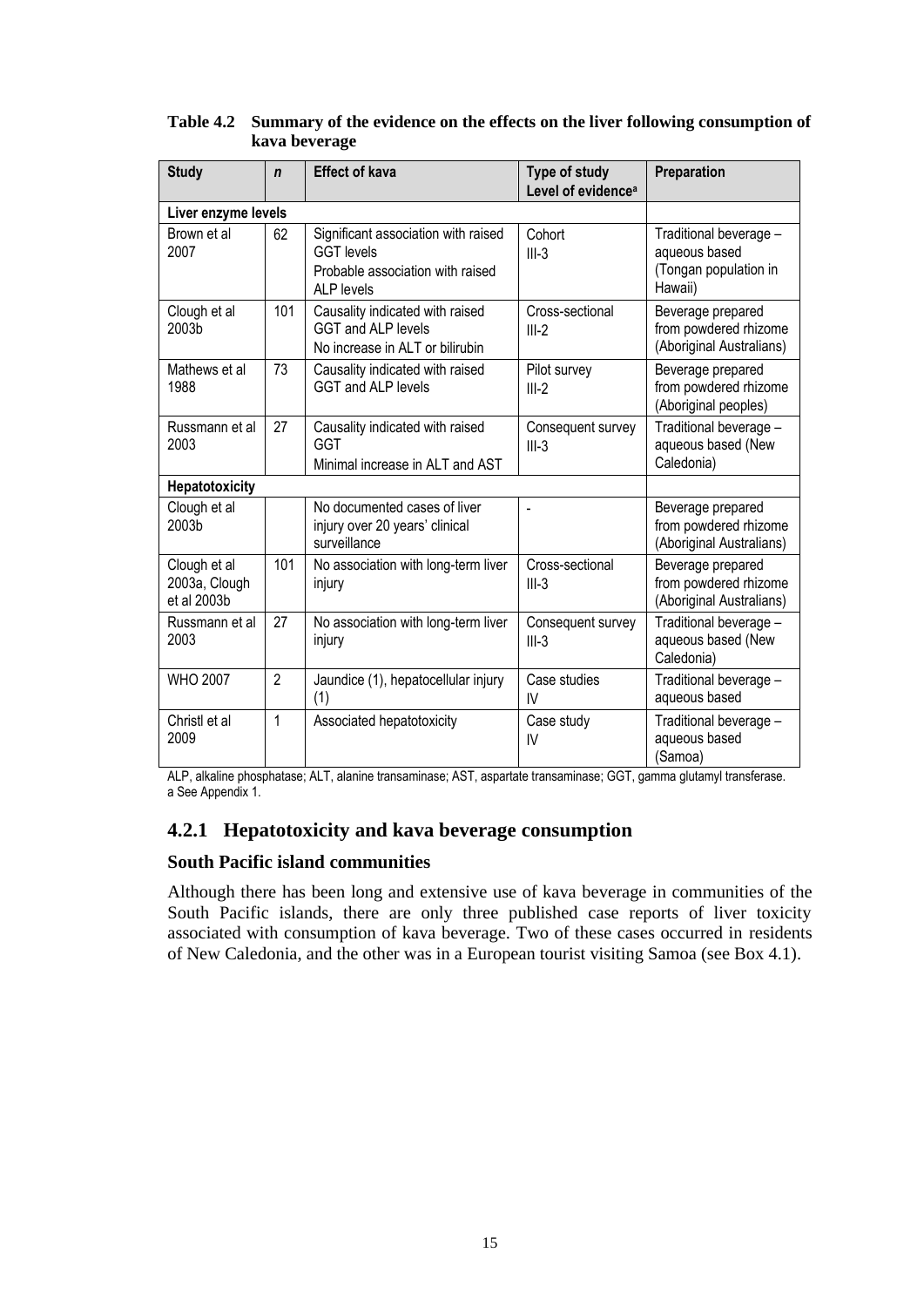#### **Box 4.1 Case study reports of hepatotoxicity from kava beverage consumption**

#### **Case 1**

A 59-year-old female of Oceanian origin had symptoms of liver injury following four weeks of drinking kava beverage prepared from dried kava imported from Vanuatu (dosage unknown). The patient did not consume alcohol but was a long-term user of lisinopril, phenobarbital and fenofibrate (for treatment of hypertension, anxiety and high cholesterol, respectively). There was markedly elevated transaminases (AST and ALT) and bilirubin in the blood, together with changes in other clinical pathology parameters indicative of liver damage. The patient recovered after cessation of kava consumption and laboratory values return to normal after three months.

Source[: Russmann et al \(2003\)](#page-43-15)

#### **Case 2**

A 55-year-old female of Oceanian origin had symptoms of liver injury following five weeks of kava beverage consumption (four cups per evening, approximately 18 g kavalactones per week). The patient did not take any medication. There was markedly elevated transaminases (AST and ALT) and bilirubin in the blood, together with changes in other clinical pathology parameters indicative of liver damage. The patient recovered following cessation of kava consumption and laboratory values returned to normal after three months.

Source[: Russmann et al \(2003\)](#page-43-15)

#### **Case 3**

A 42-year-old male presented with serious liver disease three weeks after holidaying in Samoa and repeatedly taking part in traditional kava ceremonies where he consumed a cumulative volume of 2–3 L of kava beverage. There was marked elevation of liver enzymes (AST, ALT, GGT, AP, LDH) and bilirubin. All other routine parameters were normal. Histology of a liver puncture showed a pattern consistent with toxic liver injury. Laboratory tests returned to normal after 36 days.

Source: [Christl et al \(2009\)](#page-41-17)

#### **Australian Aboriginal communities**

Clinical surveillance of Aboriginal people in northern Australia using kava beverage for 20 years has not documented any cases of hepatic failure attributable to kava, despite clear evidence of excessive consumption [\(Clough et al 2002a,](#page-41-18) [Clough et al 2003a,](#page-41-16) [Mathews et al 1988\)](#page-43-13).

#### **4.2.2 Liver enzyme changes and kava beverage consumption**

[Russmann et al \(2003\)](#page-43-15) surveyed 27 heavy kava drinkers from New Caledonia. All had been regularly consuming kava beverage for at least five years with a mean intake of about 32 g kavalactones per week (approximately 70 mg/kg/day). Dry skin occurred in 15 individuals, which is known to occur with excessive kava consumption [\(Norton and](#page-43-4)  [Ruze 1994\)](#page-43-4). The authors reported an increase in gamma glutamyl transferase (GGT) in 23 individuals, which they considered to be related to the induction of CYP450 enzymes and was reversible upon cessation of kava consumption. Five individuals showed a minimal increase in ALT, and seven individuals showed a minimal increase in AST. All individuals had normal ALP and bilirubin levels, and were considered to be in good general health with no symptoms of liver disease.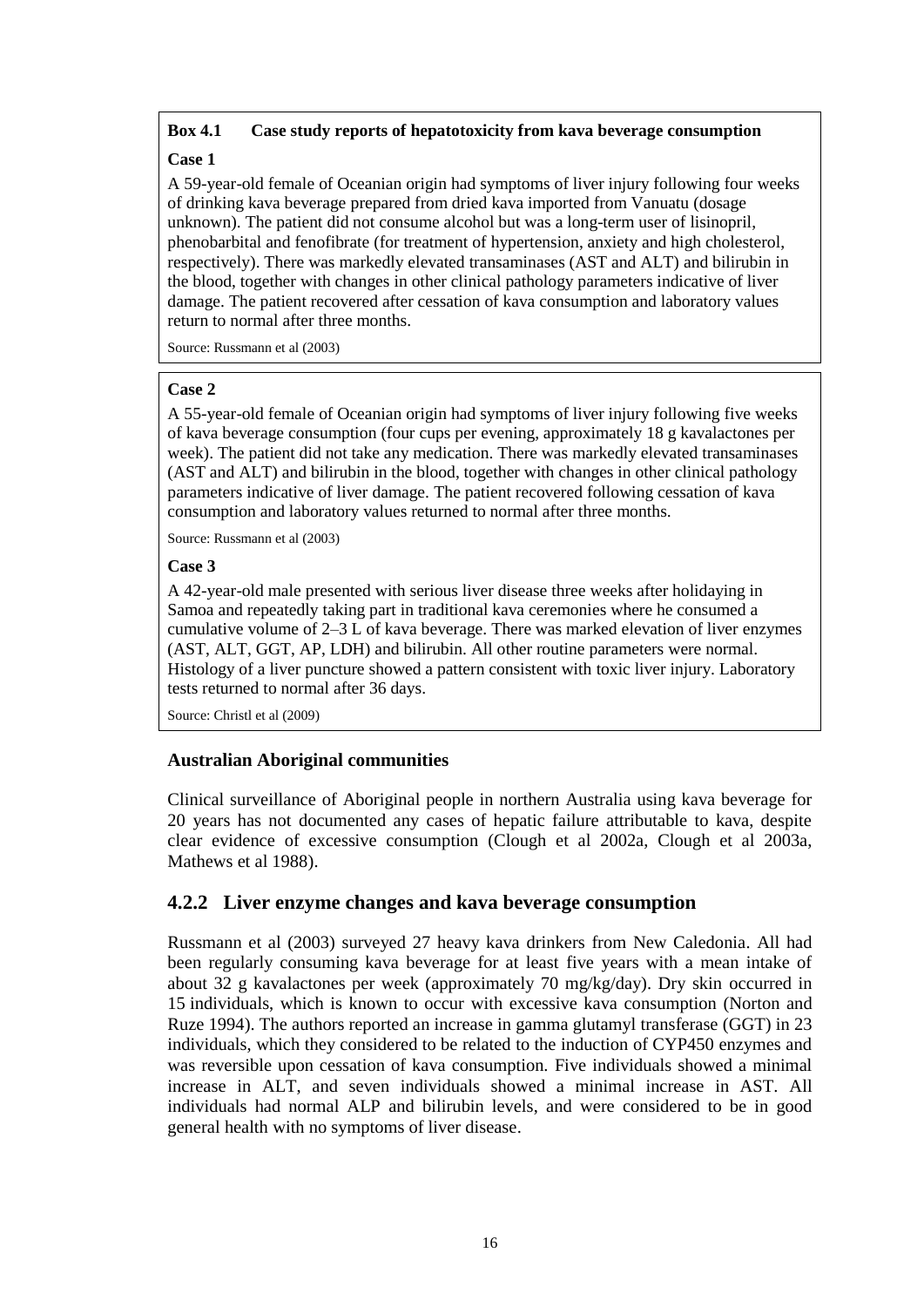[Brown et al \(2007\)](#page-41-0) examined the effects of traditional kava beverage on liver function tests in 31 regular adult kava consumers and 31 adult non-kava consumers in a population of Tongan and non-Tongan male residents in Hawaii. Chronic kava beverage consumption was associated with elevated GGT in 65% of kava drinkers, compared to 26% in the controls ( $P = 0.005$ ), as well as elevated alkaline phosphatase (ALP) in 23% of kava drinkers compared to 3% in the controls  $(P = 0.053)$ . There was no significant difference in ALT, AST, bilirubin, albumin or total protein. The authors did not examine the effect of cessation of kava consumption.

In kava beverage–consuming Aboriginal communities in northern Australia, a clear association was found between kava consumption and elevated GGT [\(Clough 2003,](#page-41-1) Currie and Clough 2003, Clough [et al 2003b,](#page-41-10) [Mathews et al 1988,](#page-43-13) [Riley et al 1987,](#page-43-14) [Rychetnik and Madronio 2011\)](#page-43-12). There was also an increase in ALP in 50% of participants in clinical studies who reported using kava at least once in the month before measurement, compared to less recent or non-users [\(Clough et al 2003b\)](#page-41-10). ALT and bilirubin levels were normal, and both GGT and ALT returned to normal levels after 1–2 months of abstinence [\(Clough et al 2003a\)](#page-41-16).

Based on the above observations, [Clough et al \(2003b\)](#page-41-10) proposed that these results indicate a non-inflammatory response pattern. [Rowe et al \(2011\)](#page-43-8) suggest that the increases in GGT and ALP without corresponding ALT or AST elevation are indicative of cholestasis rather an hepatocyte inflammatory response. Cholestasis could arise from a non-inflammatory process resulting from direct inhibition of proteins or transporters or from an inflammatory process via Kupffer cell activation. Further research is necessary to examine the mechanisms involved and the extent of biliary excretion of kavalactones in order to better understand the significance of the kava-related elevated GGT levels (Rowe et al 2011).

#### **4.2.3 Human cases of kava-associated hepatotoxicity**

WHO reviewed suspected case studies of kava-related hepatotoxicity following reports of a number of such cases in Germany and Switzerland in 1998 [\(WHO 2007\)](#page-44-0). Of the 93 case reports initially identified by WHO, eight were identified as having a 'probable' association with the use of kava (six with kava organic solvent extract and two with kava beverage). Reported dosages ranged from 45 mg to 1200 mg kavalactones per day, taken for one week to twelve months. The WHO report concluded that:

- the relationship (causality) ratings provide a significant concern of a cause-and-effect relationship between kava products and hepatotoxicity; a non-random effect is indicated by a higher rate for the organic extracts than for synthetic products
- chemicals other than kava lactones might be responsible for hepatotoxicity with the organic extracts
- kava products have a strong propensity for kava–drug interactions
- risk factors for hepatic reactions appear to be the use of organic extracts, heavy alcohol intake, pre-existing liver disease, genetic polymorphisms of cytochrome P450 enzymes and excessive dosages. Also, co-medication with other potential hepatotoxic drugs and interacting drugs, particularly anxiolytics, antipsychotics and antithrombotics, might lead to harm.

[Teschke and Wolff \(2009\)](#page-44-18) have criticized the WHO report, particularly in relation to the method used to apply causality to kava. This has led to further analysis of case studies of hepatotoxicity where kava involvement was suspected.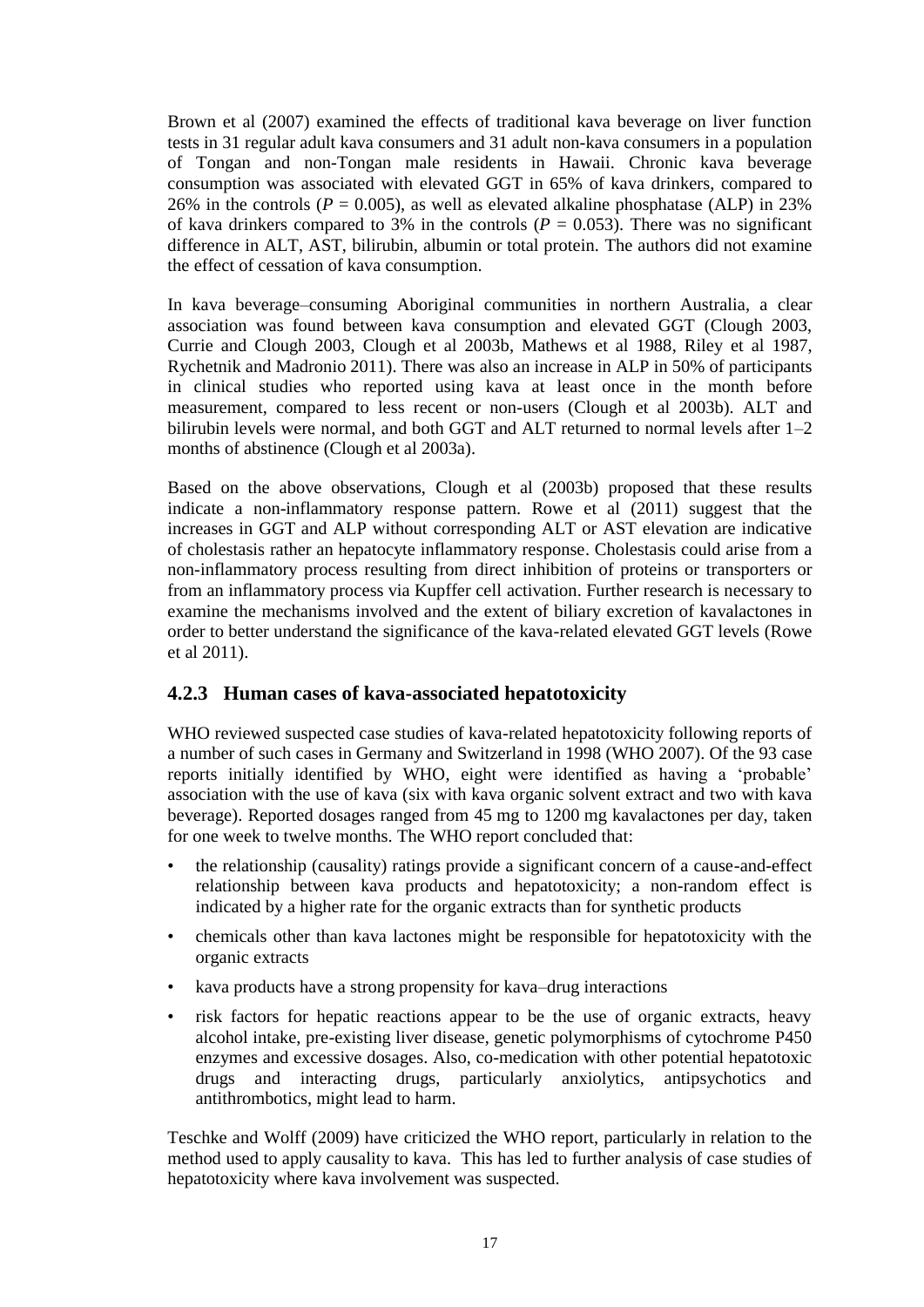More recent reports have examined 31 case reports of hepatotoxicity suspected to be associated with kava consumption, using the Council for International Organizations of Medical Sciences (CIOMS) scale for causality assessment. Causality for kava  $\pm$  comedicated drugs and dietary supplements was highly probable  $(n = 1)$ , probable  $(n = 4)$  or possible (*n* = 9) in 14 patients with liver disease. Risk factors included overdose, prolonged treatment, and co-medication with synthetic drugs and herbal dietary supplements. In 5 of the 14 patients, the kava used was an aqueous extract [\(Teschke et al](#page-44-19)  [2009,](#page-44-19) [Teschke 2010a,](#page-44-20) [b\)](#page-44-17). Teschke (2010b) proposed that these results show that kava hepatotoxicity occurs independently of the extract medium, and may primarily be attributed to daily overdose, prolonged treatment, co-medication and poor-quality kava extracts.

#### **4.2.4 Mechanisms/risk factors - kava-associated hepatotoxicity**

The initial observation of cases of kava-associated hepatotoxicity following consumption of medicinal products containing organic solvent extracts of kava and the subsequent observation that there were also cases of hepatotoxicity associated with consumption of kava beverage has led to speculation regarding possible mechanisms and/or associated risk factors. Teschke (2010a) noted that these possible mechanisms/risk factors may apply to both organic and aqueous kava extracts, even though there may be factors that make the likelihood of developing hepatotoxicity from either organic or from aqueous extracts greater under certain circumstances.

Mechanisms and/or risk factors that may be relevant to kava hepatotoxicity has been proposed since the first reports of hepatotoxicity in 1998. These potential factors are briefly discussed in the following subsections, which are partially based on the critical reviews of [Olsen et al \(2011\)](#page-43-5) and [Teschke et al \(2011a\).](#page-44-11)

#### **Specific kavalactones or mixtures of kavalactones**

The composition of kava beverage and extracts varies depending on the species of plant, which part of the plants are used, and the preparation method; however, no correlation has been made between specific kavalactones and hepatotoxicity in *in vitro* cell cultures [\(Zou](#page-45-4)  [et al 2004b\)](#page-45-4) or *in vivo* in rats [\(Clayton et al 2007,](#page-41-7) [Singh and Devkota 2003\)](#page-44-15). Although organic extraction yields higher kavalactone concentrations than aqueous extraction [\(Loew and Franz 2003\)](#page-42-0) – as well as differences in the ratio of major kavalactones (reduced levels of yangonin and desmethoxyyongonin) [\(Cote et al 2004\)](#page-42-5) – no correlation has been made between exposure to total or specific kavalactones, and the incidence of hepatotoxicity.

#### **Inhibition or induction of major metabolising enzymes**

In *in vitro* studies, there was no difference between  $IC_{50}$  values for aqueous (0.9–9.7 µg lactones/ml) and acetonic kava extracts (1.2–15.3 µg lactones/ml) towards P450 3A4, 1A2, 2C9 and 2C19 enzymes (Coté [et al 2004\)](#page-42-5). Individual kavalactones showed varying ability to inhibit P450 enzymes, although it is unclear if clinically relevant concentrations are reached in humans *in vivo* [\(Olsen et al 2011\)](#page-43-5). Induction of various P450 enzymes, particularly 1A1, has also been observed *in vivo*, which led [Yamazaki et al \(2008\)](#page-45-6) to propose a role for P450 1A1 in kava hepatotoxicity based on its role in bioactivation of polycyclic aromatic hydrocarbons.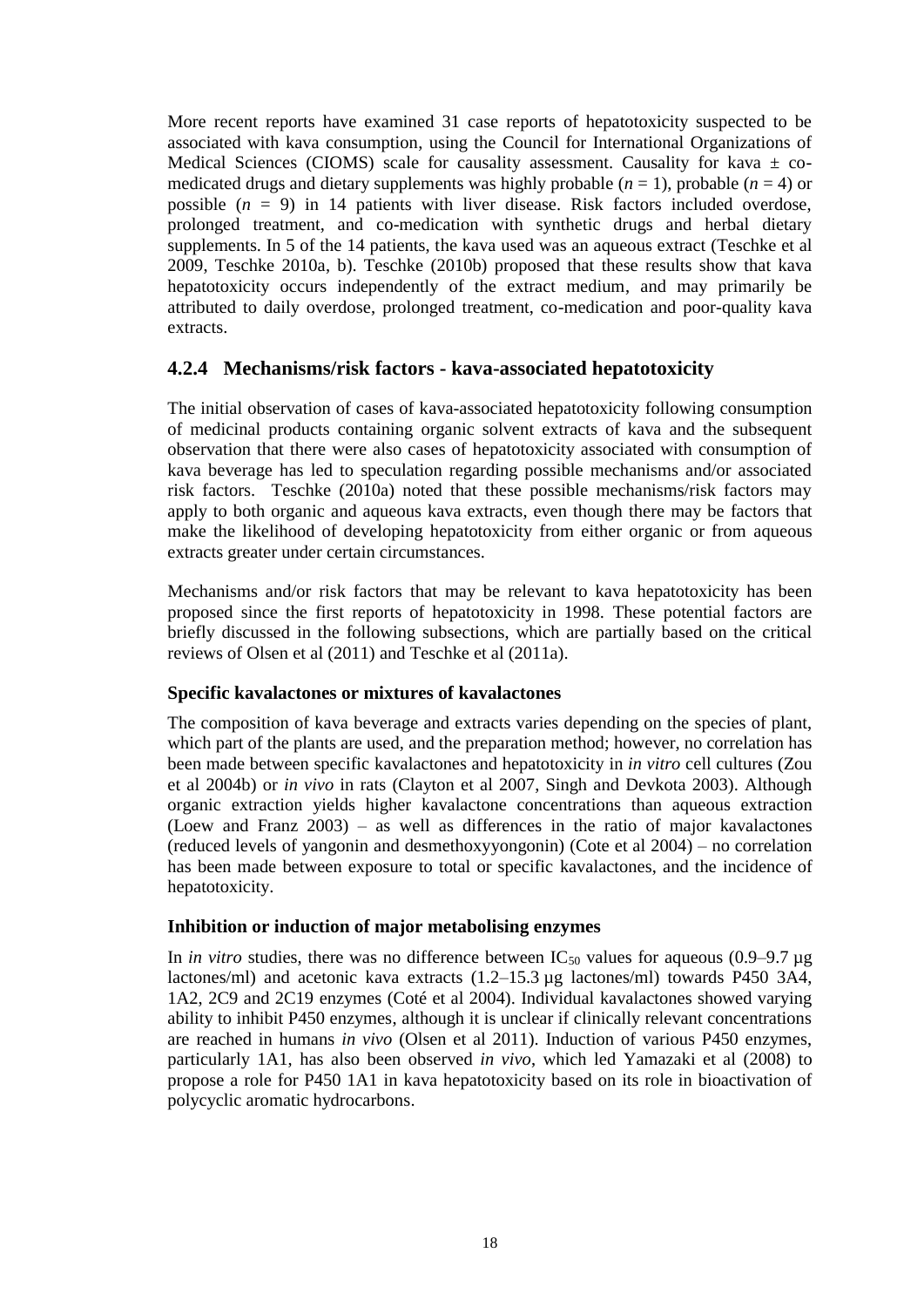#### **Cytochrome P450 polymorphisms**

Given the apparent very low incidence of kava hepatotoxicity [\(Ernst 2006\)](#page-42-22), polymorphisms in P450 have been proposed as being responsible for the observed cases of hepatotoxicity – or at least a risk factor. Cytochrome P450 2D6 is responsible for hydroxylation of the aromatic ring and demethylation of kavalactones and may be involved in the metabolism and detoxification of kava alkaloids. CYP2D6 has four human phenotypes (ultrarapid, efficient, intermediate and poor) and is absent in 7% of Caucasians and in less than 1% of Polynesians. These differences are likely to contribute to different rates of metabolism of kavalactones, and could lead to accumulation of alkaloids in poor metabolisers, thus influencing individual susceptibility to kavaassociated hepatotoxicity. Further research is needed to clarify pharmacogenomic differences in kava metabolism.

#### **Formation of reactive kavalactones metabolites**

There is some evidence for the formation of reactive metabolites from kavalactones catalysed by P450 enzymes [\(Johnson et al 2003,](#page-42-14) [Ulbricht et al 2005,](#page-44-2) [Zou et al 2005\)](#page-45-2), however, there is currently insufficient information to relate these results to the *in vitro* or *in vivo* toxicity data which show little evidence of kava-induced hepatotoxicity.

#### **Toxicity of minor kava components**

Kava alkaloids, particularly pipermethystine and flavokavain B, display higher cytotoxicity *in vitro* than the kavalactones (discussed in Section 3.3). The amount of these minor components, however, is highly variable, depending on the extraction medium and the kava cultivar used [\(DiSilvestro et al 2007,](#page-42-16) [Jhoo et al 2006,](#page-42-23) [Teschke et al 2011c,](#page-44-8) [Xuan](#page-45-0)  [et al 2008,](#page-45-0) [Zhou et al 2010\)](#page-45-1). It is unclear from the data available whether pipermethystine or flavokavin B display toxicity *in vivo* [\(Lim et al 2007\)](#page-42-17) or would be present in the plasma at sufficiently high levels to produce toxicity in human-exposure scenarios [\(Teschke et al 2011a\)](#page-44-11).

#### **Depletion of GSH and subsequent reaction of active metabolites to cellular macromolecules**

[Whitton et al \(2003\)](#page-44-12) proposed a role for glutathione in protecting consumers of kava beverage from hepatotoxicity, since glutathione is extracted by water but not organic solvents. However, the proposal that glutathione binds irreversibly to kavalactones and thus protecting kavalactones from P450 metabolism has not been demonstrated [\(Olsen et](#page-43-5)  [al 2011\)](#page-43-5). [Zhou et al \(2010\)](#page-45-1) demonstrated that flavokavin B depletes hepatocellular GSH, which may contribute to sensitization of the liver to hepatotoxin-induced injury because of its role as a scavenger of reactive oxygen species.

#### **Kava mould contaminants**

A recent hypothesis has focused on the quality of the kava material used for both medicinal product preparation and kava beverage preparation, suggesting that contaminant hepatotoxins, such as the mycotoxins, specifically aflatoxins, might be responsible for cases of kava hepatotoxicity [\(Teschke et al 2011a,](#page-44-11) [Teschke et al 2012,](#page-44-21) [Teschke et al 2013\)](#page-44-22). There is significant potential for contamination of kava material by *Aspergillus* species during postharvest storage, resulting in the formation of aflatoxins, which are known to be hepatotoxic and carcinogenic in humans, particularly in regions of high hepatitis B prevalence. Further analytical and possibly epidemiological research will be required to explore this hypothesis [\(Rowe and Ramzan 2012,](#page-43-19) [Teschke et al 2011a\)](#page-44-11).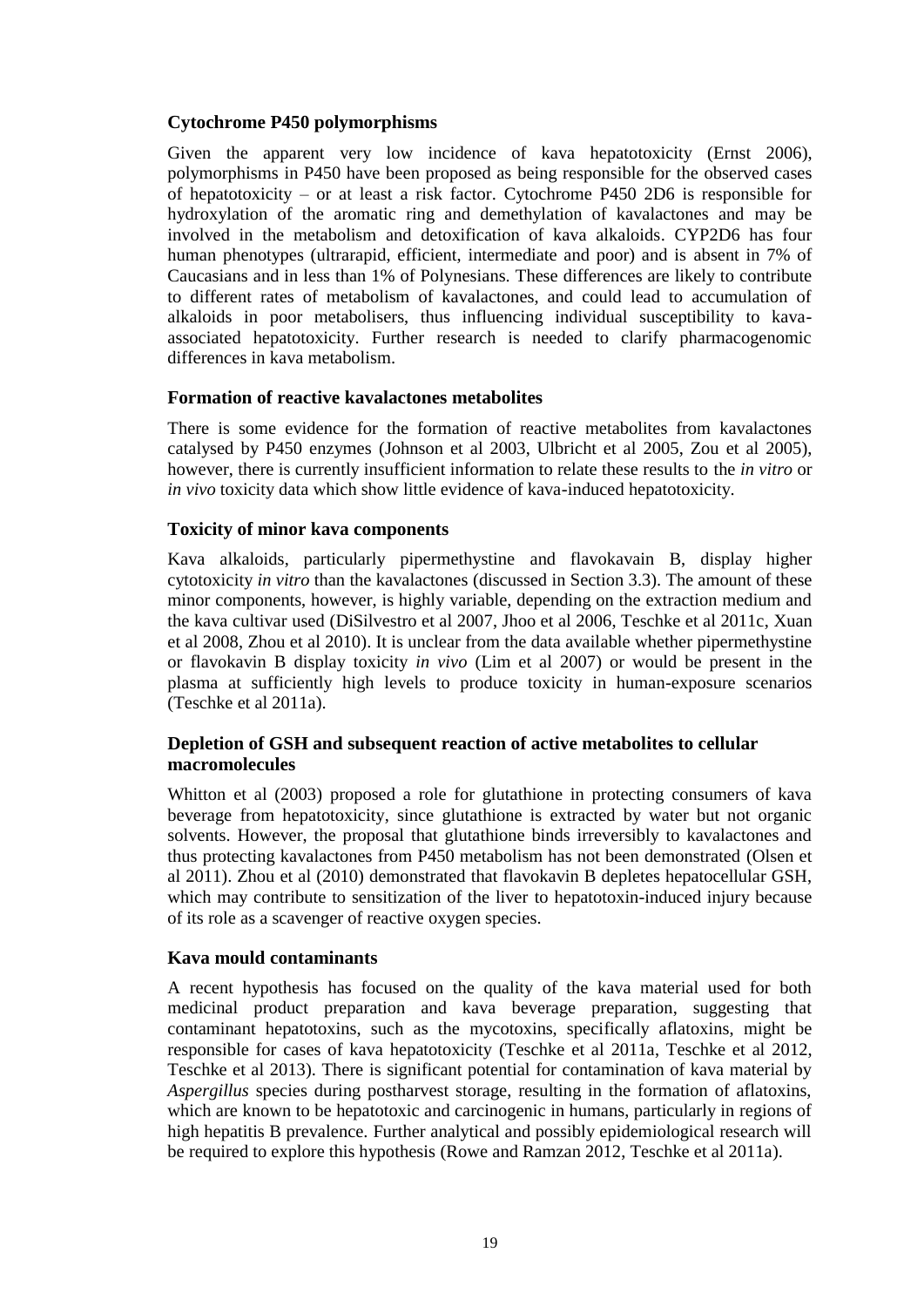## **4.3 Effects on cognitive function**

[Cairney et al \(2002\)](#page-41-5) and, more recently, [LaPorte et al \(2011\)](#page-42-24) and [Sarris et al \(2011\)](#page-43-6) reviewed the neurobehavioural effects of kava.

The study by [Cairney et al \(2002\)](#page-41-5) examined users and non-users of kava beverage in Australian Aboriginal communities and concluded that there was evidence that kava has muscle relaxant, anaesthetic, anxiolytic and anticonvulsive properties, but no conclusive evidence that kava interferes with normal cognitive processes.

[LaPorte et al \(2011\)](#page-42-24) reviewed 10 human clinical trials (7 acute/extract and 3 chronic/beverage), supported the conclusion that kava had no replicated significant effects on cognition, although visual attention may be impaired during high cognitive demand.

[Sarris et al \(2011\)](#page-43-6) examined the available clinical trials and concluded that the limited studies available indicated equivalent clinical efficacy between kava and more traditional pharmaceutical agents in the treatment of generalized anxiety disorder, but that further randomized double-blinded trials were necessary to fully establish the efficacy and safety of long-term clinical use of kava.

Table 4.3 summarizes the *in vivo* evidence for kava beverage-associated effects on cognitive function.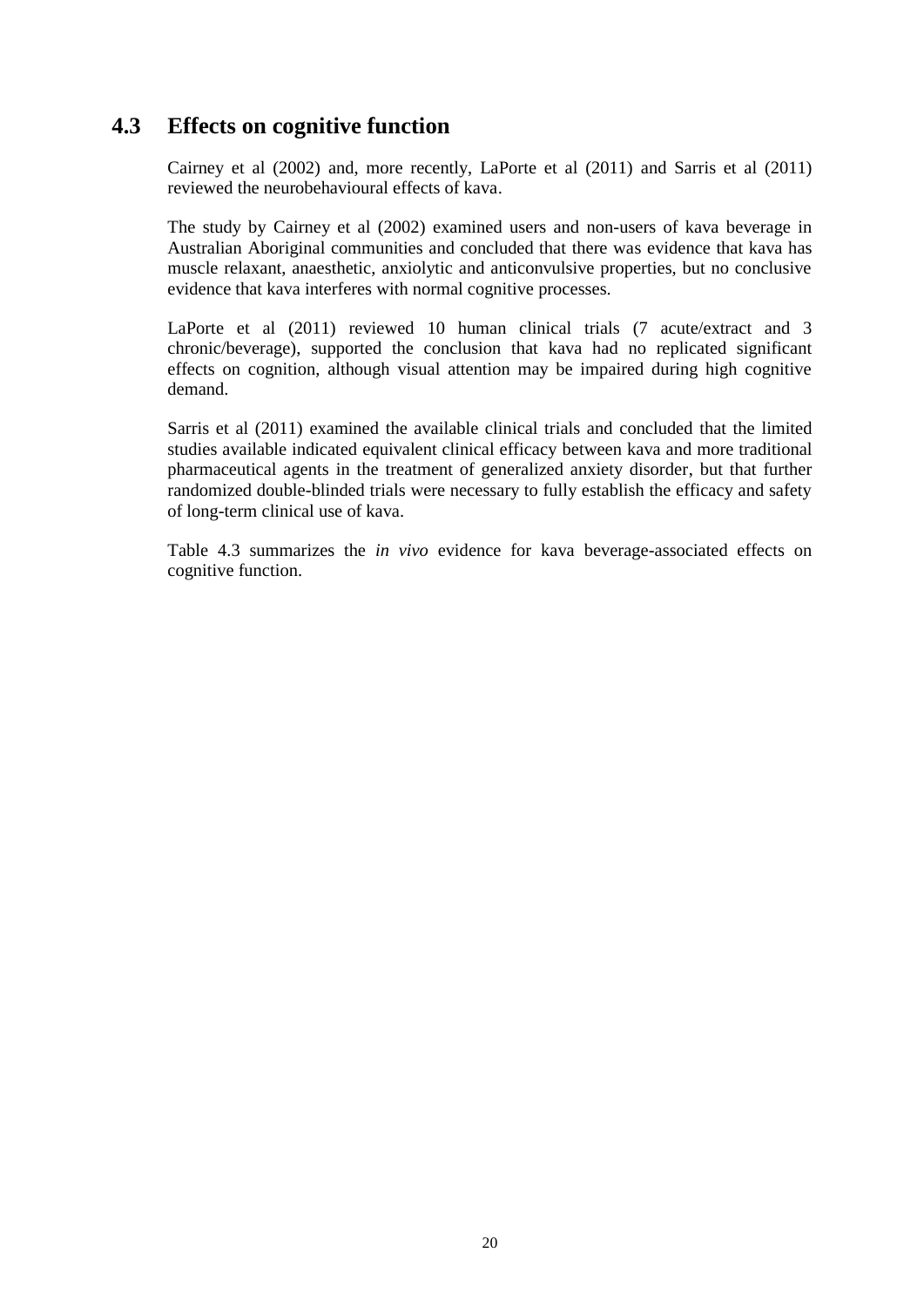| <b>Study</b>                      | $\mathbf n$ | <b>Effect of kava</b>                                                                                                                                         | Type of study<br>Evidence level <sup>a</sup> | Preparation                                                               |
|-----------------------------------|-------------|---------------------------------------------------------------------------------------------------------------------------------------------------------------|----------------------------------------------|---------------------------------------------------------------------------|
| Cairney et al<br>2003a            | 101         | Chronic kava users – no effects seen on<br>motor function task, visual search,<br>pattern recognition or pattern-location<br>associate learning               | <b>RCT</b><br>$\mathbf{I}$                   | Beverage prepared<br>from powdered<br>rhizome (Aboriginal<br>Australians) |
| Cairney et al<br>2003b            | 28          | Chronic kava users - decreased visual<br>accuracy under high load, but basic<br>motor skills and memory were not<br>affected                                  | <b>RCT</b><br>Ш                              | Beverage prepared<br>from powdered<br>rhizome (Aboriginal<br>Australians) |
| Clough et al<br>2003 <sub>b</sub> | 101         | Chronic kava use - no neurocognitive<br>effects seen                                                                                                          | Cross-sectional<br>$III-3$                   | Beverage prepared<br>from powdered<br>rhizome (Aboriginal<br>Australians) |
| Garner and<br>Klinger 1985        | 1           | Acute kava use - visual effects (reduced<br>the near point of accommodation and<br>convergence, increased pupil diameter,<br>and disturbed oculomotor balance | Case study<br>IV                             | Traditional aqueous<br>beverage                                           |
| Mathews et al<br>1988             | 73          | Chronic kava use - no effects seen on<br>memory, cognition and coordination                                                                                   | Pilot survey<br>$III-3$                      | Beverage prepared<br>from powdered<br>rhizome (Aboriginal<br>Australians) |
| Sarris et al<br>2013a             | 22          | Acute kava use - no effects seen on<br>motor skills and cognitive function                                                                                    | RCT/cross-over<br>Ш                          | Herbal extract<br>$(180 \text{ mg of})$<br>kavalactones)                  |
| Thompson et al<br>2004            | 20          | Acute kava use – improved accuracy and<br>speed of working memory and visual<br>attention tasks                                                               | <b>RCT</b><br>$\mathbf{I}$                   | Herbal extract (90<br>mg of kavalactones)                                 |

<span id="page-32-0"></span>

| Table 4.3 Summary of evidence on the cognitive function effects of kava beverage |
|----------------------------------------------------------------------------------|
| consumption                                                                      |

RCT, randomised controlled trial.

a See Appendix 1.

In general, available reports support the conclusion that kava does not affect cognitive function, although one study reported improved visual attention and cognitive tasks [\(Thompson et al 2004\)](#page-44-23), and another reported decreased visual attention [\(Cairney et al](#page-41-13)  [2003a\)](#page-41-13). A kava medicinal preparation containing 180 mg kavalactones did not impair driving ability; however, the effect of higher consumption levels is not known [\(Sarris et al](#page-43-20)  [2013a\)](#page-43-20).

## **4.4 Effects on skin**

Heavy kava drinkers, including traditional Pacific islanders, have long reported effects on skin, including rashes and other dermatitis conditions, such as dry, scaly, yellow skin on the hands (palms), feet (soles) and back [\(Rowe et al 2011\)](#page-43-8). The condition is accompanied by hyperpigmentation, which *in vitro* studies have linked with the kavalactones, yangonin and 7,8-epoxyyangonin [\(Matsuda et al 2006\)](#page-43-21). The skin condition has been referred to as 'kava dermopathy' and occurs as a result of sustained heavy kava drinking (more than 435 g kava powder/week) (Clough et al 2003b, Lebot et al 1992, Norton and Ruze 1994, Ruze 1990). The condition is reversible after drinking kava has ceased.

One proposed mechanism for skin rash is the immune recognition of skin protein adducts formed by reaction with kavalactone metabolites. Ruze (1990) proposed a relationship with niacin deficiency, but this has not been supported by other research [\(Fu et al 2008\)](#page-42-7);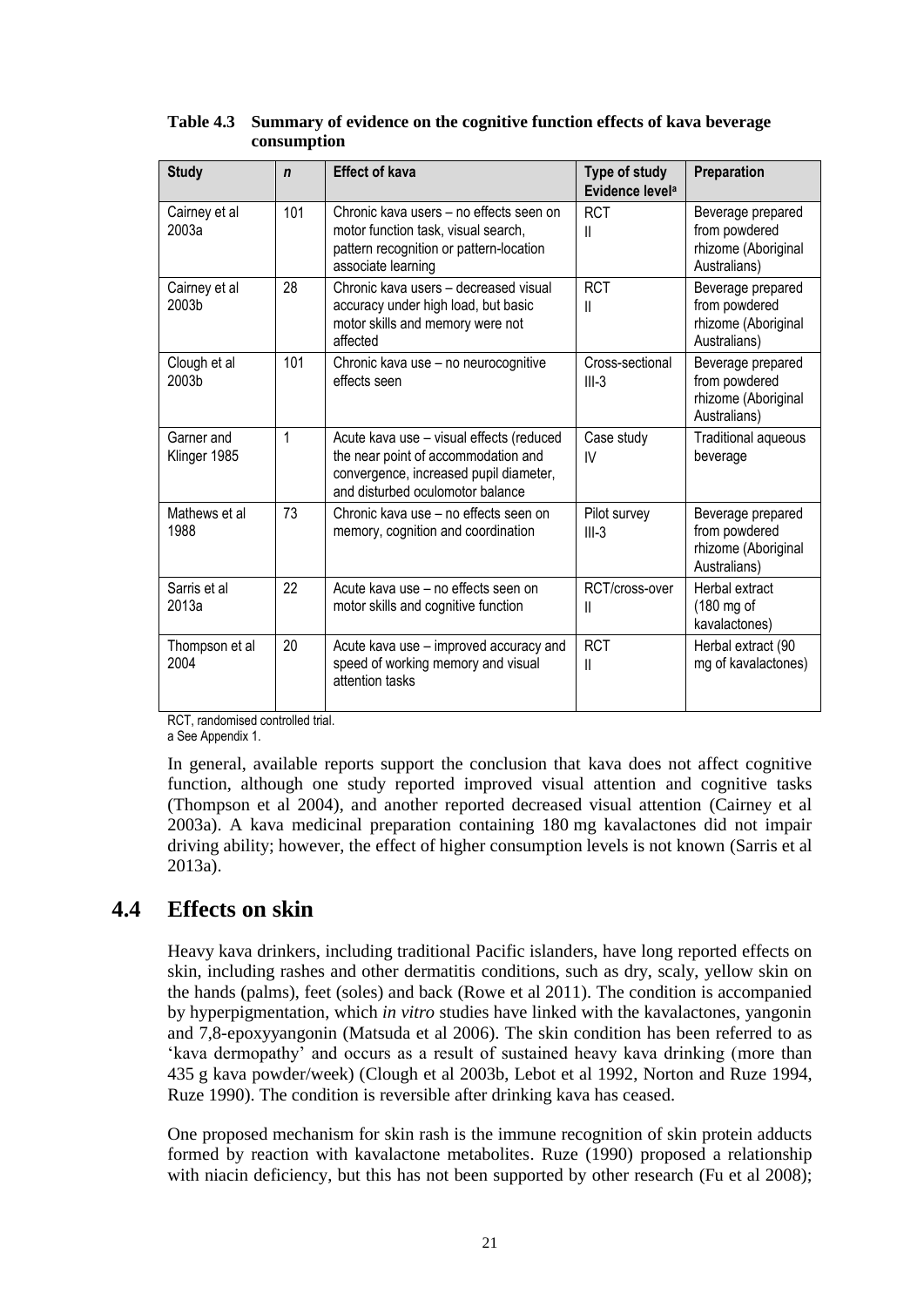Teschke et al 2011). A more recent study has proposed a role for mast cell activation in an *in vitro* assay by an aqueous kava extract, but not for isolated kavalactones [\(Shimoda](#page-44-10)  [et al 2012\)](#page-44-10). Further research is required to identify the responsible active component(s) in aqueous extract and to assess the potential for a similar *in vivo* response.

Table 4.4 summarises the *in vivo* evidence for kava beverage-associated effects on the skin.

| <b>Study</b>          | $\mathbf n$ | <b>Effects of kava</b>                                                   | Type of study<br>Evidence level <sup>a</sup> | <b>Preparation</b>                                                    |
|-----------------------|-------------|--------------------------------------------------------------------------|----------------------------------------------|-----------------------------------------------------------------------|
| Clough et al<br>2003b | 101         | Dermopathy observed 45% of current<br>users                              | Cross-sectional<br>$III-3$                   | Beverage prepared<br>from powdered<br>rhizome (Aboriginal<br>peoples) |
| Mathews et al<br>1988 | 73          | A scaly skin rash was associated with<br>heavy kava drinkers             | Pilot survey<br>$III-3$                      | Beverage prepared<br>from powdered<br>rhizome (Aboriginal<br>peoples) |
| <b>Ruze 1990</b>      | 200         | A scaly rash and eye irritation were<br>seen in some heavy kava drinkers | IV                                           | Traditional aqueous<br>preparation (Tonga)                            |
| Shimoda et al<br>2012 | 24          | 13 out of 14 respondents reported<br>having a scaly skin rash            | Surveyb                                      | Traditional aqueous<br>preparation                                    |

<span id="page-33-0"></span>**Table 4.4 Summary of evidence of skin effects of kava beverage consumption**

–, unknown.

a See Appendix 1.

b Individuals were surveyed from Vanuatu, Marshall Islands, Kiribati, Solomon Islands, Hawaii, Samoa, Fiji, Palau and Guam.

## **4.5 Effects on chronic diseases**

No clinical trials or epidemiological studies have examined the potential for kava beverages to impact on the incidence of chronic diseases, such as cardiovascular disease, diabetes or kidney disease. However, there are also no anecdotal reports of an increased incidence of these diseases, despite the long history of kava beverage consumption in the South Pacific.

Longer term health effects associated with heavy use of kava beverage described by [Clough et al \(2003b\)](#page-41-10) include seizures and extreme weight loss. Early studies provided circumstantial evidence that kava beverage consumption was associated with ischaemic heart disease (IHD) among young Australian Aboriginal people in Arnhem Land [\(Young](#page-45-5)  [et al 1999\)](#page-45-5). Further analysis of hospital cases of IHD during 1992–97, however, did not provide any evidence for an association between kava beverage consumption and IHD [\(Clough et al 2004b\)](#page-41-12). In the Australian Aboriginal community, there is some evidence of malnutrition being associated with kava beverage consumption [\(Clough et al 2004a\)](#page-41-11).

## **4.6 Limitations of the available data on human health effects**

- Further information is needed on the effect of regular kava consumption on general health parameters over time, including weight loss and adverse effects on the liver and skin, and the threshold intake for these effects.
- Further information is needed in order to understand the mechanism of kavarelated hepatotoxicity, for both organic and for aqueous extracts.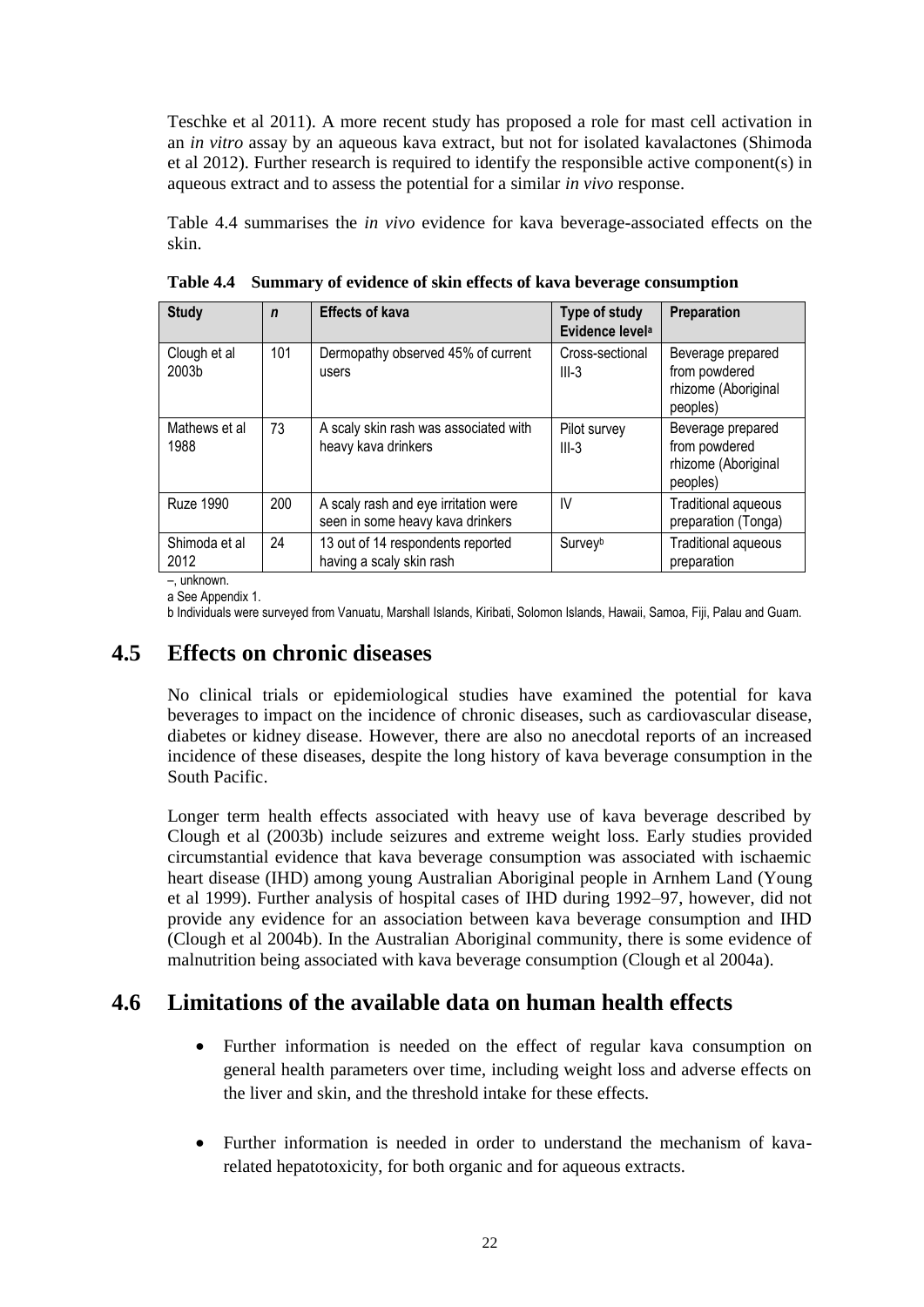- Further information is needed to understand the mechanism of the kava-induced increase in GGT and its relationship, if any, with long-term hepatotoxicity, and the intake threshold for this effect.
- Further information is needed to understand the mechanism for kava-induced skin rashes (kava dermopathy) and the intake threshold for this effect.
- Further information is needed to understand the relationship between the pharmacological effects of kavalactones and the observed toxicity in humans.
- Further information is needed to understand the effect of kava beverage consumption on the incidence of chronic diseases, if any.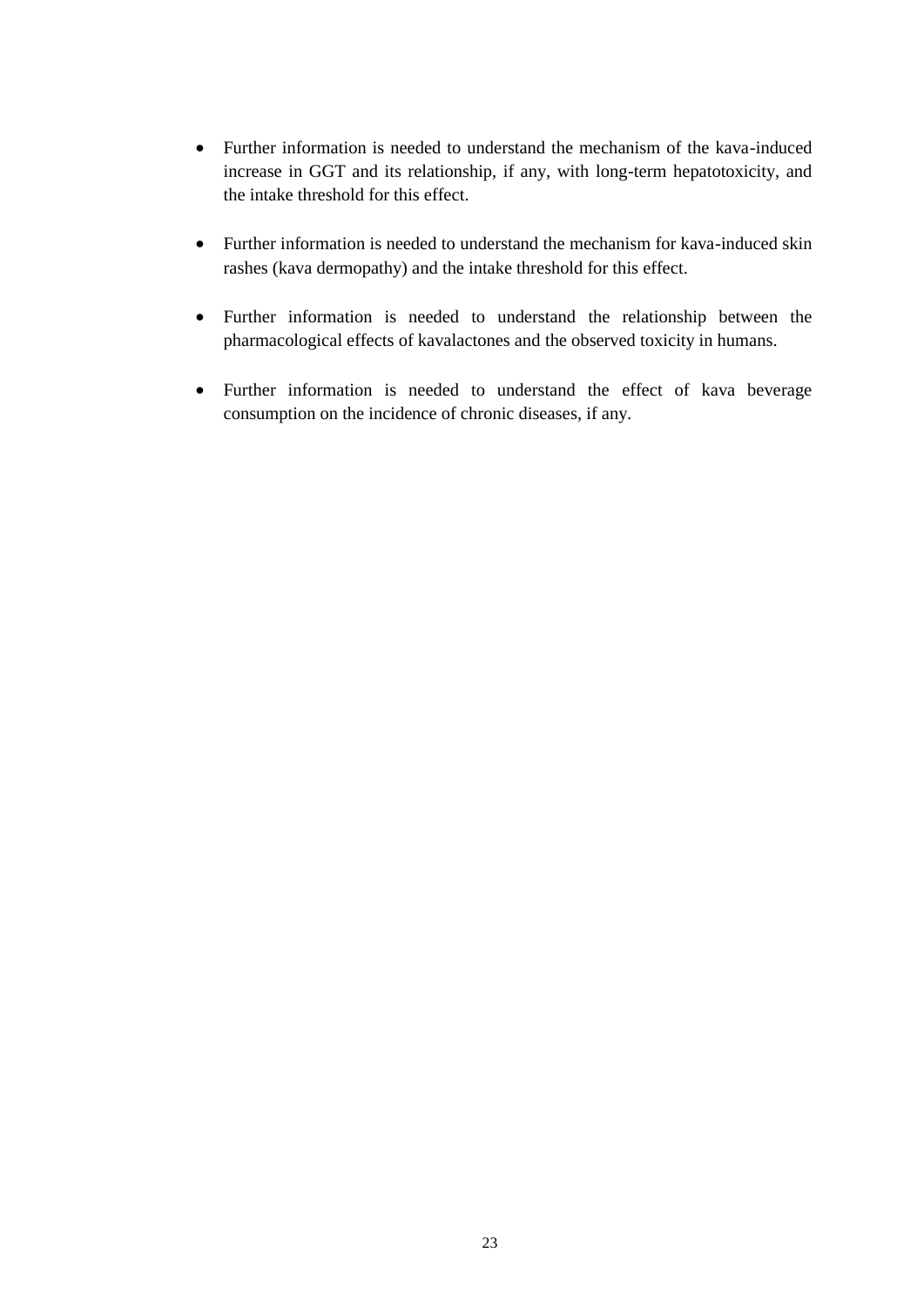The level of consumption of kava beverage, as well as the frequency of consumption, varies between individuals, between sexes, within communities and between South Pacific islands, and also depends on the social context of the beverage consumption [\(Balick and Lee 2002,](#page-41-19) [Lebot 2006\)](#page-42-4). This, together with high variability in the composition of kava beverage, which depends on the variety of the kava plant, the plant parts used and the preparation procedures, makes it difficult to correlate the effects observed with the level of intake of kava beverage or its components.

## **5.1 Level and frequency of consumption**

In a study of 150 men and women in Vanuatu who regularly consumed kava beverage (at least weekly in 51% of men and 11% of women), the mean consumption was 4.1 shells per day for men and 3.0 shells per day for women. Kava was consumed in 27% of males and 17% of women on a daily basis. The majority of kava drinkers consumed kava at least weekly [\(Grace 2003\)](#page-42-19). Based on an average of 250 mg kavalactones per shell (Balick and Lee 2002), this is equivalent to 750 mg per session for females and 1000 mg per session for males.

The report by [Vergano et al \(2012\)](#page-44-6) has anecdotal information on the consumption of kava beverage, suggesting that a heavy kava drinker would ingest 5 cups of kava beverage daily, corresponding to 500 ml or 333 g of fresh kava root, which is equivalent to approximately 200 g of kava powder (assuming 60% water content). Based on an average of 250 mg kavalactones per cup (shell) (Balick and Lee 2002), this is equivalent to 1250 mg per day.

A survey  $(n = 24)$  across nine Pacific islands indicated that the starting material was ground kava root and stem mixture diluted with water giving a 0.5–1.0% weight/volume preparation on most Pacific islands, but up to  $3\%$  (w/v) on Vanuatu and up to  $5\%$  (w/v) on Kiribati. Consumption per person was 1.5–5.0 L per session. Consumption frequency was daily in 29% of respondents and monthly in 54% of respondents [\(Shimoda et al 2012\)](#page-44-10).

In Aboriginal communities in northern Australia, consumption has been estimated as 3800 mg kavalactones per hour, based on consumption of nearly 7 cups of 100 ml (670 ml total) kava beverage prepared from 37 g kava powder containing 12.5% kavalactones (assuming 82% efficiency of extraction) (Clough et al 2000).

[Mathews et al \(1988\)](#page-43-13) estimated consumption to be 100 g of kava powder per week (occasional drinker), 310 g/week (heavy drinker) or 400 g/week (very heavy drinker).

## **5.2 Threshold intake levels for adverse effects**

In a study by [Clough](#page-41-20) (2003) examining the health and social impact of kava consumption in Aboriginal communities in Arnhem Land (approximately 6800 individuals), there was an increased frequency of skin rash, increased body mass index, increased GGT enzyme levels and increased lymphocyte counts in individuals with an average consumption level of 310-425 g kava powder/week. Overall, Clough (2003) suggests that average kava consumption in a community from 240 g kava powder/week up to 440 g kava powder/week is a level at which adverse health and/or social effects may begin to appear.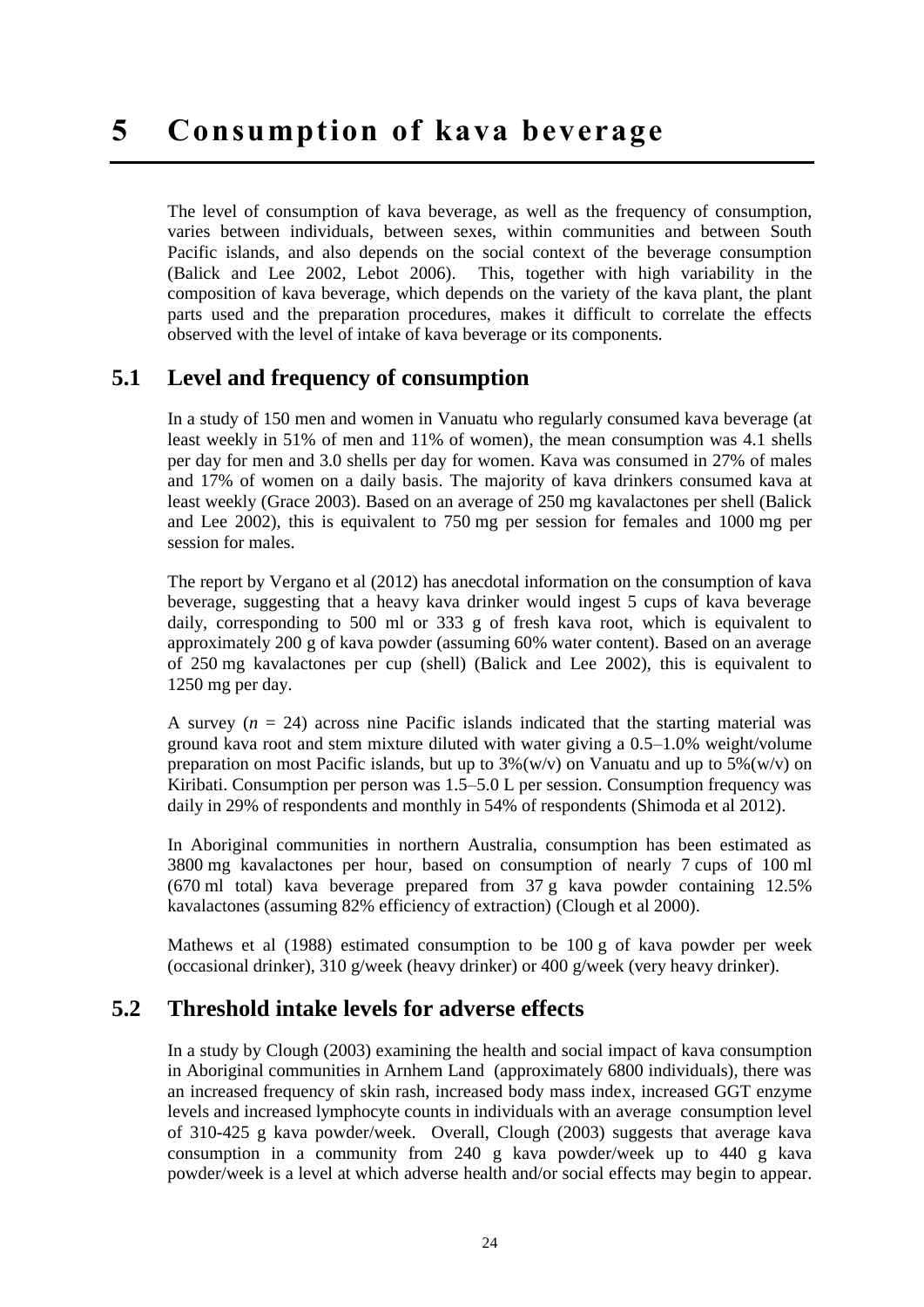Based on the data from Clough et al (2000), this is equivalent to 3500-6440 mg kavalactones/day.

The available published and anecdotal information on kava beverage consumption indicates that the consumption level of kavalactones from recreational use of kava beverage can easily exceed the level of kavalactones in aqueous extracts used for the treatment of anxiety in a clinical setting (140–250 mg/day over 6 weeks), where no significant toxicity was observed (Sarris et al 2013b).

## **5.1 Limitations of the available data on consumption of kava beverage**

- Further comprehensive information is needed on the level and frequency of consumption of kava beverage in South Pacific island communities.
- Further detailed information is needed on the concentration range of active components (kavalactones, alkaloids and flavokavins) and potential contaminants in kava beverage preparations.
- Further information is needed on the extent to which alkaloids and flavokavins are extracted by the aqueous solvent during preparation of kava beverage.
- Further data is needed upon which to estimate the levels of intake of kavalactones, alkaloids and flavokavins, as well as potential contaminants, and to establish a safe level of intake.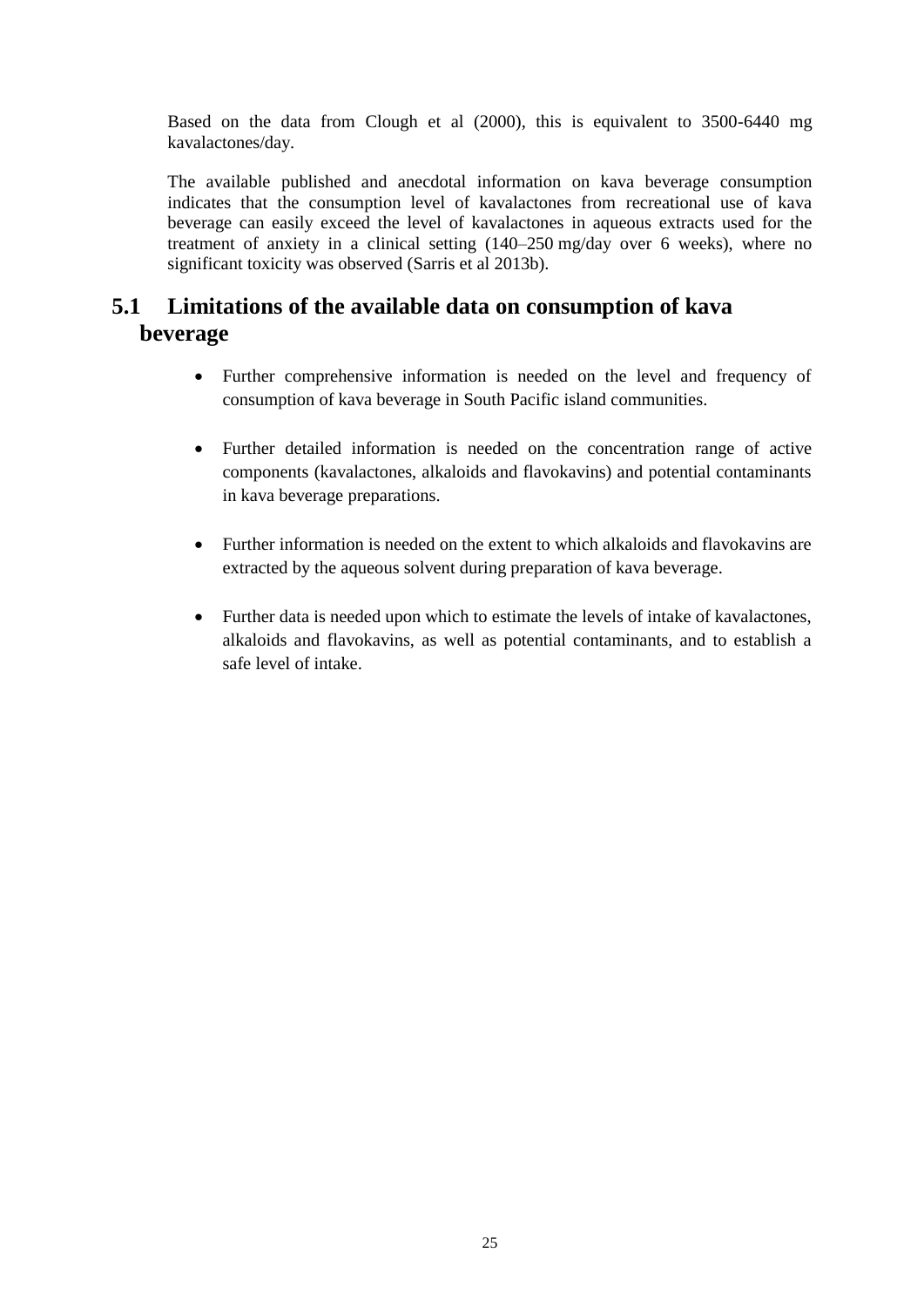## **6.1 Evidence for harm associated with kava beverage**

Kava beverage has been consumed in the South Pacific community for more than 2000 years and more recently in other nearby communities. During these times, there has been little documented evidence of adverse health effects associated with moderate consumption, indicating that if adverse health effects have occurred, the incidence is likely to be low.

On the other hand, there is clear evidence from documented and anecdotal reports that heavy consumption of kava beverage can result in the presence of scaly skin rash, weight loss, nausea, loss of appetite and indigestion. Other possible effects may include sore red eyes, laziness, loss of sex drive and general poor health. These effects are considered to be reversible upon cessation of kava use. An effect on cognition, which might be associated with the pharmacological activity of kava, has not been identified. No information is available on the potential for kava beverage consumption to impact on the incidence of chronic disease.

In all communities where kava beverage is used, there is a clear association between increased levels of the liver enzyme GGT and moderate-to-heavy kava beverage consumption. This effect is also reversible upon cessation of kava use and has been suggested to be associated with cholestasis rather hepatocellular damage, since no corresponding increase in transaminases ALT and AST, or in bilirubin, was observed. Clinical surveys in Aboriginal communities in northern Australia with a history of heavy kava use have not identified any evidence of kava-related, long-term liver damage.

There are three documented case studies of individuals presenting with hepatotoxicity following consumption of kava beverage. The lack of any evidence of kava beveragerelated hepatotoxicity in communities with moderate-to-heavy kava consumption suggests that additional causative factors are involved in these three cases, such as quality of the kava raw material, co-medication with herbal products or drugs, genetic factors (enzyme polymorphism) or contamination of the kava during storage.

There are a number of other case studies of individuals (mainly in Europe) presenting with hepatotoxicity following consumption of kava medicinal products prepared from organic extracts of kava. Whether the etiology of the observed hepatotoxicity is the same following consumption of kava beverage and kava medicinal products is still unknown. The ongoing research on the causes of kava-related hepatotoxicity may assist in minimizing any further cases of hepatotoxicity in users of kava medicinal products, as well as in users of kava beverage.

On balance, the weight-of-evidence from both a long history of use of kava beverage and from the more recent research findings indicates that it is possible for kava beverage to be consumed with an acceptably low level of health risk; however, further studies are needed to define the parameters necessary to ensure safe use of kava beverage. These parameters include the selection of kava varieties, the method of kava beverage preparation, the compositional parameters for kava beverage, and the safe levels of kava beverage consumption.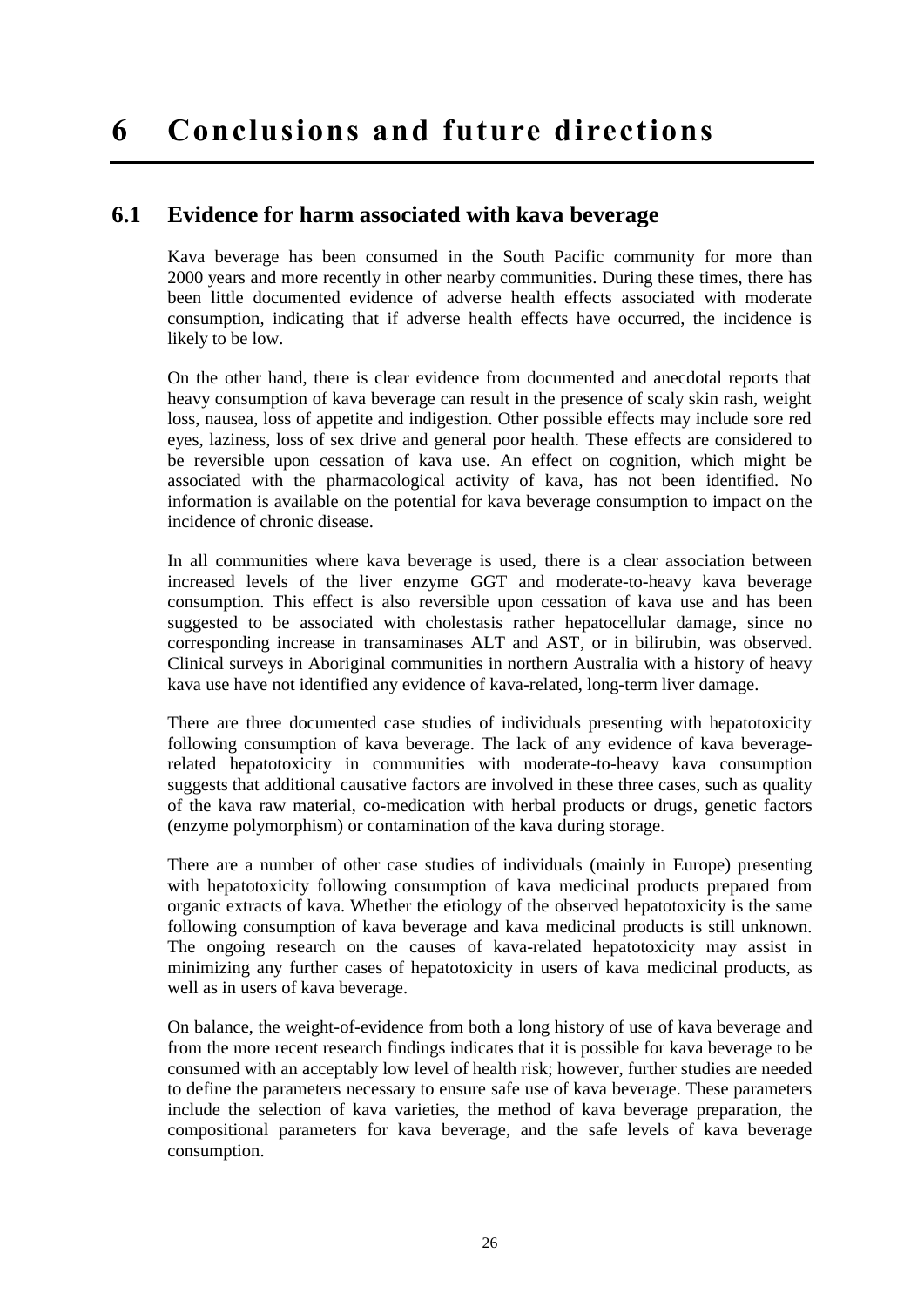## **6.2 Potential harm minimization strategies**

The people of the South Pacific consider the traditional method of preparation and consumption of kava beverage islands to be safe and beneficial to the community. In recent decades, changes have occurred to the preparation methods for kava beverage, as well as to the level and frequency of consumption. Whether or not these changes have increased the potential for harm associated with kava beverage consumption is not known with any certainty. However, better understanding of the kava plant components, and their chemistry, toxicity and pharmacokinetics has led to a better understanding of some of the factors that impact on health outcomes of consumers of kava beverage. These factors include the following and should be part of a harm minimization strategy:

- **Choice of kava cultivar for kava beverage**. Traditionally, kava beverage has been prepared from peeled roots and rhizomes of the noble cultivar. The Vanuatu Act 2002 specifically prohibits the sale and export of non-noble or non-medicinal kava varieties – namely, two-day kava and wichmannii kava. The reason for peeling roots and rhizomes is not clear – possibly for organoleptic reasons. Noble kava has a relatively high content of kavain and a low capacity to inhibit P450 enzymes. There is a case for using noble kava only for kava beverage preparation.
- **Part of the plant used for kava beverage**. Analytical data indicate that the use of stem peelings and leaves in the kava material could introduce potentially toxic alkaloids and flavokavins. Anecdotal evidence suggests that some inappropriate use of stems and peelings has occurred when preparing kava beverages. There is a case for restricting the plant material for kava beverage preparation to peeled rhizomes and roots.
- **Quality of kava material used for kava beverage**. Postharvest storage of kava material in warm and humid conditions is a suitable environment for the growth of moulds, such as *Aspergillus* spp. which can produce aflatoxins. Direct evidence for the presence of aflatoxins is not available, but there is anecdotal evidence of poor quality kava material being used for beverage preparation. There is a case for better monitoring of kava storage conditions and additional surveillance for contaminants.
- **Excessive and frequent consumption of kava beverage**. There is abundant evidence that excessive and frequent consumption of kava beverage is associated with adverse health outcomes, even though many are reversible upon cessation of consumption. There is also data that indicates the pharmacological effects associated with recreational use of kava can be achieved at lower consumption levels than currently occur in some communities. There is a case for discouraging heavy consumption of kava beverage.

## **6.3 Further investigations to improve safety**

#### **6.3.1 General areas of investigation**

To date, there have been three broad areas of investigation that have provided information leading to a better understanding of the nature of kava beverage and its potential to cause adverse health effects, namely:

• Analytical work on the kava plant and its chemical components. This research has identified the pharmacologically active ingredients, as well as ingredients that may cause potential toxicity.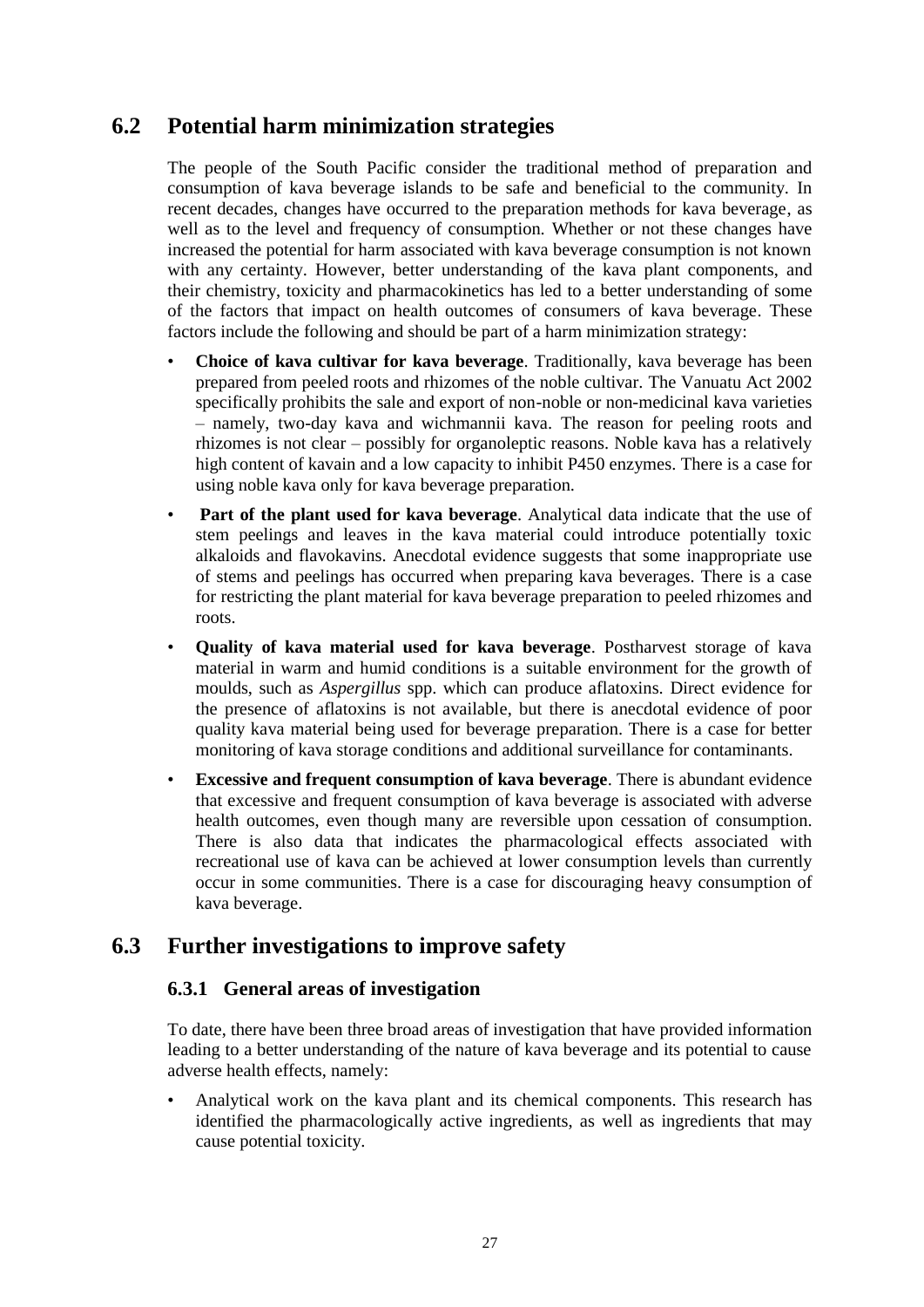- Studies on the mechanism of kava-associated hepatotoxicity, particularly as a result of consumption of kava medicinal products produced from organic solvent extracts of kava. This research has provided a better understanding of the compositional and other factors that may impact on the safe use of kava beverage.
- Studies in Aboriginal communities in northern Australia, where kava beverage has been widely consumed, often in excessive amounts, for many years. This research has more clearly identified potential adverse effects from kava beverage consumption.

#### **6.3.2 Specific areas of investigation to address identified data gaps**

The following specific investigative work is needed to address the data gaps identified in this report which impact on the safety assessment of kava beverage.

#### **Kava varieties and beverage composition**

- Improvements in agricultural and supply chain controls, to provide a consistent highquality raw material for kava beverage preparation.
- Further development of analytical techniques capable of identifying the chemical components of the kava plant, as well as contaminants, to ensure the compositional control of kava beverage preparations.

#### **Kava components and their properties**

- Further data on the metabolism of kavalactones, alkaloid and flavokavins and their significance in the observed toxicity *in vitro* and *in vivo*.
- Further *in vivo* data to establish threshold levels for toxicity of the alkaloids and flavokavins.

#### **Human health effects**

- More systematic monitoring of the general health outcomes of regular consumers of kava beverage in order to better understand the range of potential health effects and to identify any susceptible subpopulations.
- Studies to examine the threshold intake for the observed adverse health effects.
- Studies to better understand kava-related hepatotoxicity.
- Studies on the potential impact of co-medication with herbal preparations and drugs.
- Detailed examination of any future cases of hepatotoxicity to determine exposure to kava components, contaminants and/or co-medication.

#### **Consumption**

- More reliable estimates of the level and frequency of consumption of kava beverage to determine the threshold level for adverse health outcomes.
- Analytical information of the range of concentration of kavalactones, alkaloids and flavokavins in kava beverage, as well as the concentration range of potential contaminants.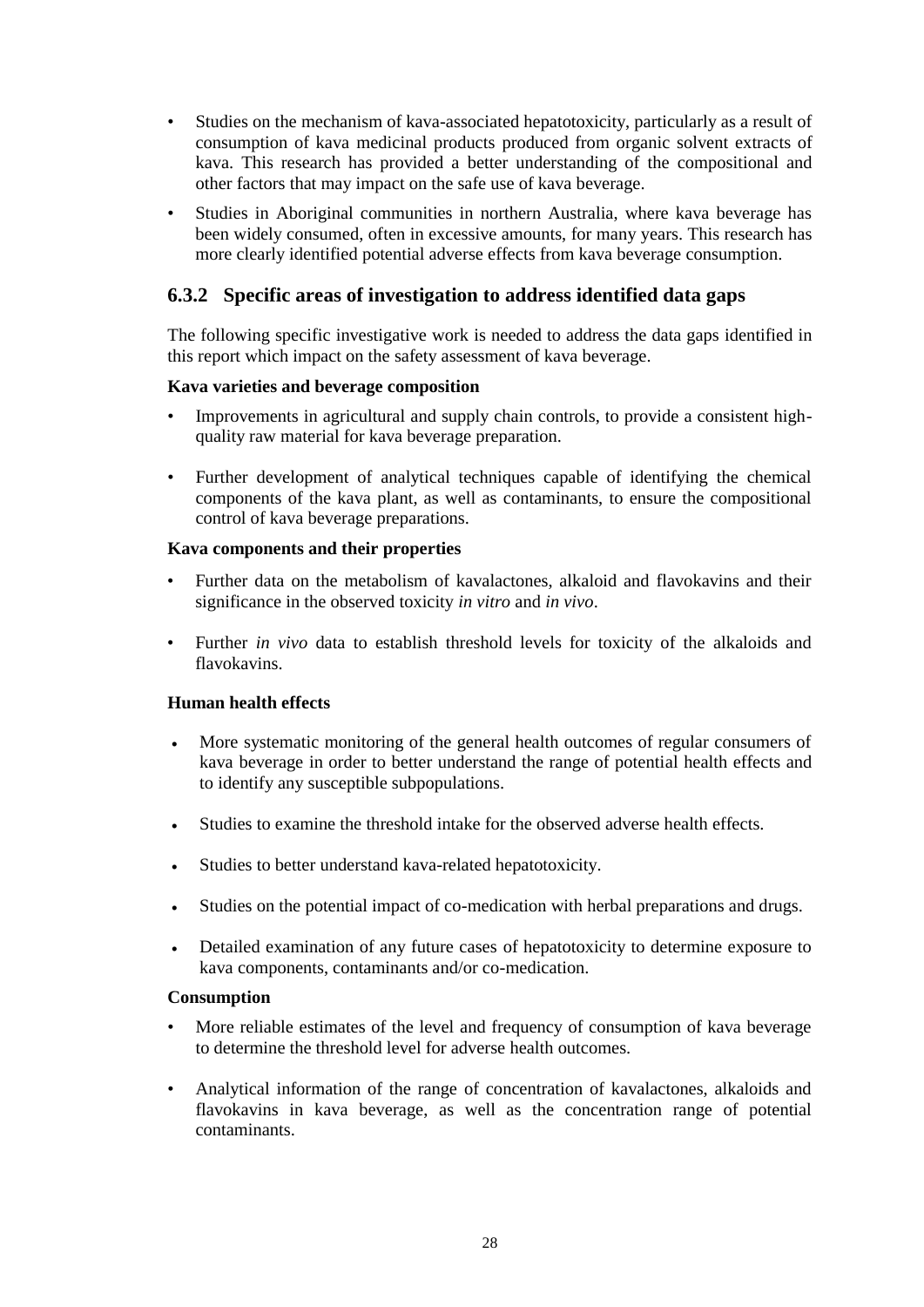# **Appendix Levels of evidence**

| Level of evidence                       | Study design                                                                                                                                                                                                                                      |
|-----------------------------------------|---------------------------------------------------------------------------------------------------------------------------------------------------------------------------------------------------------------------------------------------------|
|                                         | Evidence obtained from a systematic review of all relevant<br>randomised controlled trials.                                                                                                                                                       |
|                                         | Evidence obtained from at least one properly-designed<br>randomised controlled trial.                                                                                                                                                             |
| $III-1$                                 | Evidence obtained from well-designed pseudorandomised<br>controlled trials (alternate allocation or some other method).                                                                                                                           |
| $III-2$                                 | Evidence obtained from comparative studies (including<br>systematic reviews of such studies) with concurrent controls<br>and allocation not randomised, cohort studies, case-control<br>studies, or interrupted time series with a control group. |
| $III-3$                                 | Evidence obtained from comparative studies with historical<br>control, two or more single arm studies (no control group), or<br>interrupted time series without a parallel control group.                                                         |
| IV                                      | Evidence obtained from case series, either post-test or<br>pretest/post-test.                                                                                                                                                                     |
| Not ranked<br>$\ldots$ . ALLIMATO 4000) | Expert opinion                                                                                                                                                                                                                                    |

#### <span id="page-40-0"></span>**Table A.1 Ranking of studies to determine levels of evidence**

Source: [\(NHMRC 1999\)](#page-43-23)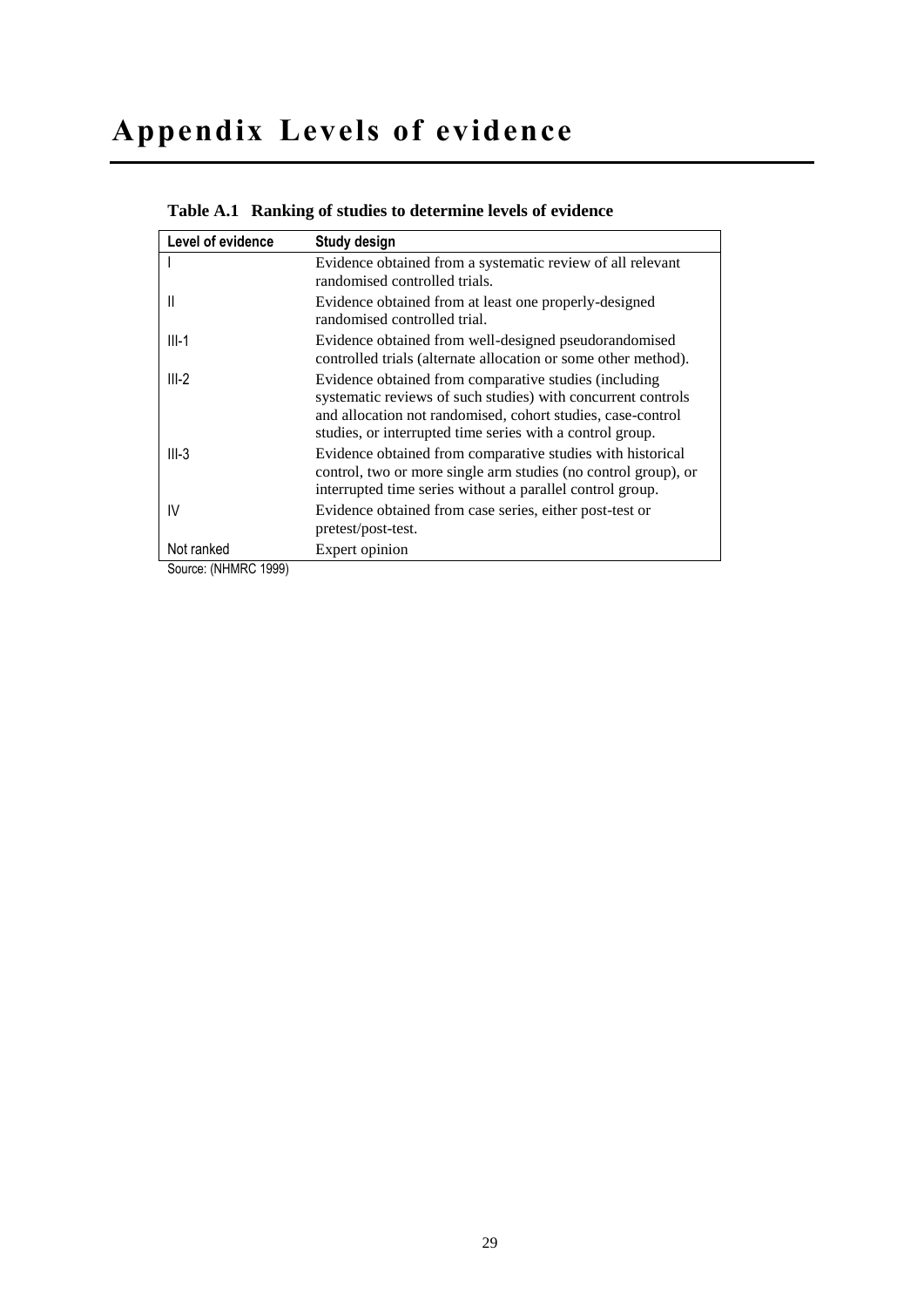- <span id="page-41-8"></span>Alexander K, Watson C and Fleming J (1988). Kava in the north: a study of kava in Arnhem Land Aboriginal communities. *Aboriginal Health Information Bulletin* 10:32–37.
- <span id="page-41-6"></span>Anke J and Ramzan I (2004). Pharmacokinetic and pharmacodynamic drug interactions with kava (*Piper methysticum* Forst. f.). *J Ethnopharmacol* 93(2-3):153–160.
- <span id="page-41-3"></span>Baker JD (2011). Tradition and toxicity: evidential cultures in the kava safety debate. *Soc Stud Sci* 41(3):361–384.
- <span id="page-41-19"></span>Balick MJ and Lee R (2002). Traditional use of sakau (kava) in Pohnpei: lessons for integrative medicine. *Altern Ther Health Med* 8(4):96–98.
- <span id="page-41-4"></span>Bilia A, Scalise L, Bergonzi M and Vincieri F (2004). Analysis of kavalactones from *Piper methysticum* (kava-kava). *J Chromatography* 812:203–214.
- <span id="page-41-0"></span>Brown AC, Onopa J, Holck P, Kaufusi P, Kabasawa D, Craig WJ, Dragull K, Levine AM and Baker JD (2007). Traditional kava beverage consumption and liver function tests in a predominantly Tongan population in Hawaii. *Clin Toxicol (Phila)* 45(5):549–556.
- <span id="page-41-5"></span>Cairney S, Maruff P and Clough AR (2002). The neurobehavioural effects of kava. *Aust N Z J Psychiatry* 36(5):657–662.
- <span id="page-41-13"></span>Cairney S, Clough AR, Maruff P, Collie A, Currie BJ and Currie J (2003a). Saccade and cognitive function in chronic kava users. *Neuropsychopharmacology* 28(2):389–396.
- <span id="page-41-14"></span>Cairney S, Maruff P, Clough AR, Collie A, Currie J and Currie BJ (2003b). Saccade and cognitive impairment associated with kava intoxication. *Hum Psychopharmacol* 18(7):525–533.
- <span id="page-41-9"></span>Chanwai LG (2000). Kava toxicity. *Emergency Medicine* 12(2):142-145.
- <span id="page-41-17"></span>Christl SU, Seifert A and Seeler D (2009). Toxic hepatitis after consumption of traditional kava preparation. *J Travel Med* 16(1):55–56.
- <span id="page-41-7"></span>Clayton NP, Yoshizawa K, Kissling GE, Burka LT, Chan PC and Nyska A (2007). Immunohistochemical analysis of expressions of hepatic cytochrome P450 in F344 rats following oral treatment with kava extract. *Exp Toxicol Pathol* 58(4):223–236.
- <span id="page-41-20"></span>Clough A, Burns C and Mununggurr N (2000). Kava in Arnhem Land: A review of consumption and its social correlates. *Drug Alcohol Rev* 19:319–328.
- <span id="page-41-18"></span>Clough A, Guyula T, Yunupingu M and Burns C (2002a). Diversity of substance use in eastern Arnhem Land (Australia): patterns and recent changes. *Drug Alcohol Res* 21:349–356.
- <span id="page-41-1"></span>Clough A (2003). Enough! or too much. What is 'excessive' kava use in Arnhem Land? *Drug Alcohol Rev* 22(1):43–51.
- <span id="page-41-2"></span>Clough AR, Guyula T, Yunupingu M and Burns CB (2002b). Diversity of substance use in eastern Arnhem Land (Australia): patterns and recent changes. *Drug Alcohol Rev* 21(4):349–356.
- <span id="page-41-16"></span>Clough AR, Bailie RS and Currie B (2003a). Liver function test abnormalities in users of aqueous kava extracts. *J Toxicol Clin Toxicol* 41(6):821–829.
- <span id="page-41-10"></span>Clough AR, Jacups SP, Wang Z, Burns CB, Bailie RS, Cairney SJ, Collie A, Guyula T, McDonald SP and Currie BJ (2003b). Health effects of kava use in an eastern Arnhem Land Aboriginal community. *Intern Med J* 33(8):336–340.
- <span id="page-41-15"></span>Clough AR, Wang Z, Bailie RS, Burns CB and Currie BJ (2003c). Case-control study of the association between kava use and pneumonia in eastern Arnhem and Aboriginal communities (Northern Territory, Australia). *Epidemiol Infect* 131(1):627–635.
- <span id="page-41-11"></span>Clough AR, Rowley K and O'Dea K (2004a). Kava use, dyslipidaemia and biomarkers of dietary quality in Aboriginal people in Arnhem Land in the Northern Territory (NT), Australia. *Eur J Clin Nutr* 58(7):1090–1093.
- <span id="page-41-12"></span>Clough AR, Wang Z, Bailie RS, Burns CB and Currie BJ (2004b). Case-control study of the association between kava use and ischaemic heart disease in Aboriginal communities in eastern Arnhem Land (Northern Territory) Australia. *J Epidemiol Community Health* 58(2):140-141.
- Clough AR, Currie BJ, Yunupingu MW and Conigrave KM (2006). Action is required to reduce kava supply in Arnhem Land . . . again! *Med J Aust* 184(2):91–92.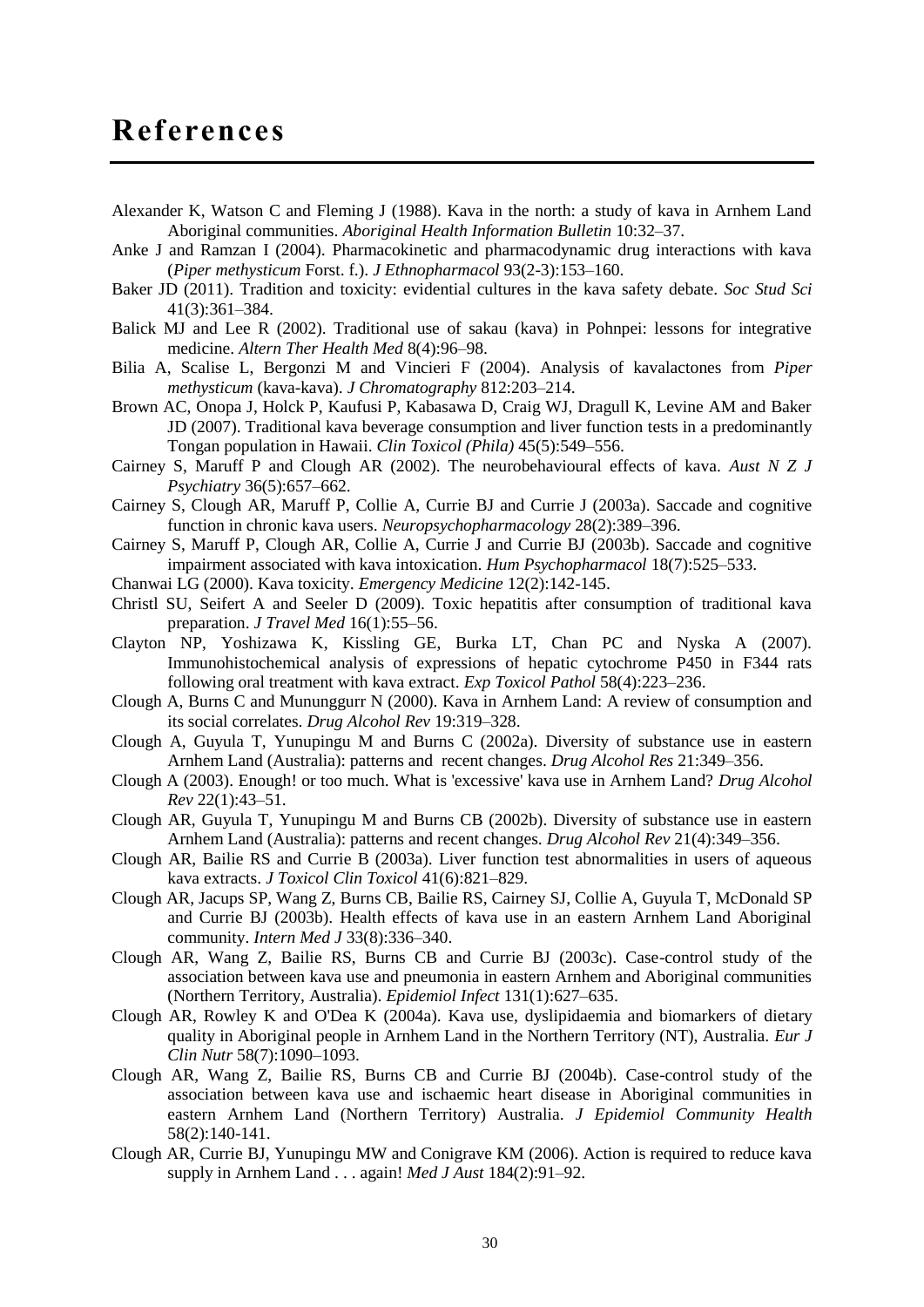- <span id="page-42-5"></span>Cote CS, Kor C, Cohen J and Auclair K (2004). Composition and biological activity of traditional and commercial kava extracts. *Biochem Biophys Res Commun* 322(1):147–152.
- <span id="page-42-1"></span>Currie BJ and Clough AR (2003). Kava hepatotoxicity with Western herbal products: does it occur with traditional kava use? *Med J Aust* 178(9):421–422.
- <span id="page-42-16"></span>DiSilvestro RA, Zhang W and DiSilvestro DJ (2007). Kava feeding in rats does not cause liver injury nor enhance galactosamine-induced hepatitis. *Food Chem Toxicol* 45(7):1293–3000.
- <span id="page-42-10"></span>Dragull K, Yoshida WY and Tang CS (2003). Piperidine alkaloids from *Piper methysticum*. *Phytochemistry* 63(2):193–198.
- <span id="page-42-12"></span>Duffield AM, Jamieson DD, Lidgard RO, Duffield PH and Bourne DJ (1989a). Identification of some human urinary metabolites of the intoxicating beverage kava. *J Chromatogr* 475:273–281.
- <span id="page-42-11"></span>Duffield PH, Jamieson DD and Duffield AM (1989b). Effect of aqueous and lipid-soluble extracts of kava on the conditioned avoidance response in rats. *Arch Int Pharmacodyn Ther* 301:81–90.
- <span id="page-42-22"></span>Ernst E (2006). Herbal remedies for anxiety – a systematic review of controlled clinical trials. *Phytomedicine* 13(3):205–208.
- <span id="page-42-21"></span>Foo H and Lemon J (1997). Acute effects of kava, alone or in combination with alcohol, on subjective measures of impairment and intoxication and on cognitive performance. *Drug Alcohol Rev* 16(2):147–155.
- <span id="page-42-7"></span>Fu PP, Xia Q, Guo L, Yu H and Chan PC (2008). Toxicity of kava kava. *J Environ Sci Health C Environ Carcinog Ecotoxicol Rev* 26(1):89–112.
- <span id="page-42-25"></span>Garner LF and Klinger JD (1985). Some visual effects caused by the beverage kava. *J Ethnopharmacol* 13(3):307–311.
- <span id="page-42-9"></span>Gounder R (2006). Kava consumption and its health effects. *Pac Health Dialog* 13(2):131–135.
- <span id="page-42-19"></span>Grace RF (2003). Kava drinking in Vanuatu – a hospital based survey. *Pac Health Dialog* 10(2):41– 44.
- <span id="page-42-20"></span>Gregory R (1988). The mental side of kava. *Aborig Health Work* 12:13–17.
- <span id="page-42-13"></span>Ingelman-Sundberg M (2005). Genetic polymorphisms of cytochrome P450 2D6 (CYP2D6): clinical consequences, evolutionary aspects and functional diversity. *Pharmacogenomics J* 5(1):6–13.
- <span id="page-42-23"></span>Jhoo JW, Freeman JP, Heinze TM, Moody JD, Schnackenberg LK, Beger RD, Dragull K, Tang CS and Ang CY (2006). In vitro cytotoxicity of nonpolar constituents from different parts of kava plant (*Piper methysticum*). *J Agric Food Chem* 54(8):3157–3162.
- <span id="page-42-14"></span>Johnson BM, Qiu SX, Zhang S, Zhang F, Burdette JE, Yu L, Bolton JL and van Breemen RB (2003). Identification of novel electrophilic metabolites of *Piper methysticum* Forst (kava). *Chem Res Toxicol* 16(6):733–740.
- <span id="page-42-18"></span>Kava R (2001). The adverse effects of kava. *Pac Health Dialog* 8(1):115–118.
- <span id="page-42-24"></span>LaPorte E, Sarris J, Stough C and Scholey A (2011). Neurocognitive effects of kava (*Piper methysticum*): a systematic review. *Hum Psychopharmacol* 26(2):102–111.
- <span id="page-42-8"></span>Lebot V and Levesque J (1989). The origin and distribution of kava (*Piper methysticum* Forst. f., Piperaccae): a phytochemical approach. *Allertonia* 5(2):223–280.
- <span id="page-42-6"></span>Lebot V and et al (1992). *Kava: the Pacific drug*. Yale University Press, New Haven and London.
- <span id="page-42-2"></span>Lebot V, Merlin M and Lindstrom L (1997). *Kava, the Pacific elixir: the definitive guide to its ethnobotany, history and chemistry, 2 edn*. Healing Arts Press, Rochester, Vermont.
- <span id="page-42-4"></span>Lebot V (2006). The quality of kava consumed in the South Pacific. *Herbal Gram* 71:34–37.
- <span id="page-42-3"></span>Lebot V, Do T and Legendre L (2014). Detection of flavokavins (A, B, C) in cultivars of kava (*Piper methysticum*) using high performance thin layer chromatography (HPTLC). *Food Chemistry* 151:554–560.
- <span id="page-42-15"></span>Li Y, Mei H, Wu Q, Zhang S, Fang JL, Shi L and Guo L (2011). Methysticin and 7,8 dihydromethysticin are two major kavalactones in kava extract to induce CYP1A1. *Toxicol Sci* 124(2):388–399.
- <span id="page-42-17"></span>Lim ST, Dragull K, Tang CS, Bittenbender HC, Efird JT and Nerurkar PV (2007). Effects of kava alkaloid, pipermethystine, and kavalactones on oxidative stress and cytochrome P450 in F-344 rats. *Toxicol Sci* 97(1):214–221.
- <span id="page-42-0"></span>Loew D and Franz G (2003). Quality aspects of traditional and industrial Kava-extracts. *Phytomedicine* 10(6-7):610–612.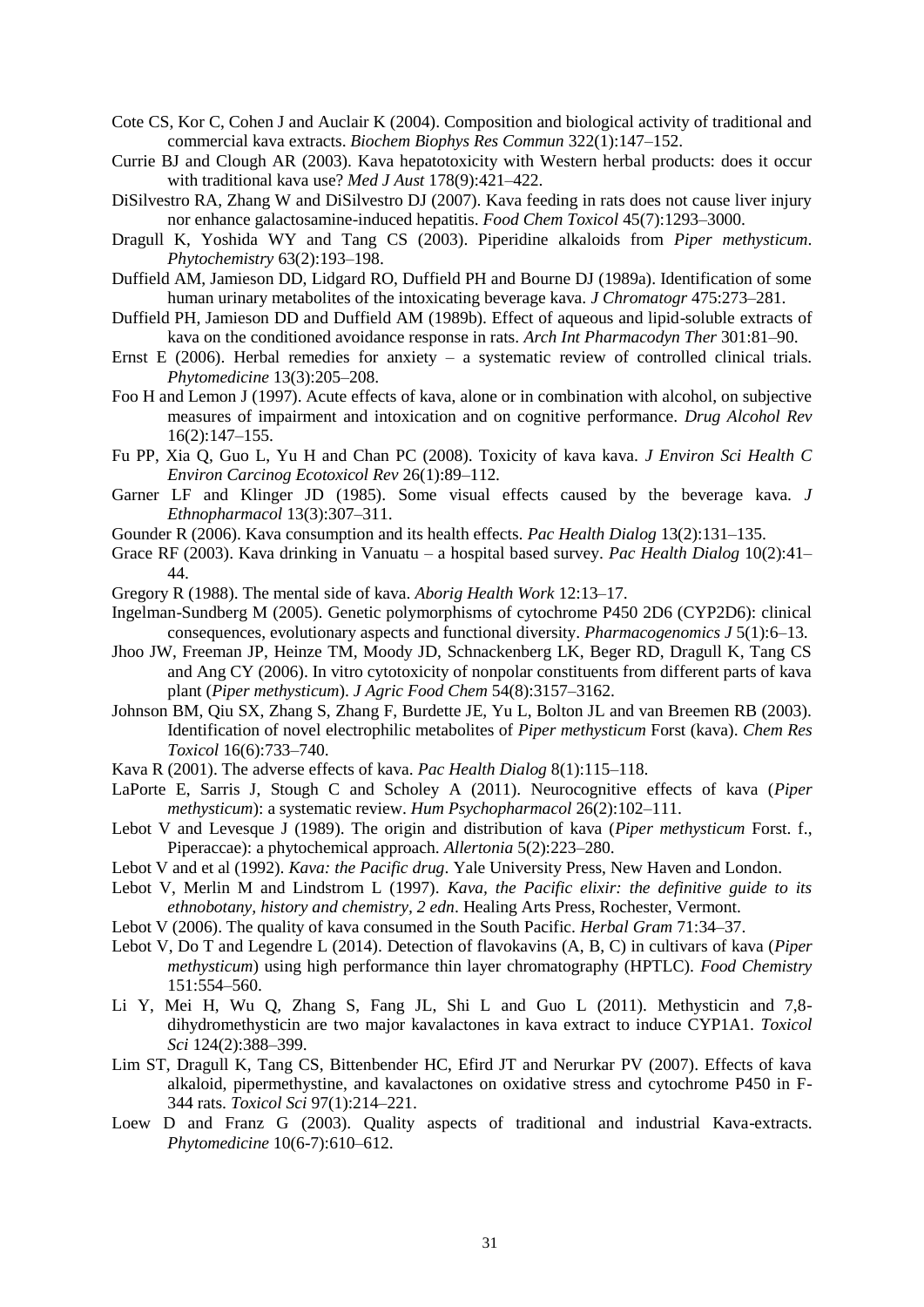- <span id="page-43-13"></span>Mathews JD, Riley MD, Fejo L, Munoz E, Milns NR, Gardner ID, Powers JR, Ganygulpa E and Gununuwawuy BJ (1988). Effects of the heavy usage of kava on physical health: summary of a pilot survey in an aboriginal community. *Med J Aust* 148(11):548–555.
- <span id="page-43-21"></span>Matsuda H, Hirata N, Kawaguchi Y, Naruto S, Takata T, Oyama M, Iinuma M and Kubo M (2006). Melanogenesis stimulation in murine B16 melanoma cells by kava (*Piper methysticum*) rhizome extract and kavalactones. *Biol Pharm Bull* 29(4):834–837.
- <span id="page-43-16"></span>McDonald D and Jowitt A (2000). Kava in the Pacific Islands: a contemporary drug of abuse? *Drug and Alcohol Review* 19(2):217–227.
- <span id="page-43-2"></span>Moulds RF and Malani J (2003). Kava: herbal panacea or liver poison? *Med J Aust* 178(9):451–453.
- <span id="page-43-9"></span>National Toxicology Program (2012). Toxicology and carcinogenesis studies of kava kava extract (CAS No. 9000-38-8) in F344/N rats and B6C3F1 mice (gavage studies). *Natl Toxicol Program Tech Rep Ser*(571):1–186.
- <span id="page-43-7"></span>Nerurkar PV, Dragull K and Tang CS (2004). In vitro toxicity of kava alkaloid, pipermethystine, in HepG2 cells compared to kavalactones. *Toxicol Sci* 79(1):106–111.
- <span id="page-43-23"></span>NHMRC (1999). *A guide to the development, implementation and evaluation of clinical practice guidelines* National Health and Medical Research Council, Canberra.
- <span id="page-43-4"></span>Norton SA and Ruze P (1994). Kava dermopathy. *J Am Acad Dermatol* 31(1):89–97.
- <span id="page-43-10"></span>Nosa V and Ofanoa M (2009). The social, cultural and medicinal use of kava for twelve Tongan born men living in Auckland, New Zealand. *Pac Health Dialog* 15(1):96–102.
- <span id="page-43-5"></span>Olsen LR, Grillo MP and Skonberg C (2011). Constituents in kava extracts potentially involved in hepatotoxicity: a review. *Chem Res Toxicol* 24(7):992–1002.
- <span id="page-43-1"></span>Pittler MH and Ernst E (2003). Kava extract for treating anxiety. *Cochrane Database Syst Rev*(1):CD003383.
- <span id="page-43-0"></span>Prescott J (1990). Kava use in Australia. *Drug Alcohol Rev* 9(4):325–328.
- <span id="page-43-17"></span>Prescott J, Jamieson D, Emdur N and Duffield P (1993). Acute effects of kava on measures of cognitive performance, physiological function and mood. *Drug Alcohol Rev* 12(1):49–57.
- <span id="page-43-3"></span>Republic of Vanuatu (2002). *Kava Act No. 2 of 2002*. Government of the Republic of Vanuatu.
- <span id="page-43-14"></span>Riley M, Fejo L and Munoz E (1987). *Health effects of kava*. Annual Report of the Menzies School of Health Research, Darwin.
- <span id="page-43-8"></span>Rowe A, Zhang LY and Ramzan I (2011). Toxicokinetics of kava. *Adv Pharmacol Sci* 2011:326724.
- <span id="page-43-19"></span>Rowe A and Ramzan I (2012). Are mould hepatotoxins responsible for kava hepatotoxicity? *Phytother Res* 26(11):1768–1770.
- <span id="page-43-18"></span>Russell P, Bakker D and Singh N (1987). The effects of kava on alerting and speed of access of information from long-term memory. *Bull Psychon Soc* 25:236–237.
- <span id="page-43-15"></span>Russmann S, Barguil Y, Cabalion P, Kritsanida M, Duhet D and Lauterburg BH (2003). Hepatic injury due to traditional aqueous extracts of kava root in New Caledonia. *Eur J Gastroenterol Hepatol* 15(9):1033–1036.
- <span id="page-43-22"></span>Ruze P (1990). Kava-induced dermopathy: a niacin deficiency? *Lancet* 335(8703):1442–1445.
- <span id="page-43-12"></span>Rychetnik L and Madronio CM (2011). The health and social effects of drinking water-based infusions of kava: a review of the evidence. *Drug Alcohol Rev* 30(1):74–83.
- <span id="page-43-11"></span>Sarris J, Kavanagh DJ, Byrne G, Bone KM, Adams J and Deed G (2009). The Kava Anxiety Depression Spectrum Study (KADSS): a randomized, placebo-controlled crossover trial using an aqueous extract of *Piper methysticum*. *Psychopharmacology (Berl)* 205(3):399–407.
- <span id="page-43-6"></span>Sarris J, LaPorte E and Schweitzer I (2011). Kava: a comprehensive review of efficacy, safety, and psychopharmacology. *Aust N Z J Psychiatry* 45(1):27–35.
- <span id="page-43-20"></span>Sarris J, Laporte E, Scholey A, King R, Pipingas A, Schweitzer I and Stough C (2013a). Does a medicinal dose of kava impair driving? A randomized, placebo-controlled, double-blind study. *Traffic Inj Prev* 14(1):13–17.
- Sarris J, Stough C, Bousman CA, Wahid ZT, Murray G, Teschke R, Savage KM, Dowell A, Ng C and Schweitzer I (2013b). Kava in the treatment of generalized anxiety disorder: a double-blind, randomized, placebo-controlled study. *J Clin Psychopharmacol* 33(5):643–648.
- Sarris J, Stough C, Teschke R, Wahid Z, Bousman C, Murray G, Savage K, Mouatt P, Ng C and Schweitzer I (2013c). Kava for the treatment of generalized anxiety disorder RCT: analysis of adverse reactions, liver function, addiction, and sexual effects. *Phytother Res* 27(11):1723– 1728.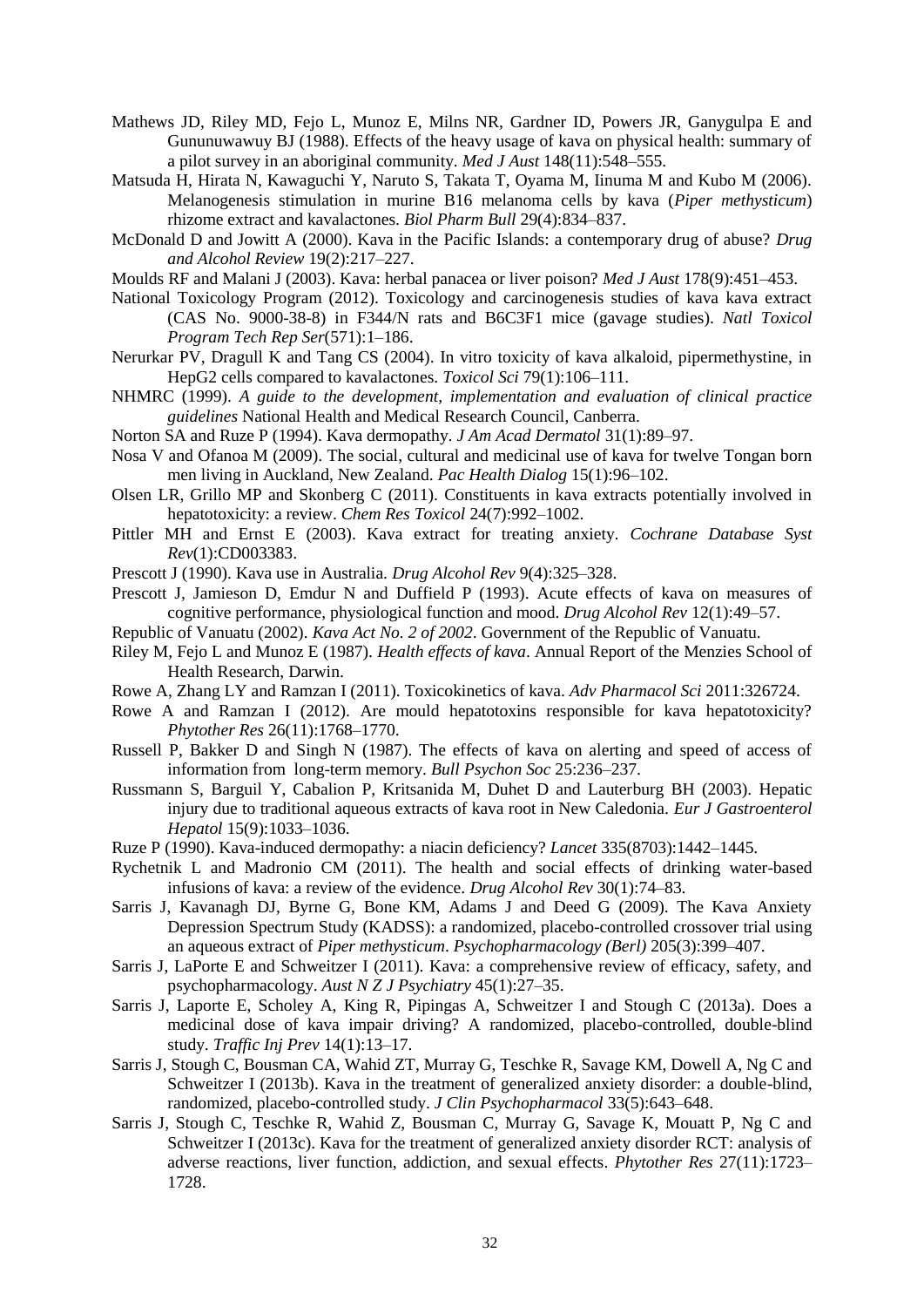- <span id="page-44-10"></span>Shimoda LM, Park C, Stokes AJ, Gomes HH and Turner H (2012). Pacific island 'awa (kava) extracts, but not isolated kavalactones, promote proinflammatory responses in model mast cells. *Phytother Res* 26(12):1934–1941.
- <span id="page-44-3"></span>Singh N (2004). *Kava: from ethnology to pharmacology*. CRC Press, Boca Raton.
- <span id="page-44-1"></span>Singh YN (1992). Kava: an overview. *J Ethnopharmacol* 37(1):13–45.
- <span id="page-44-13"></span>Singh YN and Singh NN (2002). Therapeutic potential of kava in the treatment of anxiety disorders. *CNS Drugs* 16(11):731–743.
- <span id="page-44-15"></span>Singh YN and Devkota AK (2003). Aqueous kava extracts do not affect liver function tests in rats. *Planta Med* 69(6):496-499.
- <span id="page-44-14"></span>Tang J, Dunlop RA, Rowe A, Rodgers KJ and Ramzan I (2011). Kavalactones yangonin and methysticin induce apoptosis in human hepatocytes (HepG2) in vitro. *Phytother Res* 25(3):417–423.
- <span id="page-44-5"></span>Teschke R, Gaus W and Loew D (2003). Kava extracts: safety and risks including rare hepatotoxicity. *Phytomedicine* 10(5):440–446.
- <span id="page-44-4"></span>Teschke R, Schwarzenboeck A and Akinci A (2008). Kava hepatotoxicity: a European view. *N Z Med J* 121(1283):90–98.
- <span id="page-44-19"></span>Teschke R, Genthner A and Wolff A (2009). Kava hepatotoxicity: comparison of aqueous, ethanolic, acetonic kava extracts and kava-herbs mixtures. *J Ethnopharmacol* 123(3):378–384.
- <span id="page-44-18"></span>Teschke R and Wolff A (2009). Kava hepatotoxicity: regulatory data selection and causality assessment. *Dig Liver Dis* 41(12):891–901.
- <span id="page-44-20"></span>Teschke R (2010a). Kava hepatotoxicity: pathogenetic aspects and prospective considerations. *Liver Int* 30(9):1270–1279.
- <span id="page-44-17"></span>Teschke R (2010b). Kava hepatotoxicity – a clinical review. *Ann Hepatol* 9(3):251–265.
- <span id="page-44-7"></span>Teschke R and Lebot V (2011). Proposal for a kava quality standardization code. *Food Chem Toxicol* 49(10):2503–2516.
- <span id="page-44-11"></span>Teschke R, Qiu SX and Lebot V (2011a). Herbal hepatotoxicity by kava: update on pipermethystine, flavokavain B, and mould hepatotoxins as primarily assumed culprits. *Dig Liver Dis* 43(9):676–681.
- <span id="page-44-16"></span>Teschke R, Qiu SX, Xuan TD and Lebot V (2011b). Kava and kava hepatotoxicity: requirements for novel experimental, ethnobotanical and clinical studies based on a review of the evidence. *Phytother Res*.
- <span id="page-44-8"></span>Teschke R, Sarris J and Lebot V (2011c). Kava hepatotoxicity solution: a six-point plan for new kava standardization. *Phytomedicine* 18(2-3):96–103.
- <span id="page-44-21"></span>Teschke R, Sarris J and Schweitzer I (2012). Kava hepatotoxcity in traditional and modern use: the presumed Pacific kava paradox hypothesis revisited. *British Journal of Clinical Pharmacology* 73(2):170–174.
- <span id="page-44-22"></span>Teschke R, Sarris J and Lebot V (2013). Contaminant hepatotoxins as culprits for kava hepatotoxicity – fact or fiction? *Phytother Res* 27(3):472–474.
- <span id="page-44-23"></span>Thompson R, Ruch W and Hasenohrl RU (2004). Enhanced cognitive performance and cheerful mood by standardized extracts of *Piper methysticum* (kava-kava). *Hum Psychopharmacol* 19(4):243–250.
- <span id="page-44-2"></span>Ulbricht C, Basch E, Boon H, Ernst E, Hammerness P, Sollars D, Tsourounis C, Woods J and Bent S (2005). Safety review of kava (*Piper methysticum*) by the Natural Standard Research Collaboration. *Expert Opin Drug Saf* 4(4):779–794.
- <span id="page-44-6"></span>Vergano P, Carreno I and Schmidt M (2012). *Establishment of health and safety standards for the production and export of kava-based products. Final report*. Brussels.
- <span id="page-44-9"></span>Wang J, Qu W, Jun S, Bittenbender H and Li Q (2010). Rapid determination of six kavalactones in kava root and rhizome samples using fourier transform infrared spectroscopy and multivariate analysis in comparison with gas chromatography. *Analytical Methods* 2:492-498.
- <span id="page-44-12"></span>Whitton PA, Lau A, Salisbury A, Whitehouse J and Evans CS (2003). Kava lactones and the kavakava controversy. *Phytochemistry* 64(3):673–679.
- <span id="page-44-0"></span>WHO (2007). *Assessment of the risk of hepatotoxicity with kava products*. World Health Organization, Geneva.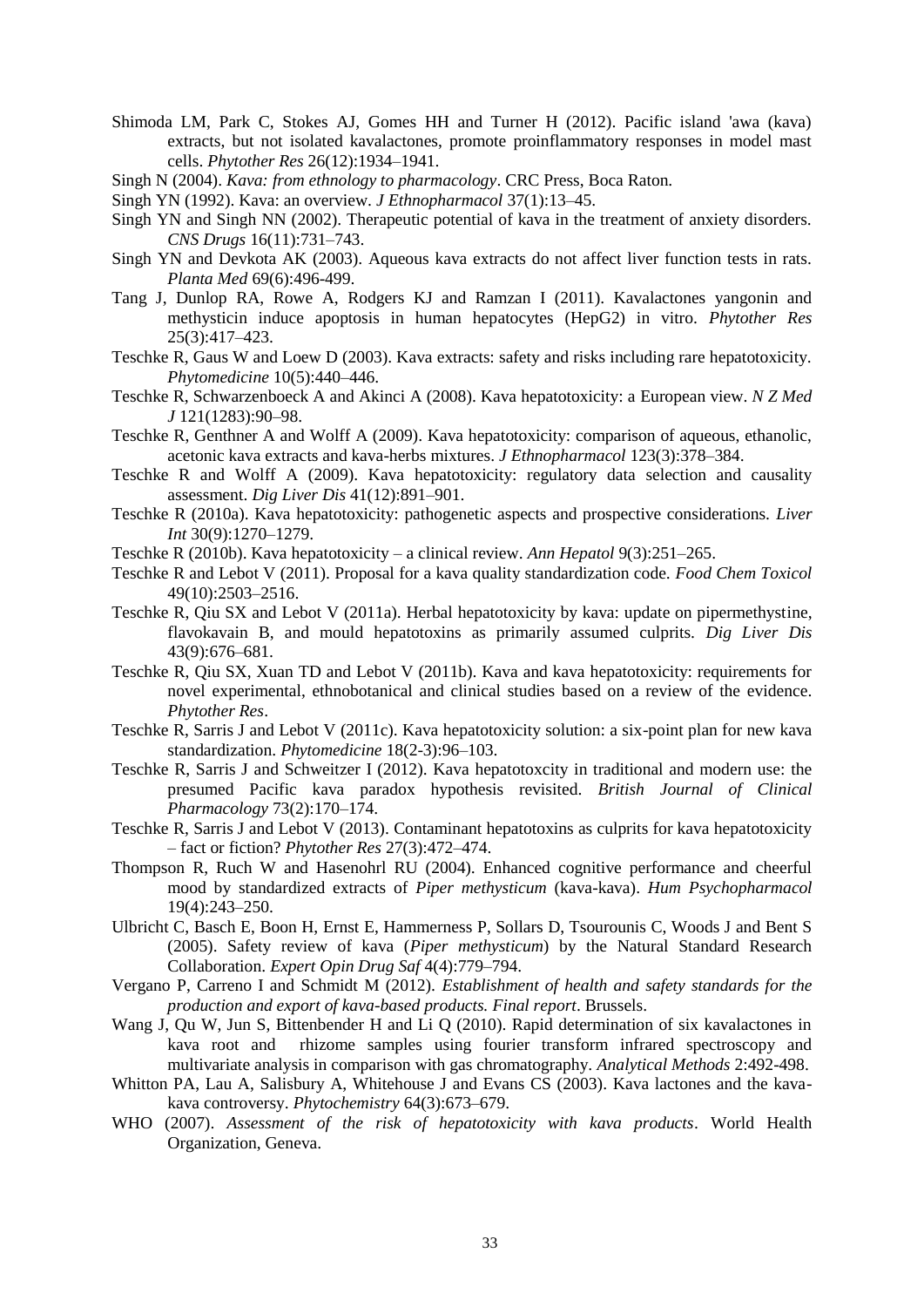- <span id="page-45-0"></span>Xuan TD, Fukuta M, Wei AC, Elzaawely AA, Khanh TD and Tawata S (2008). Efficacy of extracting solvents to chemical components of kava (*Piper methysticum*) roots. *J Nat Med* 62(2):188– 194.
- <span id="page-45-6"></span>Yamazaki Y, Hashida H, Arita A, Hamaguchi K and Shimura F (2008). High dose of commercial products of kava (*Piper methysticum*) markedly enhanced hepatic cytochrome P450 1A1 mRNA expression with liver enlargement in rats. *Food Chem Toxicol* 46(12):3732–3738.
- <span id="page-45-5"></span>Young MC, Fricker PA, Thomson NJ and Lee KA (1999). Sudden death due to ischaemic heart disease in young aboriginal sportsmen in the Northern Territory, 1982–1996. *Med J Aust* 170(9):425–428.
- <span id="page-45-1"></span>Zhou P, Gross S, Liu JH, Yu BY, Feng LL, Nolta J, Sharma V, Piwnica-Worms D and Qiu SX (2010). Flavokawain B, the hepatotoxic constituent from kava root, induces GSH-sensitive oxidative stress through modulation of IKK/NF-kappaB and MAPK signaling pathways. *FASEB J* 24(12):4722–4732.
- <span id="page-45-3"></span>Zou L, Harkey MR, Henderson GL and Dike LE (2004a). Kava does not display metabolic toxicity in a homogeneous cellular assay. *Planta Med* 70(4):289–292.
- <span id="page-45-4"></span>Zou L, Henderson GL, Harkey MR, Sakai Y and Li A (2004b). Effects of kava (kava-kava, 'awa, yaqona, *Piper methysticum*) on c-DNA-expressed cytochrome P450 enzymes and human cryopreserved hepatocytes. *Phytomedicine* 11(4):285–294.
- <span id="page-45-2"></span>Zou L, Harkey MR and Henderson GL (2005). Synthesis, in vitro reactivity, and identification of 6 phenyl-3-hexen-2-one in human urine after kava-kava (*Piper methysticum*) ingestion. *Planta Med* 71(2):142–146.